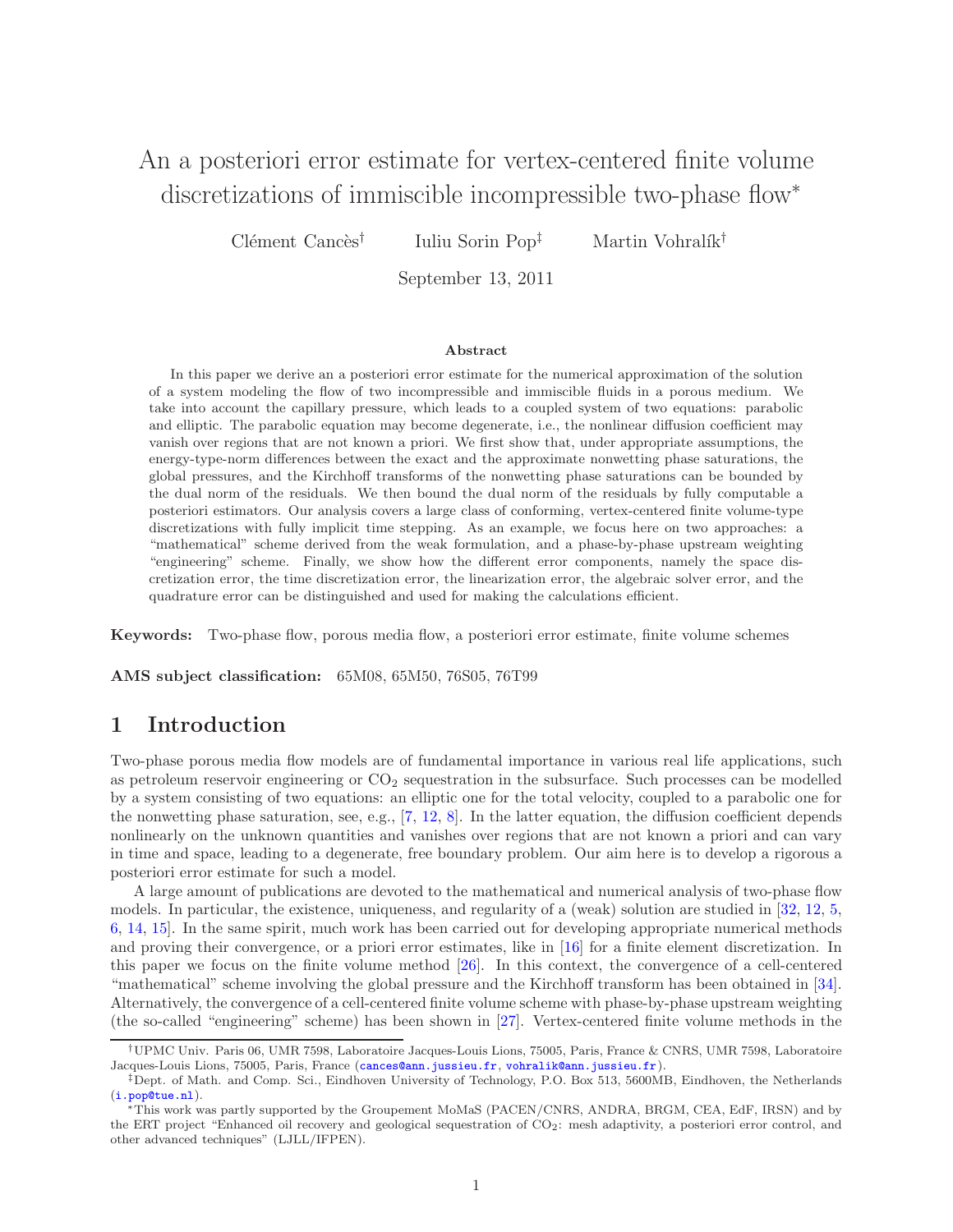"mathematical" context have been studied in, e.g., [\[25\]](#page-24-6), and in the "engineering" context in, e.g., [\[29\]](#page-24-7), see also the references therein.

To the best of our knowledge, contrarily to the case of a priori error estimates, almost no results are available for rigorous a posteriori error estimates for the two-phase flow model. The arguments used in [\[17\]](#page-24-8) are rather of a priori type. The results of  $[4]$  refer to the density-driven flow in porous media, whereas an posteriori error estimate for miscible displacement of one incompressible fluid by another can be found in [\[13\]](#page-23-7). Recently, a framework for a posteriori error estimation of the dual norm of the residuals for the two-phase flow problem has been derived in [\[51\]](#page-25-0). It has been applied to the cell-centered finite volume phase-by-phase upstream weighting scheme in [\[20\]](#page-24-9). Rigorous a posteriori error estimates for nonlinear, timedependent problems are obtained in [\[22,](#page-24-10) [28,](#page-24-11) [49,](#page-25-1) [36,](#page-25-2) [38,](#page-25-3) [39,](#page-25-4) [18,](#page-24-12) [2,](#page-23-8) [19\]](#page-24-13), see also the references given therein; for basic results on a posteriori error estimates, in particular for linear elliptic model problems, we refer to the textbooks [\[48,](#page-25-5) [1,](#page-23-9) [35,](#page-25-6) [46\]](#page-25-7) and to the references therein.

The content of this paper is as follows. In Section [2](#page-1-0) we introduce the immiscible incompressible twophase flow model. The governing physical equations are given in Section [2.1,](#page-2-0) while Section [2.2,](#page-3-0) provides the mathematical formulation relying on the Kirchhoff transform of the nonwetting saturation (sometimes called the "complementary pressure") and on the global pressure. The physical meaning of these mathematical quantities is less obvious, but they are needed for giving a proper definition of the weak solution. The existence and uniqueness of a weak solution is guaranteed under certain assumptions on the data and on the model parameters, which are summarized in Assumption [A.](#page-4-0)

In Section [3,](#page-5-0) we give the main result of the paper, Theorem [1.](#page-7-0) This theorem states that the energy-typenorm of the differences between the exact and the approximate nonwetting phase saturations, the global pressures, and the Kirchhoff transforms of the nonwetting phase saturations can be bounded by a fully computable a posteriori error estimate. This theorem is formulated as generally as possible; in particular, it does not require specifying the underlying discretization. We merely need the technical Assumption [B](#page-6-0) on the data and the reconstructions  $\mathbf{u}_{n,h\tau}$  and  $\mathbf{u}_{w,h\tau}$  of the Darcy fluxes for each of the two phases. These are vector fields, constant on each time interval and belonging on each time interval to the functional space  $H(\text{div}, \Omega)$ , with continuous normal trace over any  $d-1$  dimensional manifold, and satisfying a local conservation over the mesh elements, as summarized in Assumption [C.](#page-6-1) Such an approach develops those used in [\[50,](#page-25-8) [23,](#page-24-14) [51\]](#page-25-0), see also the references therein, and relies on concepts going back to the Prager–Synge equality [\[43\]](#page-25-9) for linear elliptic problems.

In Section [4](#page-7-1) we apply the abstract result of Theorem [1](#page-7-0) to particular finite volume discretizations. This implies specifying the reconstruction of the phase fluxes (in practice,  $\mathbf{u}_{n,h\tau}$  and  $\mathbf{u}_{w,h\tau}$  are constructed in the Raviart–Thomas–Nédélec finite-dimensional subspaces of  $H(\text{div}, \Omega)$ ) and verifying the Assumption [C.](#page-6-1) These steps are carried out for two quite distinct vertex-centered finite volume schemes, a "mathematical" one derived from the weak formulation and a phase-by-phase upstream weighting "engineering" one.

Section [5](#page-10-0) is devoted to the proof of the a posteriori error estimate. We first define the residuals stemming from the weak formulation in Section [5.1.](#page-11-0) Next, in Section [5.2,](#page-11-1) we show that under Assumption [A](#page-4-0) the energy-type-norm of the differences between the exact and the approximate solutions can be bounded by the dual norm of the residuals. The result is stated in Theorem [2.](#page-16-0) Next, under Assumptions [B,](#page-6-0) [C,](#page-6-1) we show in Section [5.3](#page-17-0) that the dual norm of the residuals is bounded by a computable a posteriori error estimate. This result is stated in Theorem [3.](#page-17-1)

Finally, in Appendix [A](#page-18-0) we focus on the particular case of the "mathematical" scheme and apply the methodology developed in [\[31,](#page-24-15) [21,](#page-24-16) [23,](#page-24-14) [24,](#page-24-17) [51\]](#page-25-0) to obtain Corollary [A.3,](#page-22-0) showing how the estimators of Theorem [1](#page-7-0) can be used to distinguish the different error components. These components are namely the space discretization error, the time discretization error, the linearization error, the algebraic solver error, and the quadrature error. We demonstrate how they can be employed to stop the various iterative procedures and to equilibrate the spatial and temporal errors in order to use the computational resources as efficiently as possible.

# <span id="page-1-0"></span>2 The immiscible, incompressible two-phase flow in porous media

In this section we give the mathematical model for the immiscible incompressible two-phase flow in a porous medium and bring it in a form that is more suitable for the mathematical and numerical analysis. Then we state the assumptions on the model parameters and the data, define the weak solution, and recall its existence and uniqueness.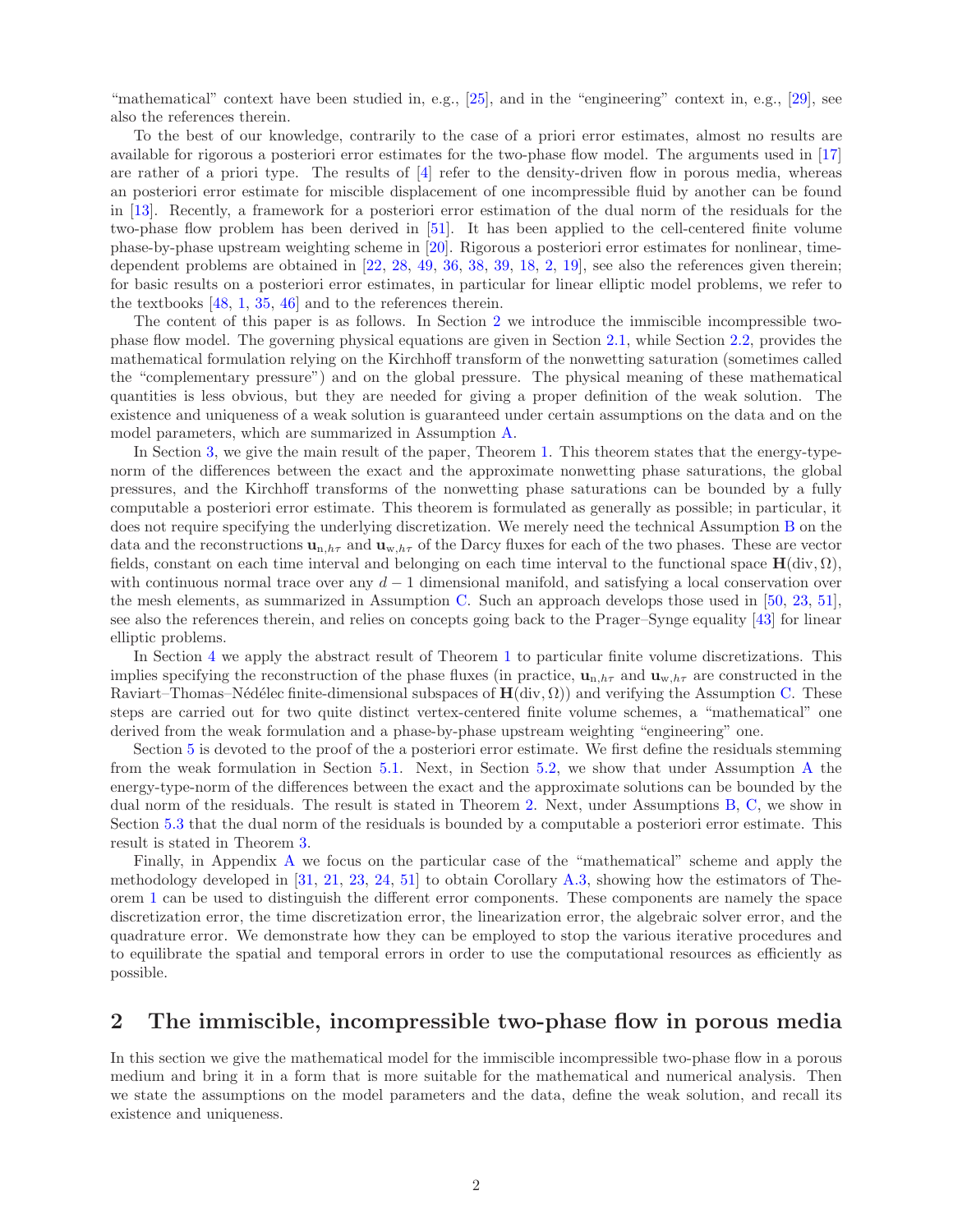## <span id="page-2-0"></span>2.1 The governing equations

For the ease of reading the model under discussion is presented in a dimensionless context. Given a porous medium occupying an open, bounded, polyhedral subset  $\Omega \subset \mathbb{R}^d$ ,  $d=2,3$ , consider two incompressible and immiscible phases flowing within the pores of the medium. For simplicity we restrict ourselves to the case of horizontal flow and thus neglect the gravity effects. With  $\alpha \in \{n, w\}$  being the index for the nonwetting, respectively the wetting phase, the unknown quantities are the phase saturations  $s_{\alpha}$  and pressures  $p_{\alpha}$ , as well as the Darcy velocities  $u_{\alpha}$ . The saturations are assumed reduced, thus taking (physical) values between 0 and 1. For each phase, the velocity and the pressure are related by the Darcy–Muskat law

<span id="page-2-1"></span>
$$
\mathbf{u}_{\alpha} := -\underline{\mathbf{K}} \eta_{\alpha}(s_{\alpha}) \nabla p_{\alpha}, \qquad \alpha \in \{\mathbf{n}, \mathbf{w}\}. \tag{2.1}
$$

Above,  $\bf{K}$  is the (intrinsic) permeability tensor, which is assumed symmetric and uniformly positive definite. Here we allow **K** to be location-dependent,  $\mathbf{K} = \mathbf{K}(\mathbf{x})$ . Further, the mobilities  $\eta_{\alpha}$  are functions of the phase saturations  $s_{\alpha}, \eta_{\alpha} = \eta_{\alpha}(s_{\alpha})$ . Their specific form depends on the medium and on the phase and is determined experimentally. In particular, these functions are continuous and increasing on  $[0, 1]$ , satisfying

$$
\eta_{\alpha}(0) = 0, \qquad \alpha \in \{\mathbf{n}, \mathbf{w}\}.
$$

Note that this implies the boundedness of  $\eta_\alpha$ . For mathematical completeness we extend the functions  $\eta_\alpha$  by constants outside the physically relevant interval [0, 1],

<span id="page-2-7"></span>
$$
\eta_{\alpha}(s_{\alpha} \le 0) := 0 \text{ and } \eta_{\alpha}(s_{\alpha} \ge 1) := \eta_{\alpha}(1). \tag{2.2}
$$

Disregarding the porosity of the medium, which is allowed after a proper scaling of the time, the mass balance for each phase gives (see, e.g., [\[12,](#page-23-1) [8\]](#page-23-2))

<span id="page-2-2"></span>
$$
\partial_t s_\alpha + \nabla \cdot \mathbf{u}_\alpha = q_\alpha(s_\alpha), \qquad \alpha \in \{\mathbf{n}, \mathbf{w}\},\tag{2.3}
$$

where the source terms  $q_{\alpha}$  are given functions of the phase saturations. Inserting [\(2.1\)](#page-2-1) into [\(2.3\)](#page-2-2) allows to eliminate the Darcy velocities  $\mathbf{u}_{\alpha}$ . Note that a vanishing mobility  $\eta_{\alpha}$ , which is encountered whenever  $s_{\alpha} \leq 0$ , leads to a degeneracy in [\(2.3\)](#page-2-2). In this case the second term on the left becomes 0, and the equation looses its originally parabolic character.

We further assume that the volume of all pores is filled by the two phases (thus no other fluid phase is present), implying

<span id="page-2-3"></span>
$$
s_{\rm n} + s_{\rm w} = 1. \tag{2.4}
$$

Under equilibrium conditions at the pore scale, the phase pressures  $p_w$  and  $p_n$  are related by

$$
p_{\rm n} - p_{\rm w} = \pi(s_{\rm n}),\tag{2.5}
$$

where  $\pi$ , the capillary pressure, is an increasing function.

Defining the total velocity

<span id="page-2-4"></span>
$$
\mathbf{u}_{t} := -\underline{\mathbf{K}} \left( \eta_{n}(s_{n}) \nabla p_{n} + \eta_{w}(s_{w}) \nabla p_{w} \right) \tag{2.6}
$$

and adding both equations [\(2.3\)](#page-2-2) for  $\alpha = w, n$ , thanks to [\(2.4\)](#page-2-3), one gets

<span id="page-2-6"></span>
$$
\nabla \cdot \mathbf{u}_{t} = q_{n}(s_{n}) + q_{w}(1 - s_{n}) =: q_{t}(s_{n}). \qquad (2.7)
$$

Using  $(2.6)$  in  $(2.3)$  for  $\alpha =$  n provides

<span id="page-2-5"></span>
$$
\partial_t s_n + \nabla \cdot (\mathbf{u}_t f(s_n) - \underline{\mathbf{K}} \lambda(s_n) \nabla \pi(s_n)) = q_n(s_n), \qquad (2.8)
$$

where the nonlinear functions f and  $\lambda$  are defined as

$$
f(s) := \frac{\eta_n(s)}{\eta_n(s) + \eta_w(1-s)}, \quad \lambda(s) := \eta_w(1-s)f(s).
$$

The problem is completed by initial and boundary conditions, introduced below after a suitable reformulation.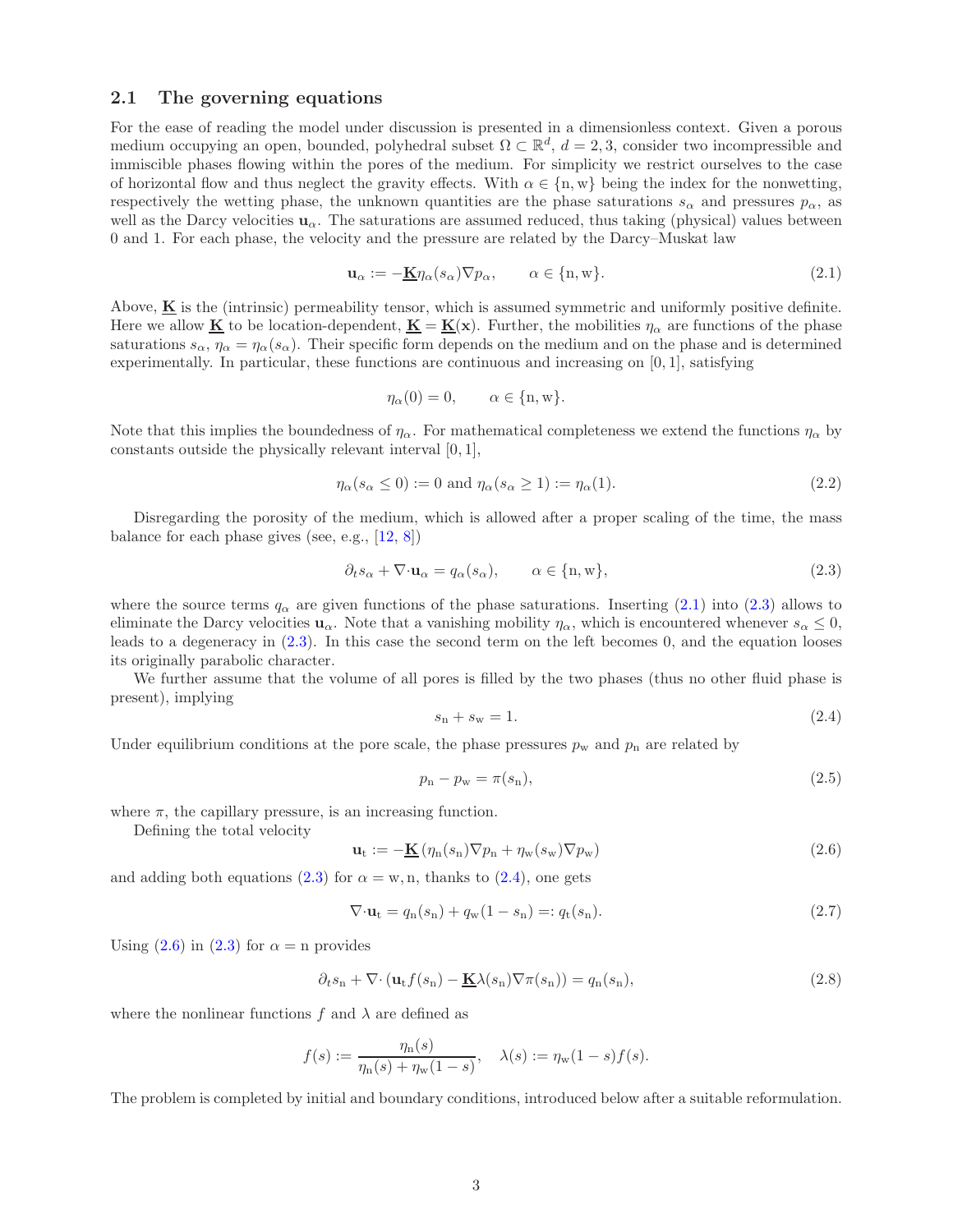# <span id="page-3-0"></span>2.2 A mathematical formulation

The mathematical results below are expressed in terms of the nonwetting phase saturation, denoted from now on by  $s$ , i.e.,

$$
s:=s_{\mathbf{n}}.
$$

Clearly, the wetting phase saturation is then given by  $s_w = 1 - s$ . Next we reformulate the equations [\(2.6\)](#page-2-4) and [\(2.8\)](#page-2-5) in terms of more convenient unknowns. This involves the following constructions. First, as in [\[3\]](#page-23-10), we define the Kirchhoff transform as

<span id="page-3-5"></span>
$$
\varphi(s) := \int_0^s \lambda(a)\pi'(a) \, \mathrm{d}a,\tag{2.9}
$$

<span id="page-3-7"></span>and observe that  $\varphi$  is increasing on [0, 1]. Next, we follow [\[12,](#page-23-1) [5\]](#page-23-3) and introduce the global pressure P, defined by

$$
P := P(s, p_w) := p_w + \int_0^{\pi(s)} \frac{\eta_n(\pi^{-1}(a))}{\eta_n(\pi^{-1}(a)) + \eta_w(1 - \pi^{-1}(a))} da
$$
\n(2.10a)

$$
= P(s, p_n) := p_n - \int_0^{\pi(s)} \frac{\eta_w (1 - \pi^{-1}(a))}{\eta_n(\pi^{-1}(a)) + \eta_w (1 - \pi^{-1}(a))} da.
$$
 (2.10b)

Using these definitions in  $(2.6)$  gives

$$
\mathbf{u}_{t} = -\underline{\mathbf{K}}M(s)\nabla P,\tag{2.11}
$$

where

$$
M(s) := \eta_{w}(1-s) + \eta_{n}(s).
$$

The equation  $(2.7)$  then becomes

<span id="page-3-1"></span>
$$
-\nabla \cdot (\underline{\mathbf{K}}M(s)\nabla P) = q_{t}(s). \tag{2.12}
$$

Similarly to the extension [\(2.2\)](#page-2-7) of  $\eta_n$  and  $\eta_w$ , the functions f,  $\lambda$ , and M defined above are extended continuously by constants outside of  $[0, 1]$ . Clearly, M is uniformly bounded away from 0 over the entire real axis. From now on, the function  $\eta_w$  will not appear explicitly anymore. For the ease of reading we therefore remove the subscript n in  $\eta_n$ , i.e., we use

$$
\eta(s) := \eta_n(s).
$$

This allows rewriting [\(2.8\)](#page-2-5) into

<span id="page-3-2"></span>
$$
\partial_t s - \nabla \cdot (\underline{\mathbf{K}}(\eta(s)\nabla P + \nabla \varphi(s))) = q_n(s). \tag{2.13}
$$

After having done these steps, we consider the problem on the time interval  $(0, T]$  for some  $T > 0$  and prescribe the initial data

<span id="page-3-3"></span>
$$
s(\cdot,0) = s^0.\tag{2.14}
$$

For the sake of simplicity, only Dirichlet boundary conditions for the saturation and the global pressure are considered, i.e.,

<span id="page-3-4"></span>
$$
s|_{\partial\Omega\times(0,T)} = \overline{s}, \quad P|_{\partial\Omega\times(0,T)} = \overline{P}, \tag{2.15}
$$

where  $\overline{s}$  and  $\overline{P}$  are given functions. The generalization to inhomogeneous Dirichlet conditions on a part of  $\partial Ω$  and to inhomogeneous Neumann condition on its complement is possible, by following the steps described in [\[16\]](#page-24-2). However, this leads to more technicalities and notations that would affect the clarity of the exposition.

For any  $t \in (0, T]$  we use the notations:

$$
Q_t := \Omega \times (0, t], \quad \text{and} \quad \mathbf{1}_{(0,t)}(\tau) := \begin{cases} 1 & \text{if } \tau \in (0, t), \\ 0 & \text{otherwise.} \end{cases}
$$

To define a solution in the weak sense, we make use of common notations in the functional analysis. In particular,  $H^{-1}(\Omega)$  is the dual of  $H_0^1(\Omega)$  and  $\langle \cdot, \cdot \rangle$  denotes the corresponding duality pairing. Let

$$
\mathcal{E} := \left\{ (s, P) \mid s \in \mathcal{C}([0, T]; L^2(\Omega)), \ \partial_t s \in L^2((0, T); H^{-1}(\Omega)), \right\}
$$
  

$$
\varphi(s) - \varphi(\overline{s}) \in L^2((0, T); H_0^1(\Omega)), \ P - \overline{P} \in L^2((0, T); H_0^1(\Omega)) \right\}.
$$
 (2.16)

<span id="page-3-6"></span>Then a weak solution of  $(2.12)$ ,  $(2.13)$  with the initial and boundary condition  $(2.14)$ ,  $(2.15)$  is introduced by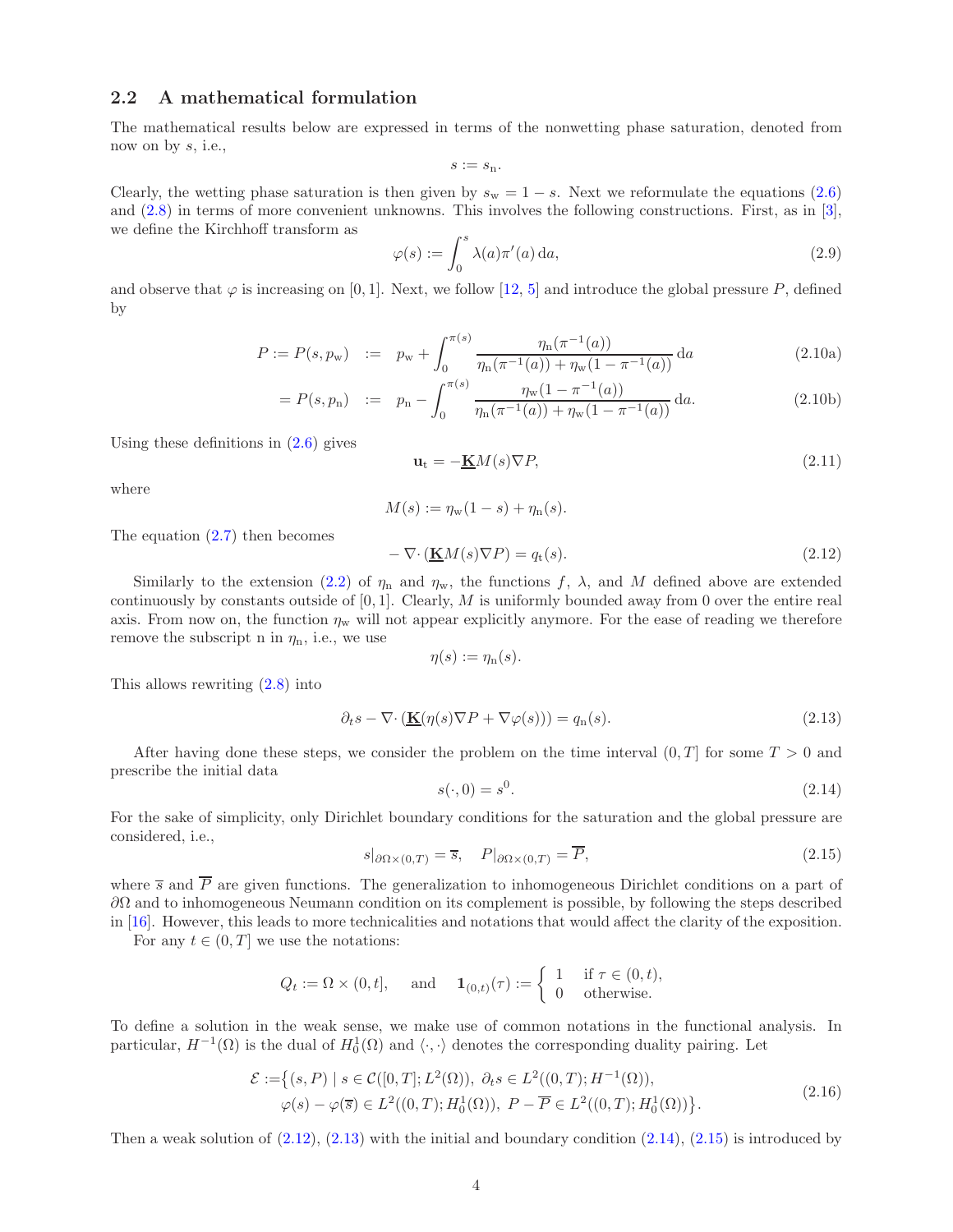<span id="page-4-1"></span>**Definition 2.1** (Weak solution). A weak solution is a pair  $(s, P) \in \mathcal{E}$  such that  $s(\cdot, 0) = s^0$  and for all  $\psi \in L^2((0,T);H^1_0(\Omega))$ , there holds

$$
\int_0^T \langle \partial_t s(\cdot,\theta); \psi(\cdot,\theta) \rangle_{H^{-1},H_0^1} d\theta + \iint_{Q_T} \underline{\mathbf{K}} \left( \eta(s) \nabla P + \nabla \varphi(s) \right) \cdot \nabla \psi \, \mathrm{d} \mathbf{x} d\theta = \iint_{Q_T} q_n(s) \psi \, \mathrm{d} \mathbf{x} d\theta, \tag{2.17a}
$$

<span id="page-4-10"></span><span id="page-4-9"></span>
$$
\iint_{Q_T} \underline{\mathbf{K}} M(s) \nabla P \cdot \nabla \psi \, \mathrm{d} \mathbf{x} \mathrm{d} \theta = \iint_{Q_T} q_t(s) \psi \, \mathrm{d} \mathbf{x} \mathrm{d} \theta. \tag{2.17b}
$$

The results in this paper are obtained under the following assumptions on the model:

<span id="page-4-2"></span><span id="page-4-0"></span>Assumption A (Data and weak solution).

1. The functions  $M, \eta : \mathbb{R} \to \mathbb{R}$  are continuous and there exist positive constants  $c_M$ ,  $C_M$ , and  $C_\eta$  such that, for all  $a \in [0, 1]$ ,

<span id="page-4-11"></span>
$$
c_M \le M(a) \le C_M, \qquad \eta(a) \le C_\eta. \tag{2.18}
$$

- <span id="page-4-4"></span>2. The diffusion tensor  $\underline{\mathbf{K}} \in [L^{\infty}(\Omega)]^{d \times d}$  is symmetric and uniformly positive definite.
- 3. The function  $\overline{P}$  in [\(2.15\)](#page-3-4) belongs to  $L^{\infty}((0,T); H^{1/2}(\partial\Omega))$ . Thus there exists an extension, still denoted by  $\overline{P}$ , such that

$$
\overline{P} \in L^{\infty}((0,T); H^{1}(\Omega)).
$$

Similarly, the function  $\bar{s}$  in [\(2.15\)](#page-3-4) belongs to  $L^{\infty}(\partial\Omega \times (0,T))$  with  $0 \leq \bar{s} \leq 1$ . Moreover,  $\bar{s}$  can be extended on  $Q_T$  into a measurable function, still denoted by  $\overline{s}$ , such that

$$
\partial_t \overline{s} \in L^1(Q_T), \quad \varphi(\overline{s}) \in L^2((0,T); H^1(\Omega)), \quad \overline{s}(\cdot,0) = s^0.
$$

<span id="page-4-5"></span>4. Concerning the sources  $q_n, q_w$  (and  $q_t = q_w + q_n$ ), we assume that for all  $(\mathbf{x}, t) \in Q_T$ , the functions

$$
q_{\alpha}(\cdot; \mathbf{x}, t) : \begin{cases} [0, 1] & \to \mathbb{R}, \\ s & \mapsto q_{\alpha}(s; \mathbf{x}, t), \end{cases} \qquad (\alpha \in \{n, w\})
$$

are Lipschitz continuous. Hence, for all  $v \in L^{\infty}(Q_T)$  with  $0 \le v \le 1$  a.e. in  $Q_T$ , one has

$$
q_n(v) \in L^2(Q_T), \qquad q_t(v) \in L^\infty((0,T); L^2(\Omega)).
$$

We moreover assume that

$$
q_n(0; \cdot, \cdot) \ge 0, \qquad q_w(1; \cdot, \cdot) \ge 0.
$$

5. The initial saturation satisfies

$$
s^0 \in L^{\infty}(\Omega) \text{ with } 0 \le s^0 \le 1 \text{ a.e. in } \Omega.
$$

- <span id="page-4-7"></span><span id="page-4-3"></span>6. The Kirchhoff transform function  $\varphi$  defined in [\(2.9\)](#page-3-5) is increasing in [0,1] and  $L_{\varphi}$ -Lipschitz continuous.
- 7. There exists a positive constant  $C_0$  such that, for all  $(a, b) \in \mathbb{R}$  and for almost all  $(\mathbf{x}, t) \in Q_T$ ,

<span id="page-4-6"></span>
$$
(\eta(a) - \eta(b))^2 + (M(a) - M(b))^2
$$
  
+  $(q_n(a; \mathbf{x}, t) - q_n(b; \mathbf{x}, t))^2 + (q_t(a; \mathbf{x}, t) - q_t(b; \mathbf{x}, t))^2 \le C_0(a - b)(\varphi(a) - \varphi(b)).$  (2.19)

<span id="page-4-8"></span>8. There exists a weak solution  $(s, P)$  in the sense of Definition [2.1](#page-4-1) which is such that  $\nabla P \in [L^{\infty}(Q_T)]^d$ . As for  $\eta$ , see [\(2.2\)](#page-2-7),  $\varphi$  is extended on R by

$$
\varphi(s) = \begin{cases} L_{\varphi}s & \text{if } s < 0, \\ L_{\varphi}(s-1) + \varphi(1) & \text{if } s > 1. \end{cases}
$$
\n(2.20)

Here  $L_{\varphi}$  is the minimal Lipschitz constant of  $\varphi$  on [0,1]. In this way the properties assumed above for the interval  $[0, 1]$  extend trivially to  $\mathbb{R}$ .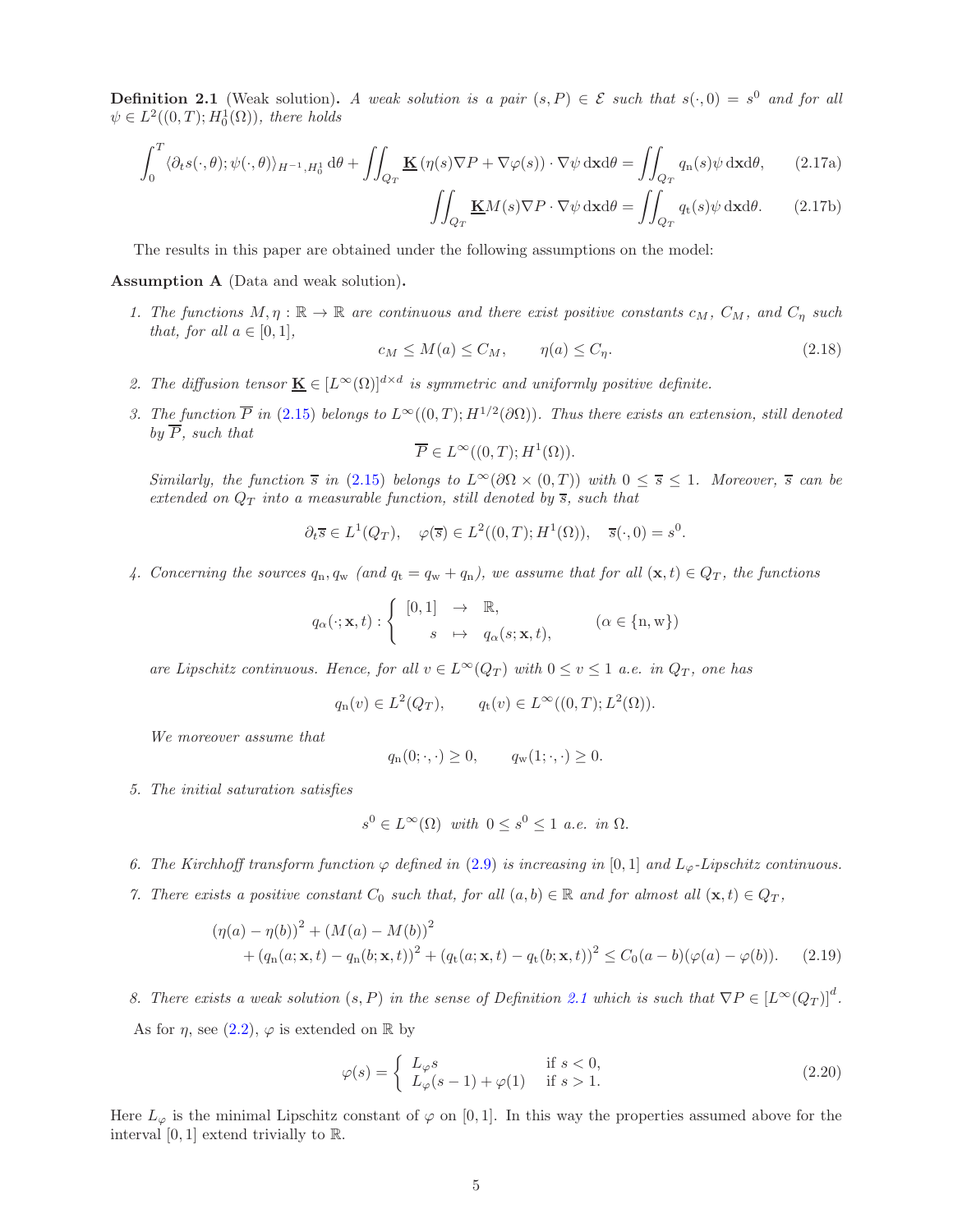The assumptions stated above deserve some comments. Points [1](#page-4-2) and [6](#page-4-3) are satisfied by most of the oneor two-phase porous media flow models currently used in oil engineering. Point [3](#page-4-4) is natural and does not impose any severe restrictions on the boundary data. As mentioned above, one can apply the techniques in [\[16\]](#page-24-2) to extend the present results to inhomogeneous Neumann boundary conditions that are prescribed on some parts of the boundary.

For point [4,](#page-4-5) since  $q_t(s)$  belongs to  $L^{\infty}((0,T); L^2(\Omega))$ , the total velocity  $\mathbf{u}_t$  is essentially bounded in  $H(\text{div}, \Omega)$  with respect to time. Moreover, the last assertion of this point is nothing but claiming that one cannot extract a missing phase.

The condition  $(2.19)$  appearing in point [7](#page-4-7) is similar to Assumption  $(A7)$  in [\[16\]](#page-24-2) (see also [\[14\]](#page-23-5)). For scalar degenerate parabolic equations, it ensures the uniqueness of a solution (see  $[3, 40]$  $[3, 40]$ ). This condition can further be employed for deriving a priori error estimates (see [\[41,](#page-25-11) [45\]](#page-25-12)), and is mainly relevant for the behavior of  $\eta$  close to the degeneracy values, 0 and 1. For example, referring to the van Genuchten curves relating the permeability and the dynamic capillarity to the saturation (see, e.g., [\[8\]](#page-23-2)), [\(2.19\)](#page-4-6) holds if the van Genuchten parameters m and n are such that  $n = 1/(1 - m)$  and  $m \in [2/3, 1)$ .

Concerning point [8,](#page-4-8) it obviously requires more analysis since a weak solution as introduced in Definition [2.1](#page-4-1) does not necessary fulfill the requirement on the pressure gradient. For domains  $\Omega$  having a smooth boundary, [\[14,](#page-23-5) Theorem 4.5] provides the essential boundedness of  $\nabla P$ . This result is, however, not usable here as we assume  $\Omega$  as polyhedral.

Finally, it is worth mentioning that the assumptions in the last two points are not needed for the existence of a solution (see, e.g.,  $[5, 6, 14]$  $[5, 6, 14]$  $[5, 6, 14]$  $[5, 6, 14]$ ), but are stated here since these will be used later. Essentially we use the following existence and uniqueness result proved in [\[14\]](#page-23-5).

Corollary 2.2 (Existence and uniqueness). Under Assumption [A,](#page-4-0) there exists a unique weak solution to the problem  $(2.12)$ – $(2.15)$  in the sense of Definition [2.1.](#page-4-1)

**Remark 2.3** (Continuity in time of the saturation). The space  $\mathcal{E}$  in [\(2.16\)](#page-3-6) requires that s is continuous in time. To justify this we recall  $(2.13)$ ,  $(2.8)$ , and  $(2.7)$  and note that if  $(s, P)$  is a weak solution, the equation [\(2.17a\)](#page-4-9) can formally be written as

$$
\partial_t s + \nabla \cdot (\mathbf{u}_t f(s) - \underline{\mathbf{K}} \nabla \varphi(s)) = q_n(s).
$$

For fixed  $\mathbf{u}_t$ , this operator involves a  $L^1$ -contraction semi-group with a comparison principle [\[11,](#page-23-11) [33,](#page-24-18) [40\]](#page-25-10). Thanks to [A](#page-4-0)ssumption  $A_4$ ,  $s = 0$  is a sub-solution, while  $s = 1$  is a super-solution. Therefore  $0 \le s \le 1$  a.e. in  $Q_T$ . The fact that  $s \in \mathcal{C}([0,T];L^2(\Omega))$  then follows from [\[10\]](#page-23-12).

# <span id="page-5-0"></span>3 The a posteriori error estimate

This section provides the main result, an abstract a posteriori estimate on the difference between the exact and the approximate solutions. This is obtained in the context of an Euler implicit time stepping, whereas the spatial discretization is left unspecified.

# 3.1 Time mesh and some additional notations and assumptions

We consider a strictly increasing sequence of discrete times  $\{t^n\}_{0 \leq n \leq N}$  such that  $t^0 = 0$  and  $t^N = T$ . For all  $1 \leq n \leq N$ , we define the time interval  $I_n := (t^{n-1}, t^n]$  and the time step  $\tau^n := t^n - t^{n-1}$ . For each  $0 \leq n \leq N$ , we consider a partition  $\mathcal{D}_h^n$  of  $\Omega$ . We denote by  $\mathcal{D}_h^{\text{ext},n}$  the volumes from  $\mathcal{D}_h^n$  having an intersection with  $\partial\Omega$  of nonzero measure and by  $\mathcal{D}_h^{\text{int},n}$  the remaining elements of  $\mathcal{D}_h^n$ . An example is given in Section [4.1](#page-8-0) below. The following weighted norm on subsets D of  $\Omega$ , for  $\mathbf{v} \in [L^2(D)]^d$ , will be used often below:

$$
\|\mathbf{v}\|_{\underline{\mathbf{K}}^{-\frac{1}{2}}, L^2(D)} := \left\{ \int_D \left| \underline{\mathbf{K}}^{-\frac{1}{2}}(\mathbf{x}) \mathbf{v}(\mathbf{x}) \right|^2 d\mathbf{x} \right\}^{\frac{1}{2}}.
$$

We now define the following space:

 $V_{\tau} := \{ v \in \mathcal{C}([0,T]; L^2(\Omega)), v \text{ is affine in time on each } I_n \text{ for all } 1 \leq n \leq N \}.$ 

Further, for  $0 \le n \le N$ , we let  $v^n$  stand for the function  $v(\cdot, t^n)$ . Note that for functions  $v \in V_\tau$ ,  $\partial_t v|_{I_n} =$  $(v^n - v^{n-1})/\tau^n$ , where  $v|_{I_n}$  denotes the restriction of v to the time interval  $I_n$ .

In addition to Assumption [A,](#page-4-0) we now make the following: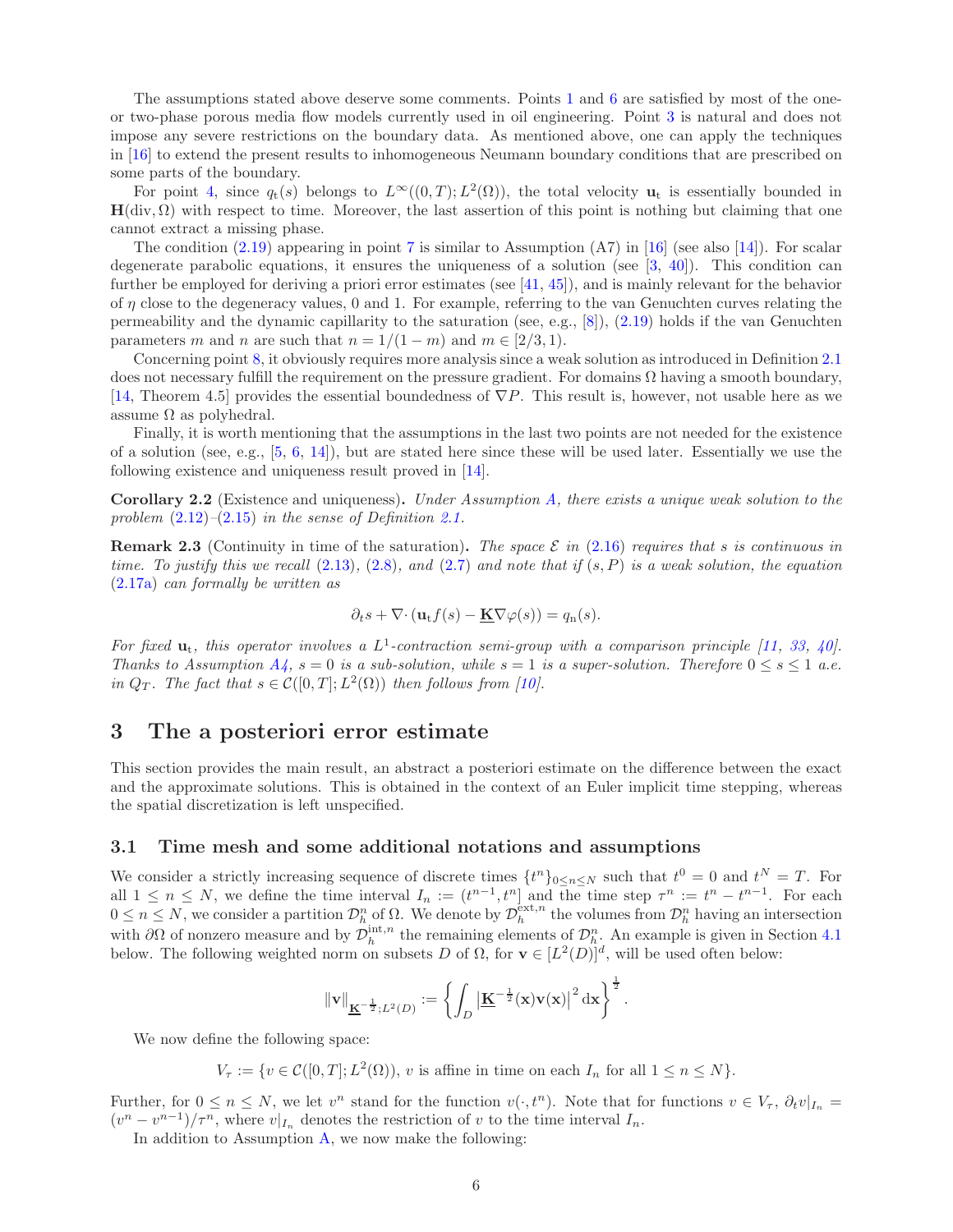<span id="page-6-4"></span><span id="page-6-0"></span>Assumption B (Boundary conditions and sources).

- 1. The boundary condition for the saturation  $\overline{s}$  is continuous and piecewise affine in time,  $\overline{s} \in V_{\tau}$ .
- 2. The source functions  $q_n$  and  $q_w$  are piecewise constant in time, with values in  $L^2(\Omega)$ .

Since  $q_{\alpha}$ ,  $\alpha \in \{n, t\}$ , are assumed piecewise constant in time, we set  $q_{\alpha}^{n} := q_{\alpha}|_{I_{n}}$  for all  $n = 1, \ldots N$ .

<span id="page-6-5"></span>Remark 3.1 ([B](#page-6-0)oundary conditions and sources). Assumption B is made only for the clarity of presentation. More general boundary conditions and source terms can be taken into account, giving rise to additional error terms in the analysis carried out below.

Having in mind the time discretization introduced above, relying on the space  $V_\tau$ , we consider the following restriction of the set  $\mathcal E$  introduced in [\(2.16\)](#page-3-6)

$$
\mathcal{E}_{\tau} := \{ (s, P) \mid s \in V_{\tau}, \ \partial_t s \in L^2(Q_T), \varphi(s) - \varphi(\overline{s}) \in L^2((0, T); H_0^1(\Omega)), \ P - \overline{P} \in L^2((0, T); H_0^1(\Omega)) \}.
$$
\n(3.1)

### <span id="page-6-6"></span>3.2 Reconstructions of the phase fluxes

Let an arbitrary pair  $(s_{h\tau}, P_{h\tau}) \in \mathcal{E}_{\tau}$  be given. In order to proceed in a fairly general manner, particularly without specifying the discretization scheme, we make the following assumption:

<span id="page-6-1"></span>**Assumption C** (Locally conservative fluxes reconstructions). There exist two vector fields  $\mathbf{u}_{n,h\tau}$  and  $\mathbf{u}_{t,h\tau}$ , piecewise constant in time, such that

<span id="page-6-2"></span>
$$
\mathbf{u}_{n,h}^n := \mathbf{u}_{n,h\tau}|_{I_n}, \, \mathbf{u}_{t,h}^n := \mathbf{u}_{t,h\tau}|_{I_n} \in \mathbf{H}(\text{div},\Omega) \qquad \text{for all } n \in \{1,\ldots,N\}
$$

and such that

$$
\int_{D} \left( \frac{s_h^n - s_h^{n-1}}{\tau^n} + \nabla \cdot \mathbf{u}_{n,h}^n \right) d\mathbf{x} = \int_{D} q_n^n(s_h^n) d\mathbf{x} \qquad \text{for all } n \in \{1, \dots, N\} \text{ and for all } D \in \mathcal{D}_h^{\text{int},n}, \tag{3.2a}
$$

<span id="page-6-3"></span>
$$
\int_D \nabla \cdot \mathbf{u}_{t,h}^n \, \mathrm{d} \mathbf{x} = \int_D q_t^n(s_h^n) \, \mathrm{d} \mathbf{x} \qquad \text{for all } n \in \{1, \dots, N\} \text{ and for all } D \in \mathcal{D}_h^{\text{int},n}.\tag{3.2b}
$$

The function  $\mathbf{u}_{n,h}^n$  will be called *nonwetting phase flux reconstruction*, whereas the function  $\mathbf{u}_{t,h}^n$  will be called *total flux reconstruction*. These two functions are discrete counterparts of the nonwetting phase flux  $u_n$  in [\(2.1\)](#page-2-1) (with  $\alpha = n$ ), respectively of the total flux  $u_t$  in [\(2.6\)](#page-2-4). These fluxes need to be constructed from the given numerical scheme, see Sections [4.2.2](#page-9-0) and [4.3.2](#page-10-1) below for two examples. Remark that [\(3.2a\)](#page-6-2)–[\(3.2b\)](#page-6-3) represents a discrete weak form of the continuous mass balance equation [\(2.3\)](#page-2-2) for  $\alpha = n$ , and of [\(2.7\)](#page-2-6). Finally, note that with  $\mathbf{u}_{w,h\tau} := \mathbf{u}_{t,h\tau} - \mathbf{u}_{n,h\tau}$ , one gets from  $(3.2a)-(3.2b)$  $(3.2a)-(3.2b)$ 

$$
\int_{D} \left( -\frac{s_h^n - s_h^{n-1}}{\tau^n} + \nabla \cdot \mathbf{u}_{\mathbf{w},h}^n \right) d\mathbf{x} = \int_{D} q_{\mathbf{w}}^n (1 - s_h^n) d\mathbf{x} \qquad \text{for all } n \in \{1, \dots, N\} \text{ and for all } D \in \mathcal{D}_h^{\text{int},n}, (3.3)
$$

which is a fully discrete counterpart of  $(2.3)$  for  $\alpha = w$ .

## 3.3 The estimators

We can now define the a posteriori error estimators. For given  $n \in \{1, ..., N\}$ ,  $t \in I_n$ , and  $D \in \mathcal{D}_h^n$ , define the diffusive flux estimators

<span id="page-6-7"></span>
$$
\eta_{\text{DF},n,D}^{n}(t) := \left\| \mathbf{u}_{n,h}^{n} + \underline{\mathbf{K}} \left( \eta(s_{h\tau}) \nabla P_{h\tau} + \nabla \varphi(s_{h\tau}) \right)(t) \right\|_{\underline{\mathbf{K}}^{-\frac{1}{2}};L^{2}(D)},\tag{3.4a}
$$

$$
\eta_{\text{DF},t,D}^{n}(t) := \left\| \mathbf{u}_{t,h}^{n} + \underline{\mathbf{K}} M(s_{h\tau}) \nabla P_{h\tau}(t) \right\|_{\underline{\mathbf{K}}^{-\frac{1}{2}};L^{2}(D)}
$$
\n(3.4b)

and the residual estimators

<span id="page-6-10"></span><span id="page-6-9"></span><span id="page-6-8"></span> $\eta_{\text{R},\text{n},D}^n := m_D \|\partial_t s_{h\tau} + \nabla \cdot \mathbf{u}_{\text{n},h}^n - q_{\text{n}}^n(s_h^n) \|_{L^2(D)}$  $(3.5a)$ 

$$
\eta_{\text{R},t,D}^{n} := m_D \|\nabla \cdot \mathbf{u}_{t,h}^{n} - q_t^{n} (s_h^{n})\|_{L^2(D)}.
$$
\n(3.5b)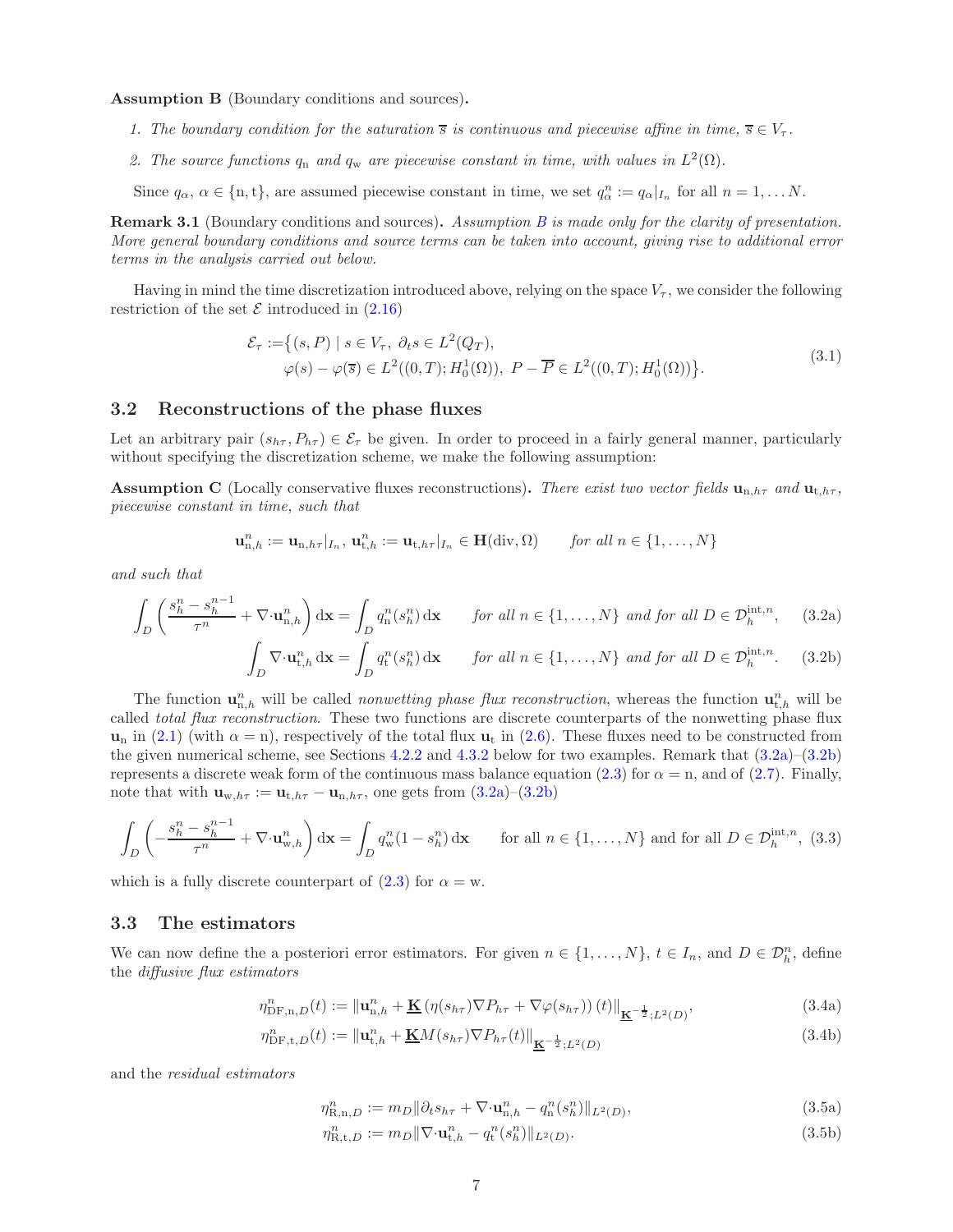Here  $m_D = C_{P,D} h_D \ c_{\underline{K},D}^{-\frac{1}{2}}$  if  $D \in \mathcal{D}_h^{\text{int},n}$ , respectively  $m_D = C_{F,D,\partial\Omega} h_D \ c_{\underline{K},D}^{-\frac{1}{2}}$  if  $D \in \mathcal{D}_h^{\text{ext},n}$ . The notation  $h_D$ stands for the diameter of the volume D, whereas  $c_{\mathbf{K},D}$  stands for the smallest eigenvalue of the tensor  $\underline{\mathbf{K}}$  on the volume D. The constant  $C_{P,D}$ ,  $D \in \mathcal{D}_h^{\text{int},n}$ , appears in the Poincaré–Wirtinger inequality

<span id="page-7-4"></span>
$$
\|\varphi - \varphi_D\|_{L^2(D)} \le C_{P,D} h_D \|\nabla \varphi\|_{L^2(D)} \qquad \forall \varphi \in H^1(D),\tag{3.6}
$$

where  $\varphi_D$  is the mean value of the function  $\varphi$  over D given by  $\varphi_D := \int_D \varphi \, dx / |D|$  (|D| is the measure of D). For a convex D,  $C_{P,D}$  can be evaluated as  $1/\pi$ . Similarly,  $C_{F,D,\partial\Omega}$ ,  $D \in \mathcal{D}_h^{\text{ext},n}$ , appears in the Poincaré–Friedrichs inequality

<span id="page-7-5"></span>
$$
\|\varphi\|_{L^{2}(D)} \leq C_{F,D,\partial\Omega} h_D \|\nabla\varphi\|_{L^{2}(D)} \quad \forall \varphi \in H^{1}(D) \text{ such that } \varphi = 0 \text{ on } \partial\Omega \cap \partial D; \tag{3.7}
$$

 $C_{\text{F},D,\partial\Omega}$  can be typically taken equal to 1. We refer for more details to [\[50\]](#page-25-8) and the references therein. Finally, the time quadrature estimators are given by

<span id="page-7-3"></span>
$$
\eta_{Q,n,D}^{n}(t) := C_{F,\Omega} h_{\Omega} c_{\underline{\mathbf{K}},\Omega}^{-\frac{1}{2}} \| q_{n}^{n}(s_{h}^{n}) - q_{n}^{n}(s_{h\tau})(t) \|_{L^{2}(D)},
$$
\n(3.8a)

$$
\eta_{Q,t,D}^n(t) := C_{F,\Omega} h_{\Omega} c_{\underline{K},\Omega}^{-\frac{1}{2}} \|q_t^n(s_h^n) - q_t^n(s_{h\tau})(t)\|_{L^2(D)},
$$
\n(3.8b)

where  $h_{\Omega}$  is the diameter of  $\Omega$  and  $c_{\mathbf{K},\Omega}$  the smallest eigenvalue of the tensor  $\underline{\mathbf{K}}$  on  $\Omega$ . As above,  $C_{\text{F},\Omega}$  is the constant from the Poincaré–Friedrichs inequality

<span id="page-7-6"></span><span id="page-7-2"></span>
$$
\|\varphi\|_{L^{2}(\Omega)} \leq C_{\mathcal{F},\Omega} h_{\Omega} \|\nabla \varphi\|_{L^{2}(\Omega)} \qquad \forall \varphi \in H_{0}^{1}(\Omega), \tag{3.9}
$$

and we can take  $C_{\text{F},\Omega} = 1$ .

#### 3.4 The a posteriori error estimate

We are now ready to state the main result of this paper.

<span id="page-7-0"></span>**Theorem 1** (A posteriori error estimate for problem  $(2.12)$ – $(2.15)$ ). Let  $(s, P)$  be the weak solution introduced in Definition [2.1](#page-4-1) and  $(s_{h\tau}, P_{h\tau}) \in \mathcal{E}_{\tau}$  be an arbitrary approximate solution. Under Assumptions [A,](#page-4-0) [B,](#page-6-0) and [C,](#page-6-1) there exists a generic constant  $C > 0$ , depending neither on the approximate solution nor on the space–time discretization of  $Q_T$ , such that

$$
C \left( \|s_{h\tau} - s\|_{L^2(0,T;H^{-1}(\Omega))}^2 + \|P_{h\tau} - P\|_{L^2(0,T;H_0^1(\Omega))}^2 + \|\varphi(s_{h\tau}) - \varphi(s)\|_{L^2(Q_T)}^2 \right)
$$
  
\n
$$
\leq \|s_{h\tau}(\cdot,0) - s^0\|_{H^{-1}(\Omega)}^2
$$
  
\n
$$
+ \sum_{n=1}^N \sum_{\alpha \in \{n,t\}} \int_{I_n} \left( \left\{ \sum_{D \in \mathcal{D}_h^n} (\eta_{\text{DF},\alpha,D}^n(t) + \eta_{\text{R},\alpha,D}^n)^2 \right\}^{\frac{1}{2}} + \left\{ \sum_{D \in \mathcal{D}_h^n} (\eta_{Q,\alpha,D}^n(t))^2 \right\}^{\frac{1}{2}} \right)^2 dt.
$$

Moreover, if  $\varphi^{-1}$  belongs to  $\mathcal{C}^{0,r}(\mathbb{R})$ , the term  $\|\varphi(s_{h\tau}) - \varphi(s)\|_{L^2(Q_T)}^2$  can be replaced by  $\|s_{h\tau} - s\|_{L^{1+r}(Q_T)}^{1+r}$ .

The assumption that  $\varphi$  has a Hölder continuous inverse holds for most of the retention curves used in the subsurface (see, e.g., [\[7\]](#page-23-0)). For example, considering again the van Genuchten framework with the parameters m and  $n = 1/(1 - m)$  provides a  $\varphi$  having a Hölder continuous inverse with exponent  $2m/(3m + 2)$ . As follows from above, this provides better a priori estimates for the saturation (see also [\[45\]](#page-25-12)), and the situation remains unchanged for a posteriori estimates.

Theorem [1](#page-7-0) is an immediate consequence of the estimates in Theorems [2](#page-16-0) and [3](#page-17-1) below. Its application to two examples of finite volume schemes is illustrated in the next section. Appendix [A](#page-18-0) deals with the additional errors that are due to the numerical quadrature, the iterative linearization, and the iterative algebraic solver, which are taken into account explicitly. Furthermore, the spatial and temporal errors are identified and adaptive stopping criteria are proposed in Appendix [A.](#page-18-0)

# <span id="page-7-1"></span>4 An application to two types of vertex-centered finite volume discretizations

In this section we consider two relatively distinct vertex-centered finite volume discretizations of problem  $(2.12)$  $(2.12)$  $(2.12)$ – $(2.15)$ , and show how Theorem 1 can be applied in both situations.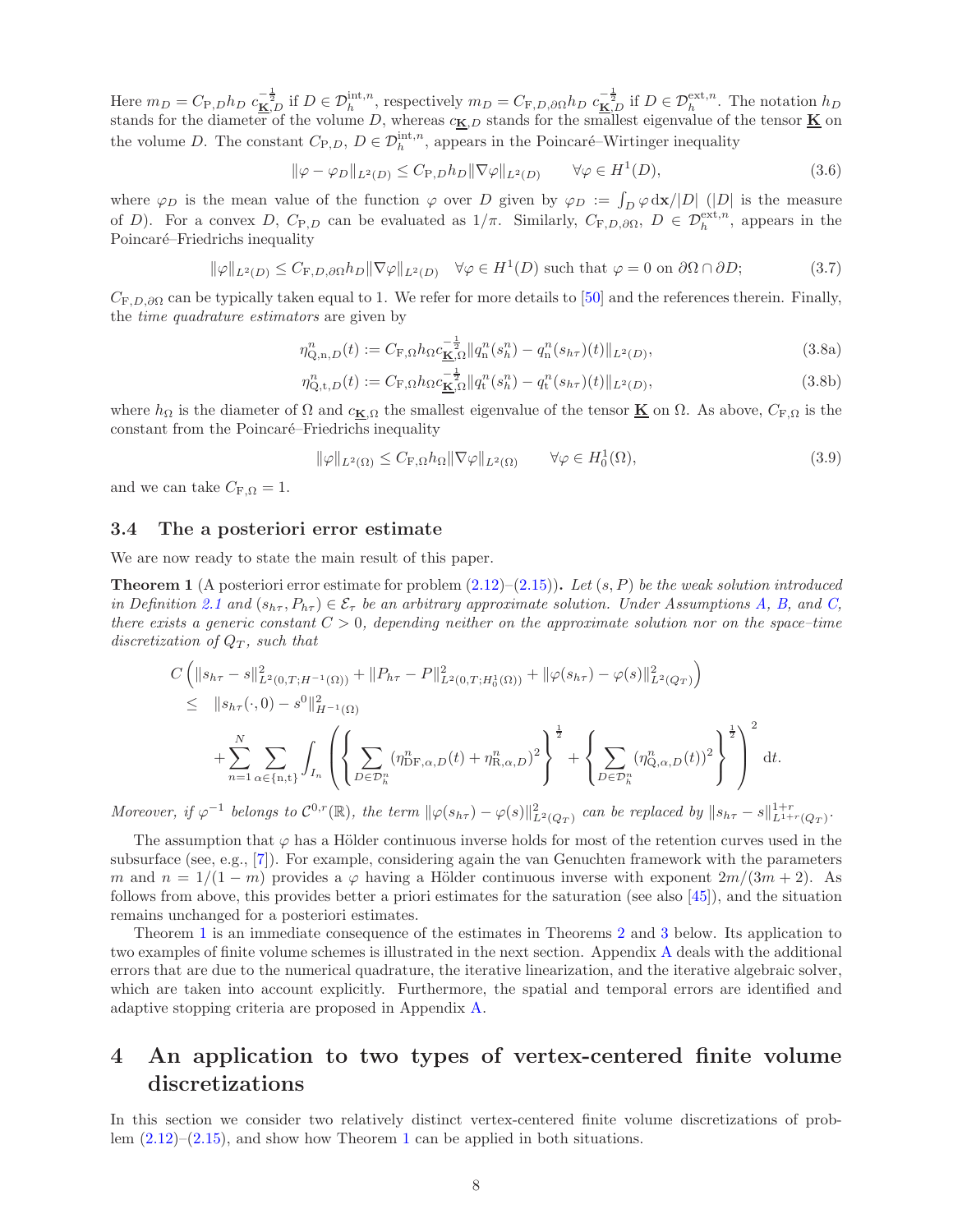

<span id="page-8-1"></span>Figure 1: Simplicial mesh  $\mathcal{T}_h^n$  and the dual mesh  $\mathcal{D}_h^n$  (left); simplicial submesh  $\mathcal{S}_h^n$  (right)

#### <span id="page-8-0"></span>4.1 The spatial meshes and the discrete functional spaces

Let  $0 \le n \le N$  be fixed. We denote by  $\mathcal{T}_h^n$  the partition of  $\Omega$  (the mesh) involved in the numerical calculation of the approximate solution at time  $t^n$ ;  $\mathcal{T}_h^0$  is the initial mesh. All partitions  $\mathcal{T}_h^n$   $(0 \le n \le N)$  consist of d-dimensional simplices and are matching. This means that the intersection of two elements  $K$  and  $L$  is either empty, or a common vertex, or an  $\ell$ -dimensional face with  $1 \leq \ell \leq d-1$ .

For any  $0 \leq n \leq N$ , we define the space

 $V_h^n := \{v_h : \Omega \to \mathbb{R}, v_h \text{ is continuous and piecewise affine on } \mathcal{T}_h^n\}.$ 

We will also need

$$
V_{h\tau} := \{ v_{h\tau} : \Omega \times [0, T] \to \mathbb{R}, v_{h\tau} \text{ is affine in time on each } I_n \text{ for all } 1 \le n \le N, v_h^n := v_{h\tau}(\cdot, t^n) \in V_h^n \text{ for all } 0 \le n \le N \}.
$$

In reinforcement of Assumption [B](#page-6-0)[1,](#page-6-4) we need (cf. Remark [3.1\)](#page-6-5) that  $\overline{s} \in V_{h\tau}$  and  $\overline{P} \in V_{h\tau}$ . We then define

$$
V_{h;\overline{s}}^n := \{ v_h \in V_h^n, v_h = \overline{s}(\cdot, t^n) \text{ on } \partial\Omega \}, \qquad V_{h;\overline{P}}^n := \{ v_h \in V_h^n, v_h = \overline{P}(\cdot, t^n) \text{ on } \partial\Omega \},
$$
  
\n
$$
V_{h\tau;\overline{s}}^n := \{ v_{h\tau} \in V_{h\tau}, v_{h\tau} = \overline{s} \text{ on } \partial\Omega \times (0, T] \}, \qquad V_{h\tau;\overline{P}}^n := \{ v_{h\tau} \in V_{h\tau}, v_{h\tau} = \overline{P} \text{ on } \partial\Omega \times (0, T] \}.
$$

For each  $\mathcal{T}_h^n$ , we next consider a dual mesh  $\mathcal{D}_h^n$ . Every element (dual volume)  $D \in \mathcal{D}_h^n$  is associated with one vertex of  $\mathcal{T}_h^n$ , and constructed around this vertex by joining the face and element barycenters as indicated in the left picture of Figure [1](#page-8-1) for  $d = 2$ . The set  $\mathcal{D}_h^{\text{int},n}$  contains the dual volumes associated with the interior vertices of  $\mathcal{T}_h^n$ ; similarly,  $\mathcal{D}_h^{\text{ext},n}$  consists of the dual volumes associated with the boundary vertices of  $\mathcal{T}_h^n$ . We emphasize that the meshes  $\mathcal{T}_h^n$  (and consequently  $\mathcal{D}_h^n$ ) may change in time, typically by refining or coarsening of some elements of the previous mesh. The discrete times and meshes are typically constructed by a space–time adaptive time-marching algorithm, following, e.g., Section [A.3](#page-22-1) below.

In addition to the meshes  $\mathcal{T}_h^n$  and  $\mathcal{D}_h^n$ , we will also need below a third mesh for each  $1 \leq n \leq N$ . This mesh is called  $S_h^n$ , consists of d-dimensional simplices, and is matching. It is constructed by joining the barycenters of the elements of  $\mathcal{T}_h^n$  with the vertices and the barycenters of the corresponding  $\ell$ -dimensional faces  $(1 \leq \ell \leq d-1)$  $(1 \leq \ell \leq d-1)$  $(1 \leq \ell \leq d-1)$ , see the right picture in Figure 1 for  $d=2$ . Note that  $S_h^n$  are submeshes of both  $\mathcal{T}_h^n$ and  $\mathcal{D}_h^n$ ; given a volume  $D \in \mathcal{D}_h^n$ , we denote by  $\mathcal{S}_D$  the restriction of  $\mathcal{S}_h^n$  onto D. On  $\mathcal{S}_h^n$ , we define the lowest order Raviart–Thomas–N´ed´elec space of vector functions, cf. [\[9,](#page-23-13) [47\]](#page-25-13),

$$
\mathbf{RTN}_0(\mathcal{S}_h^n) := \{ \mathbf{v}_h \in \mathbf{H}(\text{div}, \Omega) \, ; \mathbf{v}_h|_K \in \mathbf{RTN}_0(K) \quad \text{for all} \quad K \in \mathcal{S}_h^n \}. \tag{4.1}
$$

Here,  $\mathbf{RTN}_0(K) := [\mathbb{P}_0(K)]^d + \mathbf{x} \mathbb{P}_0(K)$ , where K is a given simplex and  $\mathbb{P}_0(K)$  is the space of constants on K. In particular,  $\mathbf{v}_h \in \mathbf{RTN}_0(\mathcal{S}_h^n)$  is such that  $\nabla \cdot \mathbf{v}_h \in \mathbb{P}_0(K)$  for all elements K of  $\mathcal{S}_h^n$ ,  $\mathbf{v}_h \cdot \mathbf{n}_F \in \mathbb{P}_0(F)$  for all  $(d-1)$ -dimensional faces F of  $S_h^n$ , and such that its normal trace is continuous.

# 4.2 A "mathematical" scheme

We first discuss a scheme stemming from the Definition [2.1](#page-4-1) of the weak solution. We call it here "mathematical" since it makes use of the Kirchhoff transform. This provides the unknown  $\varphi(s)$  that has more regularity, but no particular physical meaning.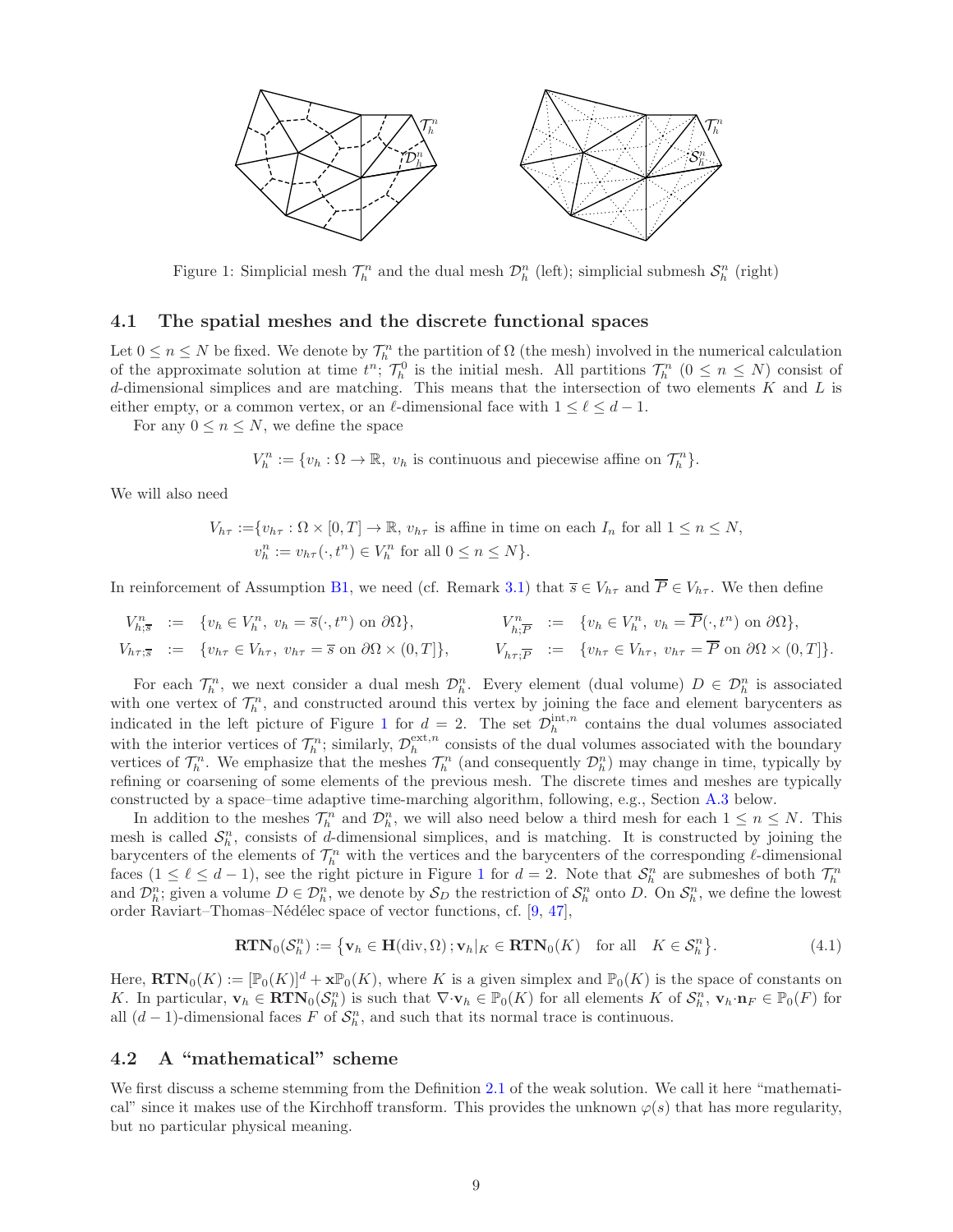#### <span id="page-9-7"></span>4.2.1 The scheme

Let  $s_h^0 \in V_{h,\overline{s}}^0$  denote the discretization of the initial condition  $s^0$ . Then the "mathematical" vertex-centered finite volume discretization of problem  $(2.12)$ – $(2.15)$  reads:

**Definition 4.1** ("Mathematical" finite volume scheme). Find a pair  $(s_{h\tau}, P_{h\tau}) \in V_{h\tau;\overline{S}} \times V_{h\tau;\overline{P}}$  such that for all  $1 \leq n \leq N$  and all  $D \in \mathcal{D}_h^{\text{int},n}$ ,  $(s_h^n, P_h^n) \in V_{h;\overline{s}}^n \times V_h^n$  $\sum_{h,\overline{P}}^{rn}$  are solutions of

$$
\int_{D} \left( \frac{s_h^n - s_h^{n-1}}{\tau^n} \right) d\mathbf{x} - \int_{\partial D} \underline{\mathbf{K}}(\eta(s_h^n) \nabla P_h^n + \nabla \varphi(s_h^n)) \cdot \mathbf{n}_D d\sigma = \int_{D} q_n^n(s_h^n) d\mathbf{x},\tag{4.2a}
$$

<span id="page-9-4"></span><span id="page-9-3"></span><span id="page-9-2"></span><span id="page-9-1"></span>
$$
-\int_{\partial D} \underline{\mathbf{K}} M(s_h^n) \nabla P_h^n \cdot \mathbf{n}_D \, \mathrm{d}\sigma = \int_D q_t^n(s_h^n) \, \mathrm{d}\mathbf{x}.\tag{4.2b}
$$

Formally, to construct  $P_{h\tau}$  on the first time interval  $I_1$  one needs an approximation  $P_h^0$  at the initial time. Since the initial saturation  $s_h^0$  is known, one possibility is to solve [\(4.2b\)](#page-9-1) for  $n = 0$ . However, the particular construction of  $P_h^0$  has no influence on the final approximation.

<span id="page-9-8"></span>**Remark 4.2** (A scheme based on the Kirchhoff transform). As follows from the analysis of the continuous problem presented in Section [2,](#page-1-0) the Kirchhoff transform  $\varphi(s)$  has better regularity than the nonwetting saturation s. This motivates the following adjustment of the scheme  $(4.2a)$ - $(4.2b)$ . Let  $\overline{\Theta} := \varphi(\overline{s})$  and  $\Theta^0 := \varphi(s^0)$ . Let  $V_{\scriptscriptstyle\rm L}^{\scriptscriptstyle n}$  $V^n_{h;\overline{\Theta}}$  and  $V_{h\tau;\overline{\Theta}}$  be as  $V^n_{h;\overline{s}}$  and  $V_{h\tau;\overline{s}}$  with  $\overline{s}$  replaced by  $\varphi(\overline{s})$ . Let finally  $\Theta^0_h \in V^0_{h;\overline{s}}$  $\overline{h}_{h,\overline{\Theta}}^{0}$  denote the discretization of the initial condition  $\Theta^0$ . Then a Kirchhoff transform vertex-centered finite volume discretization of problem  $(2.12)-(2.15)$  $(2.12)-(2.15)$  $(2.12)-(2.15)$  is a pair  $(\Theta_{h\tau}, P_{h\tau}) \in V_{h\tau, \overline{\Theta}} \times V_{h\tau, \overline{P}}$ , such that for all  $1 \leq n \leq N$  and all  $D \in \mathcal{D}_h^{\text{int}, n}$ ,  $(\Theta_h^n, P_h^n) \in V_h^n$  $V^n_{h;\overline{\Theta}} \times V^n_{h;\overline{\Theta}}$  $\sum_{h,\overline{P}}^{r_n}$  are solutions of

$$
\int_{D} \left( \frac{\varphi^{-1}(\Theta_{h}^{n}) - \varphi^{-1}(\Theta_{h}^{n-1})}{\tau^{n}} \right) d\mathbf{x} - \int_{\partial D} \underline{\mathbf{K}}(\eta(\varphi^{-1}(\Theta_{h}^{n})) \nabla P_{h}^{n} + \nabla \Theta_{h}^{n}) \cdot \mathbf{n}_{D} d\sigma = \int_{D} q_{n}^{n}(\varphi^{-1}(\Theta_{h}^{n})) d\mathbf{x}, \quad (4.3a)
$$

$$
- \int_{\partial D} \underline{\mathbf{K}}M(\varphi^{-1}(\Theta_{h}^{n})) \nabla P_{h}^{n} \cdot \mathbf{n}_{D} d\sigma = \int_{D} q_{t}^{n}(\varphi^{-1}(\Theta_{h}^{n})) d\mathbf{x}. \quad (4.3b)
$$

We then define the approximate saturations  $s_n^n := \varphi^{-1}(\Theta_h^n)$ ,  $0 \le n \le N$ .

The above approach applies whenever  $\varphi$  is strictly increasing and thus the function  $\varphi^{-1}(\cdot)$  is well defined (this being satisfied for most of the parameterizations commonly used for modeling porous media flows). If  $\varphi$  is not invertible, a regularization step can be employed, considering, e.g., a small number  $\varepsilon > 0$  and approximating  $\varphi$  by  $\varphi_{\varepsilon}$  satisfying for all  $s \in \mathbb{R}$ 

$$
\varepsilon \le \varphi'(s) \le L_{\varphi}, \qquad |\varphi(s) - \varphi_{\varepsilon}(s)| \le C\varepsilon, \tag{4.4}
$$

for some constant  $C > 0$ . This approach is often used in analyzing degenerate problems and leads to effective numerical algorithms (see, e.g., [\[37,](#page-25-14) [45\]](#page-25-12)).

Note that the two schemes,  $(4.2a)$ – $(4.2b)$  and  $(4.3a)$ – $(4.3b)$ , only differ by a numerical quadrature, see Remark [A.1](#page-18-1) below. Therefore from now on we only focus on the scheme  $(4.2a)$ – $(4.2b)$ .

#### <span id="page-9-0"></span>4.2.2 The reconstruction of the fluxes

Here we show how to obtain, from the scheme [\(4.2a\)](#page-9-2)–[\(4.2b\)](#page-9-1), the flux reconstructions  $\mathbf{u}_{n,h\tau}$ ,  $\mathbf{u}_{t,h\tau}$  satisfying Assumption [C.](#page-6-1) To do so we let  $1 \le n \le N$  and  $D \in \mathcal{D}_h^n$  be given and construct  $\mathbf{u}_{n,h}^n, \mathbf{u}_{t,h}^n \in \mathbf{RTN}_0(\mathcal{S}_h^n)$  as follows. For each face F of the mesh  $S_D$  included in  $\partial D$  but not in  $\partial \Omega$ , we take

<span id="page-9-5"></span>
$$
\mathbf{u}_{n,h}^n \cdot \mathbf{n}_F := -\frac{1}{|F|} \int_F \mathbf{K} \big( \eta(s_h^n) \nabla P_h^n + \nabla \varphi(s_h^n) \big) \cdot \mathbf{n}_F \, \mathrm{d}\sigma,\tag{4.5a}
$$

<span id="page-9-6"></span>
$$
\mathbf{u}_{t,h}^n \cdot \mathbf{n}_F := -\frac{1}{|F|} \int_F \left( \mathbf{\underline{K}} M(s_h^n) \nabla P_h^n \cdot \mathbf{n}_F \, \mathrm{d}\sigma. \right) \tag{4.5b}
$$

Observe that in [\(4.5a\)](#page-9-5)–[\(4.5b\)](#page-9-6), the degrees of freedom of  $\mathbf{u}_{n,h}^n$  and  $\mathbf{u}_{t,h}^n$  are not prescribed on all faces of  $\mathcal{S}_h^n$ . So, equations  $(4.5a)$ – $(4.5b)$  do not specify  $\mathbf{u}_{n,h}^n$  and  $\mathbf{u}_{t,h}^n$  completely. The remaining degrees of freedom can be specified in various ways, as discussed in  $[50, 21, 23]$  $[50, 21, 23]$  $[50, 21, 23]$  $[50, 21, 23]$  solution of local (Dirichlet–)Neumann problems by the mixed finite element method, direct prescription. By the Green theorem, from  $(4.5a)-(4.5b)$  $(4.5a)-(4.5b)$  we immediately get: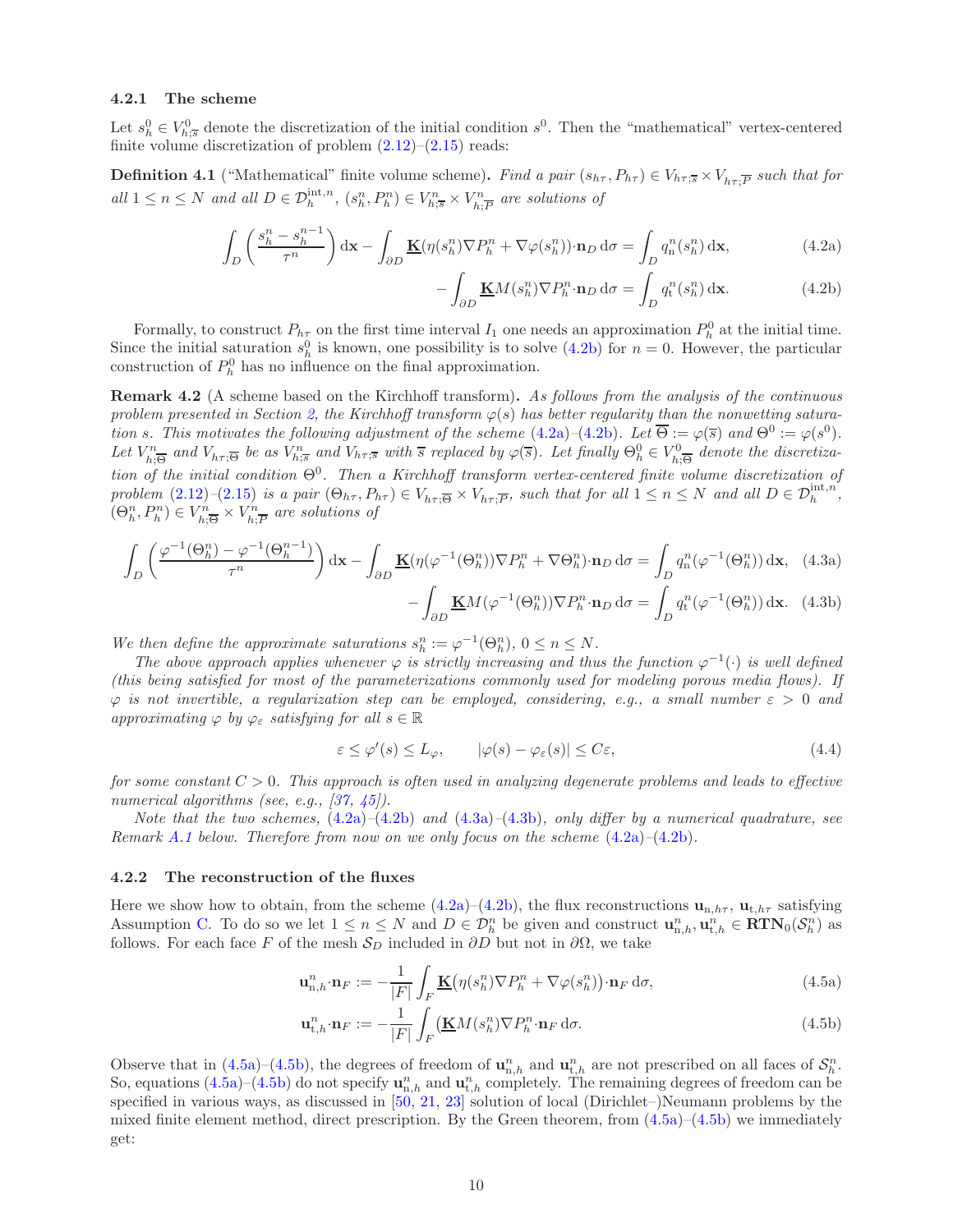<span id="page-10-2"></span>**Lemma 4.3** (Assumption [C](#page-6-1) for the scheme  $(4.2a)-(4.2b)$  $(4.2a)-(4.2b)$ ). Let  $\mathbf{u}_{n,h}^n$  and  $\mathbf{u}_{t,h}^n$  satisfy  $(4.5a)-(4.5b)$  $(4.5a)-(4.5b)$  $(4.5a)-(4.5b)$ . Then Assumption [C](#page-6-1) holds true.

Lemma [4.3](#page-10-2) guarantees the validity of the a posteriori error estimate of Theorem [1](#page-7-0) for  $(s_{h\tau}, P_{h\tau})$  provided by the scheme  $(4.2a)$ – $(4.2b)$ . For identifying the error components and for the stopping criteria, we refer to Appendix [A](#page-18-0) below.

## 4.3 A phase-by-phase upstream weighting "engineering" scheme

We now turn to a scheme that is often used in the industrial setting, see, e.g., [\[29\]](#page-24-7). Compared to  $(4.2a)$ – $(4.2b)$ , it solves the mass balance for both phases explicitly, and involves a stabilizing upwinding term.

#### 4.3.1 The scheme

Let  $s_h^0 \in V_{h;\overline{s}}^0$  denote the discretization of the initial condition  $s^0$ , as in Section [4.2.1.](#page-9-7) Then the "engineering", phase-by-phase upstream weighting, vertex-centered finite volume discretization of problem [\(2.12\)](#page-3-1)–[\(2.15\)](#page-3-4) reads:

**Definition 4.4** ("Engineering" finite volume scheme). Find a pair  $(s_{h\tau}, p_{w,h\tau}) \in V_{h\tau}$ ;  $\times V_{h\tau}$  such that  $P(s_{h\tau}, p_{w,h\tau})|_{\partial\Omega} = \overline{P}$  with  $P(\cdot, \cdot)$  the function of [\(2.10\)](#page-3-7), and for all  $1 \le n \le N$  and all  $D \in \mathcal{D}_h^{\text{int},n}$ ,  $(s_h^n, p_{w,h}^n)$ are solutions of

$$
-\int_{D} \left(\frac{s_h^n - s_h^{n-1}}{\tau^n}\right) d\mathbf{x} - \int_{\partial D} \left[\underline{\mathbf{K}}(\eta_{\mathbf{w}}(1 - s_h^n) \nabla(p_{\mathbf{w},h}^n))\right]^{\text{upw}} \cdot \mathbf{n}_D d\sigma = \int_{D} q_{\mathbf{w}}^n (1 - s_h^n) d\mathbf{x},\tag{4.6a}
$$

$$
\int_{D} \left( \frac{s_h^n - s_h^{n-1}}{\tau^n} \right) dx - \int_{\partial D} \left[ \underline{\mathbf{K}} \eta(s_h^n) \nabla (p_{\mathbf{w},h}^n + \pi(s_h^n)) \right]^{upw} \cdot \mathbf{n}_D d\sigma = \int_{D} q_n^n(s_h^n) dx. \tag{4.6b}
$$

Here, the superscript upw denotes the fact that the concerned quantity is evaluated using the values at the vertices in the upstream direction.

#### <span id="page-10-1"></span>4.3.2 The reconstruction of the fluxes

Although the scheme  $(4.6a)$ – $(4.6b)$  is quite different from the scheme  $(4.2a)$ – $(4.2b)$ , the flux reconstructions  $\mathbf{u}_{n,h\tau}$ ,  $\mathbf{u}_{t,h\tau}$  satisfying Assumption [C](#page-6-1) are obtained here in the same easy way as in Section [4.2.2.](#page-9-0)

Letting  $1 \leq n \leq N$  and  $D \in \mathcal{D}_h^n$  given, we construct  $\mathbf{u}_{w,h}^n, \mathbf{u}_{n,h}^n \in \mathbf{RTN}_0(\mathcal{S}_h^n)$  as follows. For each face F of the mesh  $S_D$  included in ∂D but not in ∂ $\Omega$ , we take

<span id="page-10-4"></span><span id="page-10-3"></span>
$$
\mathbf{u}_{\mathbf{w},h}^{n} \cdot \mathbf{n}_{F} := -\frac{1}{|F|} \int_{F} \left( \left[ \underline{\mathbf{K}} (\eta_{\mathbf{w}} (1 - s_{h}^{n}) \nabla (p_{\mathbf{w},h}^{n})) \right]^{\text{upw}} \cdot \mathbf{n}_{F} \, \mathrm{d}\sigma, \right)
$$
(4.7a)

<span id="page-10-6"></span><span id="page-10-5"></span>
$$
\mathbf{u}_{n,h}^{n} \cdot \mathbf{n}_{F} := -\frac{1}{|F|} \int_{F} \left( [\underline{\mathbf{K}} \eta(s_{h}^{n}) \nabla (p_{w,h}^{n} + \pi(s_{h}^{n}))]^{upw} \cdot \mathbf{n}_{F} \, \mathrm{d}\sigma. \right) \tag{4.7b}
$$

Then we define  $\mathbf{u}_{t,h}^n := \mathbf{u}_{w,h}^n + \mathbf{u}_{n,h}^n$ . Once again, the Green theorem readily implies:

<span id="page-10-7"></span>**Lemma 4.5** (Assumption [C](#page-6-1) for the scheme  $(4.6a)$ – $(4.6b)$ ). Let  $\mathbf{u}_{w,h}^n$  and  $\mathbf{u}_{n,h}^n$  satisfy  $(4.7a)$ – $(4.7b)$  and set  $\mathbf{u}_{t,h}^n := \mathbf{u}_{w,h}^n + \mathbf{u}_{n,h}^n$ . Then Assumption [C](#page-6-1) holds true.

As before, Lemma [4.5](#page-10-7) ensures that the error estimate in Theorem [1](#page-7-0) holds true for  $(s_{h\tau}, P(s_{h\tau}, p_{w,h\tau}))$ provided by the scheme  $(4.6a)$ – $(4.6b)$ .

# <span id="page-10-0"></span>5 Proof of the a posteriori error estimate

In this section, we introduce the residuals of the weak formulation  $(2.17a)$ – $(2.17b)$ , show that the error between the exact solution  $(s, P) \in \mathcal{E}$  given by Definition [2.1](#page-4-1) and an arbitrary approximate solution  $(s_{h\tau}, P_{h\tau}) \in \mathcal{E}$  can be bounded by the dual norm of the residuals, and finally show how to bound from above this dual norm by computable a posteriori error estimates when  $(s_{h\tau}, P_{h\tau}) \in \mathcal{E}_{\tau}$ . This altogether gives the proof of Theorem [1.](#page-7-0)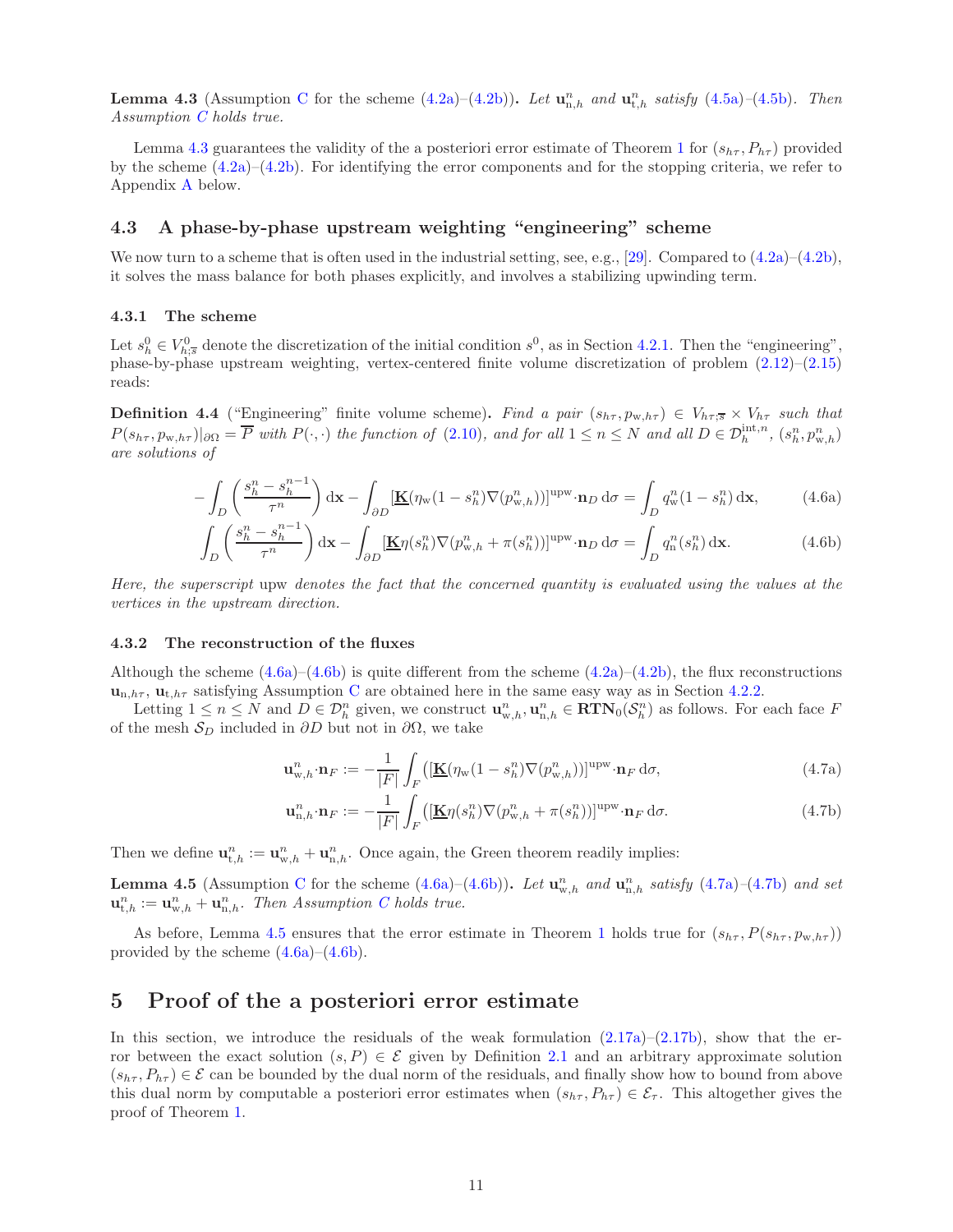### <span id="page-11-0"></span>5.1 Definition of the residuals

Recall the set  $\mathcal E$  from [\(2.16\)](#page-3-6). We start by the following definition:

<span id="page-11-2"></span>**Definition 5.1** (Residuals). Let  $(s_{h\tau}, P_{h\tau}) \in \mathcal{E}$  by an arbitrary pair. Define the following continuous linear forms  $\mathcal{R}_n(s_{h\tau}, P_{h\tau})$ ,  $\mathcal{R}_t(s_{h\tau}, P_{h\tau})$  on  $L^2((0,T); H_0^1(\Omega))$ : for all  $\psi, \xi \in L^2((0,T); H_0^1(\Omega))$ ,

$$
\langle \mathcal{R}_{n}(s_{h\tau}, P_{h\tau}), \psi \rangle := \int_{0}^{T} \langle \partial_{t} s_{h\tau}(\cdot, \theta); \psi(\cdot, \theta) \rangle_{H^{-1}, H_{0}^{1}} d\theta + \iint_{Q_{T}} \underline{\mathbf{K}} \left( \eta(s_{h\tau}) \nabla P_{h\tau} + \nabla \varphi(s_{h\tau}) \right) \cdot \nabla \psi \, d\mathbf{x} d\theta - \iint_{Q_{T}} q_{n}(s_{h\tau}) \psi \, d\mathbf{x} d\theta, \tag{5.1a}
$$

$$
\langle \mathcal{R}_{t}(s_{h\tau}, P_{h\tau}), \xi \rangle := \iint_{Q_{T}} \underline{\mathbf{K}} M(s_{h\tau}) \nabla P_{h\tau} \cdot \nabla \xi \, d\mathbf{x} d\theta - \iint_{Q_{T}} q_{t}(s_{h\tau}) \xi \, d\mathbf{x} d\theta.
$$
 (5.1b)

Clearly, for any pair  $(s_{h\tau}, P_{h\tau}) \in \mathcal{E}$  with  $s_{h\tau}(\cdot, 0) = s^0$ , one has

<span id="page-11-5"></span> $(s_{h\tau}, P_{h\tau})$  is a weak solution  $\Leftrightarrow \mathcal{R}_n(s_{h\tau}, P_{h\tau}) = \mathcal{R}_t(s_{h\tau}, P_{h\tau}) = 0.$  (5.2)

In obtaining the estimates, we let  $\|\cdot\|_{H_0^1(\Omega)}$  stand for the energy norm on  $H_0^1(\Omega)$ ,

<span id="page-11-8"></span><span id="page-11-6"></span><span id="page-11-3"></span>
$$
||v||_{H_0^1(\Omega)} := \left\{ \int_{\Omega} \left| \underline{\mathbf{K}}^{\frac{1}{2}}(\mathbf{x}) \nabla v(\mathbf{x}) \right|^2 d\mathbf{x} \right\}^{\frac{1}{2}},\tag{5.3}
$$

and  $\| \cdot \|_{L^2(0,T;H^1_0(\Omega))}$  for the energy norm on  $L^2(0,T;H^1_0(\Omega))$  given by

$$
||v||_{L^2(0,T;H_0^1(\Omega))} := \left\{ \iint_{Q_T} \left| \underline{\mathbf{K}}^{\frac{1}{2}}(\mathbf{x}) \nabla v(\mathbf{x},\theta) \right|^2 d\mathbf{x} d\theta \right\}^{\frac{1}{2}}.
$$

These norms are equivalent to the usual  $H^1(\Omega)$ -norms due to the boundary conditions and the properties of **K**. The corresponding norm in  $H^{-1}(\Omega)$  is defined as

$$
\|\zeta\|_{H^{-1}(\Omega)} = \sup_{\psi \in H_0^1(\Omega), \|\psi\|_{H_0^1(\Omega)} = 1} \langle \zeta, \psi \rangle_{H^{-1}, H_0^1}.
$$

Further, for the functionals introduced in Definition [5.1,](#page-11-2) in a standard way we define

$$
\|\mathcal{R}_{n}(s_{h\tau}, P_{h\tau})\| := \sup_{\psi \in L^{2}(0,T;H_{0}^{1}(\Omega)) \atop \|\psi\|_{L^{2}(0,T;H_{0}^{1}(\Omega))}=1} \langle \mathcal{R}_{n}(s_{h\tau}, P_{h\tau}), \psi \rangle,
$$
  

$$
\|\mathcal{R}_{t}(s_{h\tau}, P_{h\tau})\| := \sup_{\xi \in L^{2}(0,T;H_{0}^{1}(\Omega)) \atop \|\xi\|_{L^{2}(0,T;H_{0}^{1}(\Omega))}=1} \langle \mathcal{R}_{t}(s_{h\tau}, P_{h\tau}), \xi \rangle.
$$

Finally, for proving the results below, the following elementary inequality will be used often: for all  $a, b \in \mathbb{R}$  and all  $\delta > 0$ ,

<span id="page-11-7"></span>
$$
ab \le \frac{a^2}{2\delta} + \delta \frac{b^2}{2}.\tag{5.4}
$$

#### <span id="page-11-1"></span>5.2 Bounding the error by the dual norm of the residuals

In this part we show that the error between the exact and approximate solutions can be bounded by the dual norms of the residuals. The results are obtained under Assumption [A,](#page-4-0) employing a duality technique.

Let  $(s, P) \in \mathcal{E}$  be the weak solution introduced in Definition [2.1,](#page-4-1) and satisfying in particular  $\nabla P \in$  $[L^{\infty}(Q_T)]^d$  (cf. [A](#page-4-0)ssumption A[8\)](#page-4-8). Consider an arbitrary pair  $(s_{h\tau}, P_{h\tau}) \in \mathcal{E}$ . For any given  $t \in (0,T]$ , we denote by  $G_{h\tau}(\cdot,t) \in H_0^1(\Omega)$  the function satisfying

<span id="page-11-4"></span>
$$
\int_{\Omega} \underline{\mathbf{K}} \nabla G_{h\tau}(\cdot, t) \cdot \nabla \psi \, \mathrm{d}\mathbf{x} = \int_{\Omega} (s_{h\tau} - s)(\cdot, t) \psi \, \mathrm{d}\mathbf{x} \tag{5.5}
$$

for all  $\psi \in H_0^1(\Omega)$ . For any  $t \in (0,T]$ , the existence and uniqueness of  $G_{h\tau}(\cdot,t)$  is guaranteed by standard arguments. Moreover, since  $s_{h\tau}$  and s are in  $C([0,T];L^2(\Omega))$ , we obtain  $G_{h\tau} \in L^2(0,T;H_0^1(\Omega))$ .

We have the following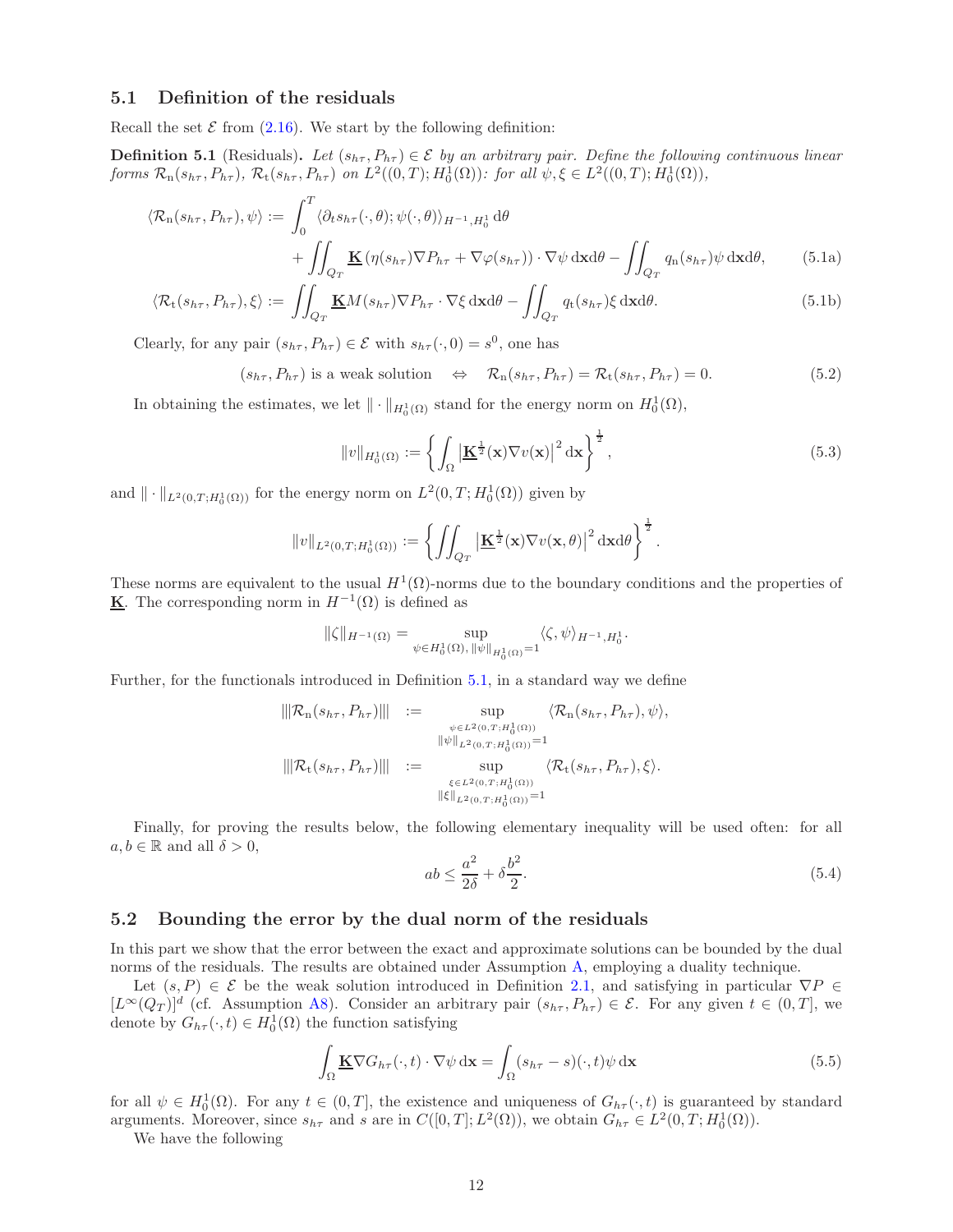<span id="page-12-4"></span>**Lemma 5.2.** Under Assumption [A,](#page-4-0) there exists a constant  $C_1 > 0$  such that, for all  $t \in (0, T]$ , one has

<span id="page-12-3"></span>
$$
\|\mathcal{R}_{n}(s_{h\tau}, P_{h\tau})\|^{2} \geq \| (s_{h\tau} - s)(\cdot, t) \|_{H^{-1}(\Omega)}^{2} - \|s_{h\tau}(\cdot, 0) - s^{0} \|_{H^{-1}(\Omega)}^{2}
$$
  
+ 
$$
\iint_{Q_{t}} (s_{h\tau} - s)(\varphi(s_{h\tau}) - \varphi(s)) d\mathbf{x} d\theta - C_{1} \|s - s_{h\tau} \|_{L^{2}(0, t; H^{-1}(\Omega))}^{2}
$$
  
+ 
$$
2 \iint_{Q_{t}} \eta(s_{h\tau}) \underline{\mathbf{K}}(\nabla P_{h\tau} - \nabla P) \cdot \nabla G_{h\tau} d\mathbf{x} d\theta.
$$
 (5.6)

*Proof.* The  $H_0^1$  norm [\(5.3\)](#page-11-3) (and consequently the  $H^{-1}$  norm) are involving the symmetric, positive definite tensor **K**. Proceeding as for the standard norms in  $H^{-1}$ , respectively  $H_0^1$ , for all  $t \in [0, T]$ , the definition  $(5.5)$ gives

<span id="page-12-0"></span>
$$
||G_{h\tau}(\cdot,t)||_{H_0^1(\Omega)} = \sup_{\psi \in H_0^1(\Omega), ||\psi||_{H_0^1(\Omega)} = 1} \int_{\Omega} \underline{\mathbf{K}} \nabla G_{h\tau}(\cdot,t) \cdot \nabla \psi \,d\mathbf{x}
$$
  

$$
= \sup_{\psi \in H_0^1(\Omega), ||\psi||_{H_0^1(\Omega)} = 1} \int_{\Omega} (s_{h\tau} - s)(\cdot,t)\psi \,d\mathbf{x}
$$
  

$$
= ||(s_{h\tau} - s)(\cdot,t)||_{H^{-1}(\Omega)}.
$$
 (5.7)

Note that, thanks to [\(5.2\)](#page-11-5), for all  $\psi \in L^2(0,T; H_0^1(\Omega))$ , one has

$$
\langle \mathcal{R}_{n}(s_{h\tau}, P_{h\tau}), \psi \rangle = \langle \mathcal{R}_{n}(s_{h\tau}, P_{h\tau}), \psi \rangle - \langle \mathcal{R}_{n}(s, P), \psi \rangle.
$$

In particular, choosing  $\psi = G_{h\tau} \mathbf{1}_{(0,t)}$  as the test function in this relation provides

<span id="page-12-2"></span>
$$
\langle \mathcal{R}_n(s_{h\tau}, P_{h\tau}), G_{h\tau} \rangle = A_1 + A_2 + A_3 + A_4 + A_5,
$$
\n(5.8)

where

$$
A_1 := \int_0^t \langle \partial_t (s_{h\tau} - s)(\cdot, \theta); G_{h\tau} (\cdot, \theta) \rangle_{H^{-1}, H_0^1} d\theta,
$$
  
\n
$$
A_2 := \iint_{Q_t} \eta(s_{h\tau}) \underline{\mathbf{K}} (\nabla P_{h\tau} - \nabla P) \cdot \nabla G_{h\tau} d\mathbf{x} d\theta,
$$
  
\n
$$
A_3 := \iint_{Q_t} (\eta(s_{h\tau}) - \eta(s)) \underline{\mathbf{K}} \nabla P \cdot \nabla G_{h\tau} d\mathbf{x} d\theta,
$$
  
\n
$$
A_4 := \iint_{Q_t} \underline{\mathbf{K}} (\nabla \varphi(s_{h\tau}) - \nabla \varphi(s)) \cdot \nabla G_{h\tau} d\mathbf{x} d\theta,
$$
  
\n
$$
A_5 := - \iint_{Q_t} (q_n(s_{h\tau}) - q_n(s)) G_{h\tau} d\mathbf{x} d\theta.
$$

Recalling [\(5.5\)](#page-11-4),  $\partial_t G_{h\tau}$  solves

$$
\begin{cases}\n-\nabla \cdot (\underline{\mathbf{K}} \nabla (\partial_t G_{h\tau})) = \partial_t (s_{h\tau} - s) & \text{in } \Omega, \\
\partial_t G_{h\tau} = 0 & \text{on } \partial \Omega,\n\end{cases}
$$

for a.e.  $t \in (0,T]$ , in a weak sense. Since  $\partial_t(s_{h\tau} - s) \in L^2(0,T;H^{-1}(\Omega))$ , we have  $\partial_t G_{h\tau} \in L^2(0,T;H_0^1(\Omega))$ , ensuring that  $G_{h\tau} \in \mathcal{C}([0,T];H_0^1(\Omega))$ . Thus, it follows from the definition [\(5.5\)](#page-11-4) of  $G_{h\tau}$  that

$$
A_1 = \iint_{Q_t} \underline{\mathbf{K}}(\partial_t \nabla G_{h\tau}) \cdot \nabla G_{h\tau} \, \mathrm{d}\mathbf{x} \mathrm{d}\theta = \frac{1}{2} \left( \|G_{h\tau}(\cdot, t)\|_{H_0^1(\Omega)}^2 - \|G_{h\tau}(\cdot, 0)\|_{H_0^1(\Omega)}^2 \right)
$$

Hence, using  $(5.7)$ , we obtain that

<span id="page-12-1"></span>
$$
A_1 = \frac{1}{2} \left( \| (s_{h\tau} - s)(\cdot, t) \|_{H^{-1}(\Omega)}^2 - \| s_{h\tau}(\cdot, 0) - s^0 \|_{H^{-1}(\Omega)}^2 \right).
$$
 (5.9)

.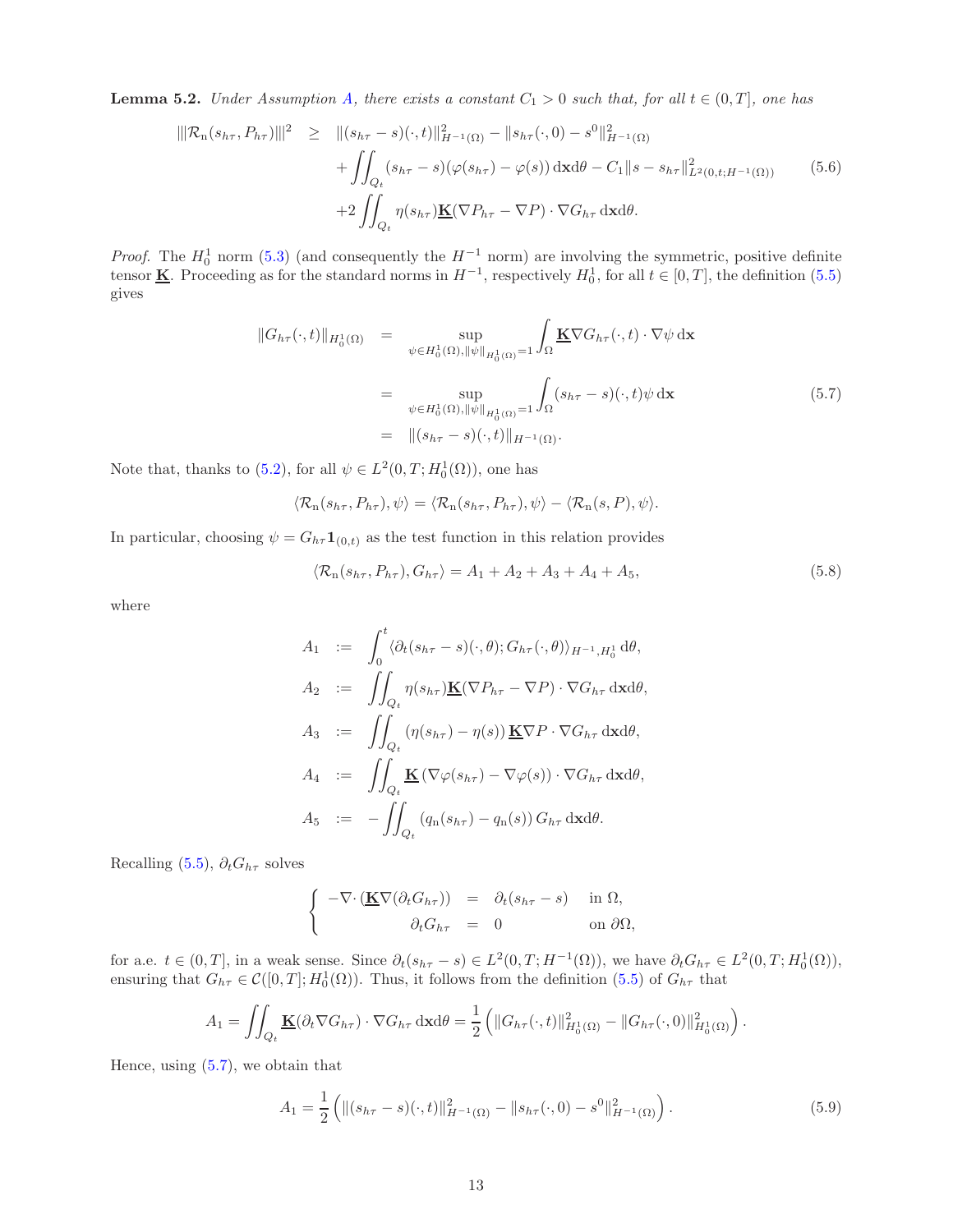Further, with C denoting a positive constant, not necessarily the same at each occurrence, since  $\underline{\mathbf{K}}^{\frac{1}{2}}\nabla P \in$  $\left[L^{\infty}(Q_t)\right]^d$  we get

$$
A_3 \geq -C \|\eta(s_{h\tau}) - \eta(s)\|_{L^2(Q_t)} \|G_{h\tau}\|_{L^2(0,t;H_0^1(\Omega))}
$$
  
 
$$
\geq -\frac{1}{2C_0} \|\eta(s_{h\tau}) - \eta(s)\|_{L^2(Q_t)}^2 - \frac{C^2 C_0}{2} \|G_{h\tau}\|_{L^2(0,t;H_0^1(\Omega))}^2,
$$

where  $C_0$  is the constant appearing in relation  $(2.19)$ .

Third, one has

$$
A_5 \geq -\frac{1}{2C_0} \|q_n(s_{h\tau}) - q_n(s)\|_{L^2(Q_t)}^2 - \frac{C_0}{2} \|G_{h\tau}\|_{L^2(Q_t)}^2.
$$

Thanks to the Poincaré–Friedrichs inequality [\(3.9\)](#page-7-2), there exists a  $C > 0$  such that, for almost all  $\theta \in (0, t]$ ,

$$
||G_{h\tau}(\cdot,\theta)||_{L^2(\Omega)} \leq C||G_{h\tau}(\cdot,\theta)||_{H_0^1(\Omega)} = C||(s_{h\tau}-s)(\cdot,\theta)||_{H^{-1}(\Omega)}.
$$

Therefore, there exists a  $C > 0$  such that

$$
A_5 \geq -\frac{1}{2C_0} \|q_n(s_{h\tau}) - q_n(s)\|_{L^2(Q_t)}^2 - C \|s_{h\tau} - s\|_{L^2(0,t;H^{-1}(\Omega))}^2.
$$

By [\(5.7\)](#page-12-0) and Assumption [A](#page-4-0)[7,](#page-4-7)

$$
A_3 + A_5 \ge -\frac{1}{2} \iint_{Q_t} (s_{h\tau} - s)(\varphi(s_{h\tau}) - \varphi(s)) \, \mathrm{d}x \mathrm{d}\theta - C \|s_{h\tau} - s\|_{L^2(0, t; H^{-1}(\Omega))}^2. \tag{5.10}
$$

Fourth, recalling [\(5.5\)](#page-11-4), since  $\varphi(s) - \varphi(s_{h\tau}) \in L^2(0,T; H_0^1(\Omega))$ , we obtain

$$
A_4 = \iint_{Q_t} (s_{h\tau} - s)(\varphi(s_{h\tau}) - \varphi(s)) \, \mathrm{d}x \mathrm{d}\theta. \tag{5.11}
$$

 $\Box$ 

Finally, using [\(5.7\)](#page-12-0) gives

<span id="page-13-0"></span>
$$
\langle \mathcal{R}_{n}(s_{h\tau}, P_{h\tau}), G_{h\tau} \rangle \leq ||| \mathcal{R}_{n}(s_{h\tau}, P_{h\tau}) ||| ||s_{h\tau} - s||_{L^{2}(0, t; H^{-1}(\Omega))}
$$
  

$$
\leq \frac{1}{2} ||| \mathcal{R}_{n}(s_{h\tau}, P_{h\tau}) |||^{2} + \frac{1}{2} ||s_{h\tau} - s||_{L^{2}(0, t; H^{-1}(\Omega))}^{2}.
$$
 (5.12)

Employing  $(5.9)$ – $(5.12)$  into  $(5.8)$  provides  $(5.6)$ .

<span id="page-13-5"></span>**Lemma 5.3.** Under Assumption [A,](#page-4-0) there exist the constants  $C_2$ ,  $C_3$ ,  $C_4 > 0$  such that, for all  $t \in (0, T]$ , one has

<span id="page-13-4"></span>
$$
\|\mathcal{R}_{t}(s_{h\tau}, P_{h\tau})\|^{2} \geq C_{2} \|P_{h\tau} - P\|_{L^{2}(0, t; H_{0}^{1}(\Omega))}^{2} - \frac{C_{3}}{2} \iint_{Q_{t}} (s_{h\tau} - s)(\varphi(s_{h\tau}) - \varphi(s)) \,d\mathbf{x}d\theta
$$

$$
-2C_{3} \iint_{Q_{t}} \eta(s_{h\tau}) \underline{\mathbf{K}}(\nabla P_{h\tau} - \nabla P) \cdot \nabla G_{h\tau} \,d\mathbf{x}d\theta - C_{4} \|s_{h\tau} - s\|_{L^{2}(0, t; H^{-1}(\Omega))}^{2} \cdot (5.13)
$$

*Proof.* For any  $t \in (0, T]$ , we denote by  $\widehat{G}_{h\tau}(\cdot, t)$  the function in  $H_0^1(\Omega)$  satisfying

<span id="page-13-1"></span>
$$
\int_{\Omega} M(s_{h\tau}(\cdot,t)) \underline{\mathbf{K}} \nabla \widehat{G}_{h\tau}(\cdot,t) \cdot \nabla \psi \, \mathrm{d}\mathbf{x} = -\int_{\Omega} \eta(s_{h\tau}(\cdot,t)) \underline{\mathbf{K}} \nabla G_{h\tau}(\cdot,t) \cdot \nabla \psi \, \mathrm{d}\mathbf{x}
$$
\n(5.14)

for all  $\psi \in H_0^1(\Omega)$ , where  $G_{h\tau}(\cdot, t) \in H_0^1(\Omega)$  solves [\(5.5\)](#page-11-4). The existence and uniqueness of  $\widehat{G}_{h\tau}(\cdot, t)$  is again guaranteed by standard arguments.

Choosing  $\widehat{G}_{h\tau}(\cdot,t)$  as test function in [\(5.14\)](#page-13-1) and using [\(2.18\)](#page-4-11) and [\(2.19\)](#page-4-6) gives

<span id="page-13-2"></span>
$$
\|\widehat{G}_{h\tau}(\cdot,t)\|_{H_0^1(\Omega)} \le \frac{C_\eta}{c_M} \|G_{h\tau}(\cdot,t)\|_{H_0^1(\Omega)} = \frac{C_\eta}{c_M} \|(s_{h\tau} - s)(\cdot,t)\|_{H^{-1}(\Omega)}.
$$
\n(5.15)

With  $\lambda > 0$  an arbitrary parameter that will be fixed later, choosing  $\xi_{h\tau} := \left(P_{h\tau} - P + \lambda \widehat{G}_{h\tau}\right) \mathbf{1}_{(0,t)}$  as test function in [\(5.1b\)](#page-11-6) yields

<span id="page-13-3"></span>
$$
\langle \mathcal{R}_{\mathbf{t}}(s_{h\tau}, P_{h\tau}), \xi_{h\tau} \rangle = \langle \mathcal{R}_{\mathbf{t}}(s_{h\tau}, P_{h\tau}), \xi_{h\tau} \rangle - \langle \mathcal{R}_{\mathbf{t}}(s, P), \xi_{h\tau} \rangle = B_1 + B_2 + B_3 + B_4 + B_5 + B_6, \tag{5.16}
$$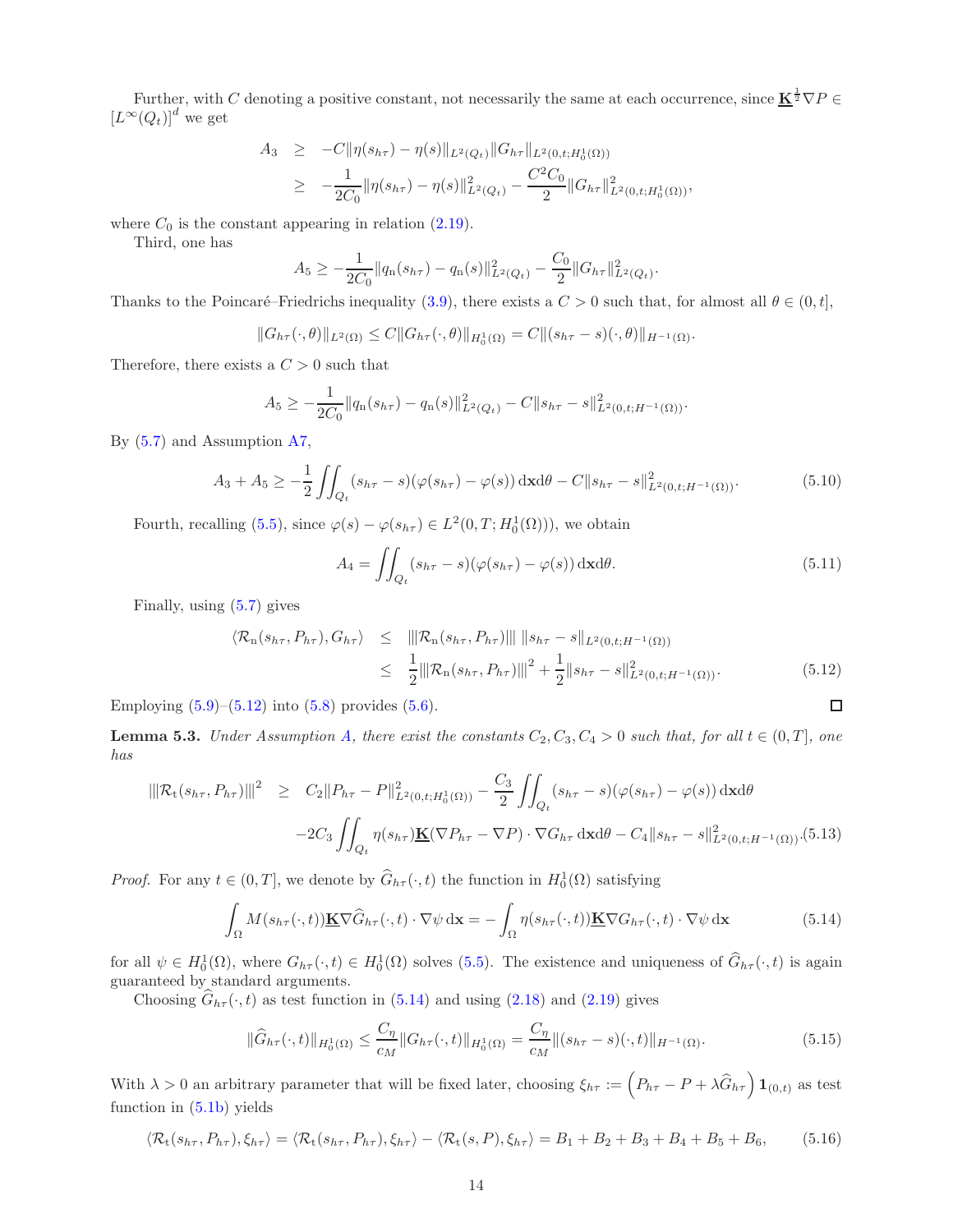where

$$
B_1 := \iint_{Q_t} M(s_{h\tau}) \underline{\mathbf{K}} (\nabla P_{h\tau} - \nabla P) \cdot (\nabla P_{h\tau} - \nabla P) d\mathbf{x} d\theta,
$$
  
\n
$$
B_2 := \iint_{Q_t} (M(s_{h\tau}) - M(s)) \underline{\mathbf{K}} \nabla P \cdot (\nabla P_{h\tau} - \nabla P) d\mathbf{x} d\theta,
$$
  
\n
$$
B_3 := \lambda \iint_{Q_t} M(s_{h\tau}) \underline{\mathbf{K}} (\nabla P_{h\tau} - \nabla P) \cdot \nabla \widehat{G}_{h\tau} d\mathbf{x} d\theta,
$$
  
\n
$$
B_4 := \lambda \iint_{Q_t} (M(s_{h\tau}) - M(s)) \underline{\mathbf{K}} \nabla P \cdot \nabla \widehat{G}_{h\tau} d\mathbf{x} d\theta,
$$
  
\n
$$
B_5 := - \iint_{Q_t} (q_t(s_{h\tau}) - q_t(s)) (P_{h\tau} - P) d\mathbf{x} d\theta,
$$
  
\n
$$
B_6 := -\lambda \iint_{Q_t} (q_t(s_{h\tau}) - q_t(s)) \widehat{G}_{h\tau} d\mathbf{x} d\theta.
$$

First, thanks to  $(2.18)$ , one has

$$
B_1 \ge c_M \|P_{h\tau} - P\|_{L^2(0,t;H_0^1(\Omega))}^2.
$$
\n(5.17)

Second, since  $\underline{\mathbf{K}}^{\frac{1}{2}}\nabla P \in [L^{\infty}(Q_t)]^d$ , we get, for some  $C > 0$ ,

$$
B_2 \geq -C||M(s_{h\tau}) - M(s)||_{L^2(Q_t)}||P_{h\tau} - P||_{L^2(0,t;H_0^1(\Omega))}
$$
  
 
$$
\geq -C||M(s_{h\tau}) - M(s)||_{L^2(Q_t)}^2 - \frac{c_M}{4}||P_{h\tau} - P||_{L^2(0,t;H_0^1(\Omega))}^2.
$$

By [A](#page-4-0)ssumption A[7,](#page-4-7) there exists a  $C > 0$ , not depending on  $(s_{h\tau}, P_{h\tau})$ , such that

$$
B_2 \geq -C \iint_{Q_t} (s_{h\tau} - s)(\varphi(s_{h\tau}) - \varphi(s)) \, \mathrm{d}x \mathrm{d}\theta - \frac{c_M}{4} ||P_{h\tau} - P||^2_{L^2(0, t; H_0^1(\Omega))}.
$$
 (5.18)

Third, it follows from the definition [\(5.14\)](#page-13-1) of  $\widehat{G}_{h\tau}$  that

$$
B_3 = -\lambda \iint_{Q_t} \eta(s_{h\tau}) \underline{\mathbf{K}} (\nabla P_{h\tau} - \nabla P) \cdot \nabla G_{h\tau} \, \mathrm{d} \mathbf{x} \mathrm{d} \theta. \tag{5.19}
$$

Fourth, since  $\underline{\mathbf{K}}^{\frac{1}{2}}\nabla P \in [L^{\infty}(Q_t)]^d$ , by [A](#page-4-0)ssumption A[7](#page-4-7) and [\(5.15\)](#page-13-2) we get

$$
B_4 \geq -C\lambda \|M(s_{h\tau}) - M(s)\|_{L^2(Q_t)} \|\hat{G}_{h\tau}\|_{L^2(0,t;H_0^1(\Omega))}
$$
  
\n
$$
\geq -C \|M(s_{h\tau}) - M(s)\|_{L^2(Q_t)}^2 - \lambda^2 \|\hat{G}_{h\tau}\|_{L^2(0,t;H_0^1(\Omega))}^2
$$
  
\n
$$
\geq -C \iint_{Q_t} (s_{h\tau} - s)(\varphi(s_{h\tau}) - \varphi(s)) \,d\mathbf{x}d\theta - C\lambda^2 \|s_{h\tau} - s\|_{L^2(0,t;H^{-1}(\Omega))}.
$$
 (5.20)

Fifth, by [\(5.4\)](#page-11-7), for all  $\mu > 0$  one has

$$
B_5 \geq -\frac{1}{4\mu} \|q_t(s_{h\tau}) - q_t(s)\|_{L^2(Q_t)}^2 - \mu \|P - P_{h\tau}\|_{L^2(Q_t)}^2.
$$

Therefore, using the Poincaré–Friedrichs inequality  $(3.9)$ , a convenient choice of  $\mu$ , and [A](#page-4-0)ssumption A[7](#page-4-7) lead to

$$
B_5 \geq -C \iint_{Q_t} (s_{h\tau} - s)(\varphi(s_{h\tau}) - \varphi(s)) \, \mathrm{d}x \mathrm{d}\theta - \frac{c_M}{4} ||P - P_{h\tau}||^2_{L^2(0, t; H_0^1(\Omega))}.
$$
 (5.21)

Sixth, using Assumption [A](#page-4-0)[7,](#page-4-7)

$$
B_6 \geq -\lambda^2 \|\widehat{G}_{h\tau}\|_{L^2(Q_t)}^2 - C \iint_{Q_t} (s_{h\tau} - s)(\varphi(s_{h\tau}) - \varphi(s)) \,d\mathbf{x}d\theta.
$$

The Poincaré–Friedrichs inequality  $(3.9)$  and  $(5.15)$  give

<span id="page-14-0"></span>
$$
B_6 \ge -\lambda^2 C \|s_{h\tau} - s\|_{L^2(0, t; H^{-1}(\Omega))}^2 - C \iint_{Q_t} (s_{h\tau} - s)(\varphi(s_{h\tau}) - \varphi(s)) \, \mathrm{d}x \mathrm{d}\theta. \tag{5.22}
$$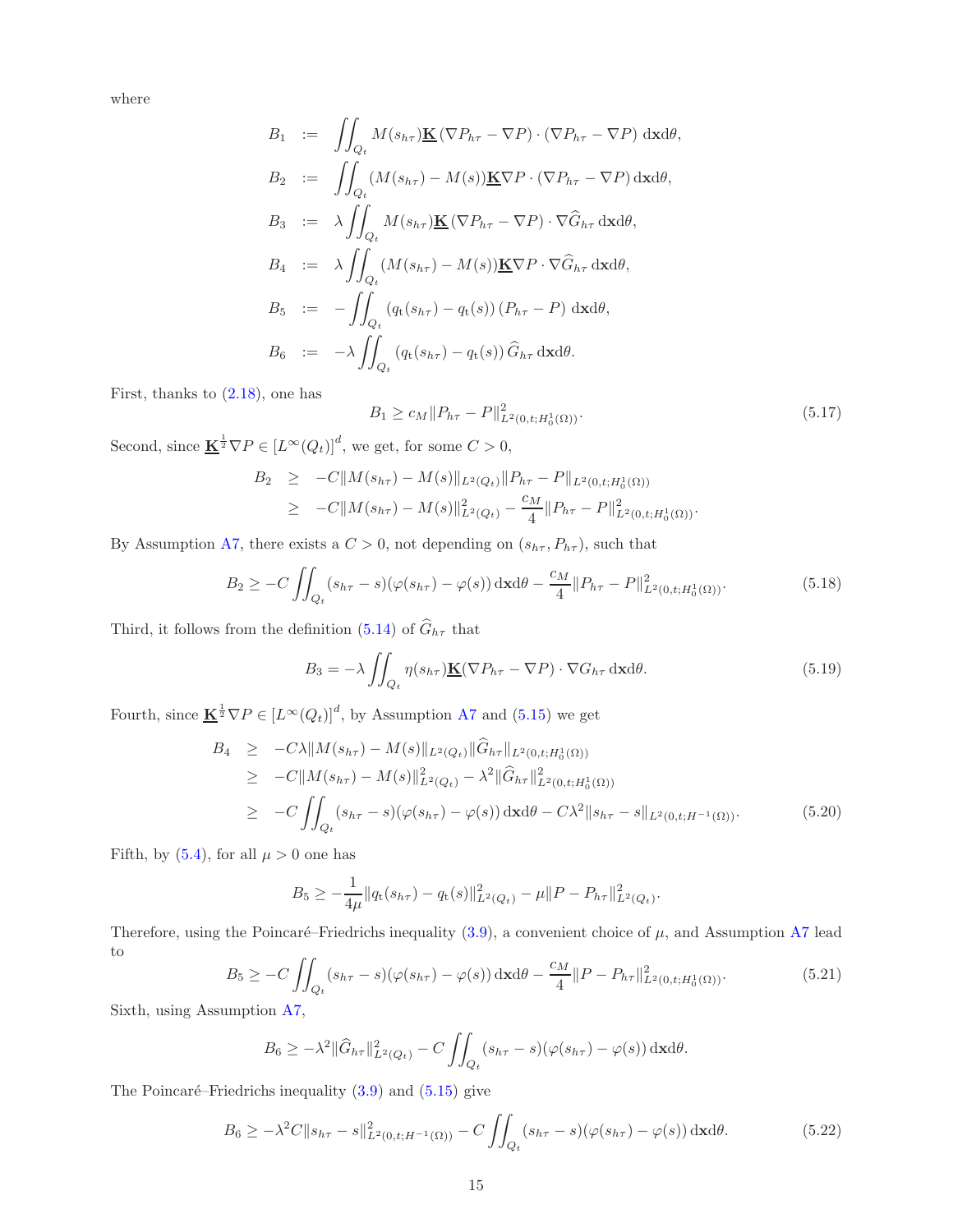From  $(5.16)$ – $(5.22)$ , one gets

<span id="page-15-0"></span>
$$
\langle \mathcal{R}_{\mathbf{t}}(s_{h\tau}, P_{h\tau}), \xi_{h\tau} \rangle \geq \frac{c_M}{2} \| P_{h\tau} - P \|_{L^2(0, t; H_0^1(\Omega))}^2 - C \iint_{Q_t} (s_{h\tau} - s) (\varphi(s_{h\tau}) - \varphi(s)) \, d\mathbf{x} d\theta
$$

$$
- \lambda \iint_{Q_t} \eta(s_{h\tau}) \underline{\mathbf{K}}(\nabla P_{h\tau} - \nabla P) \cdot \nabla G_{h\tau} \, d\mathbf{x} d\theta - \lambda^2 C \| s_{h\tau} - s \|_{L^2(0, t; H^{-1}(\Omega))}^2 (5.23)
$$

On the other hand, we deduce from [\(5.15\)](#page-13-2) that

$$
\|\xi_{h\tau}\|_{L^2(0,t;H_0^1(\Omega))} \le \|P_{h\tau} - P\|_{L^2(0,t;H_0^1(\Omega))} + \lambda \frac{C_\eta}{c_M} \|s_{h\tau} - s\|_{L^2(0,t;H^{-1}(\Omega))},
$$

leading to

$$
\langle \mathcal{R}_{t}(s_{h\tau}, P_{h\tau}), \xi_{h\tau} \rangle \leq ||\mathcal{R}_{t}(s_{h\tau}, P_{h\tau})||| \left( ||P_{h\tau} - P||_{L^{2}(0,t;H_{0}^{1}(\Omega))} + \lambda C ||s_{h\tau} - s||_{L^{2}(0,t;H^{-1}(\Omega))} \right).
$$

With [\(5.4\)](#page-11-7), we can prove that

$$
\frac{2}{c_M} \|\mathcal{R}_t(s_{h\tau}, P_{h\tau})\|^2 \geq \langle \mathcal{R}_t(s_{h\tau}, P_{h\tau}), \xi_{h\tau} \rangle - \frac{c_M}{4} \|P_{h\tau} - P\|_{L^2(0, t; H_0^1(\Omega))}^2 - \lambda^2 C \|s_{h\tau} - s\|_{L^2(0, t; H^{-1}(\Omega))}.
$$

Using the relation [\(5.23\)](#page-15-0), this provides

$$
\|\mathcal{R}_{t}(s_{h\tau}, P_{h\tau})\|^{2} \geq \frac{c_{M}^{2}}{8} \|P_{h\tau} - P\|_{L^{2}(0,t;H_{0}^{1}(\Omega))}^{2} - \frac{C_{3}}{2} \iint_{Q_{t}} (s_{h\tau} - s)(\varphi(s_{h\tau}) - \varphi(s)) d\mathbf{x} d\theta -\frac{\lambda c_{M}}{2} \iint_{Q_{t}} \eta(s_{h\tau}) \underline{\mathbf{K}}(\nabla P_{h\tau} - \nabla P) \cdot \nabla G_{h\tau} d\mathbf{x} d\theta - C\lambda^{2} \|s_{h\tau} - s\|_{L^{2}(0,t;H^{-1}(\Omega))}.
$$

Choosing  $\lambda = 4 \frac{C_3}{c_M}$  leads to [\(5.13\)](#page-13-4).

Note that the fifth term on the right in [\(5.6\)](#page-12-3) and the third term on the right in [\(5.13\)](#page-13-4) differ by a constant. Therefore, a straightforward consequence of Lemmas [5.2](#page-12-4) and [5.3](#page-13-5) is

<span id="page-15-2"></span>**Lemma 5.4.** Under Assumption [A,](#page-4-0) there exist the constants  $C_5$ ,  $C_6$ ,  $C_7 > 0$  such that, for all  $t \in (0, T)$ , one has

<span id="page-15-1"></span>
$$
\|\mathcal{R}_{t}(s_{h\tau}, P_{h\tau})\|^{2} + C_{3} \|\mathcal{R}_{n}(s_{h\tau}, P_{h\tau})\|^{2}
$$
\n
$$
\geq C_{3} \left( \|(s_{h\tau} - s)(\cdot, t)\|_{H^{-1}(\Omega)}^{2} - \|s_{h\tau}(\cdot, 0) - s^{0}\|_{H^{-1}(\Omega)}^{2} \right)
$$
\n
$$
+ C_{5} \iint_{Q_{t}} (s_{h\tau} - s)(\varphi(s_{h\tau}) - \varphi(s)) \, d\mathbf{x} d\theta
$$
\n
$$
+ C_{6} \|P_{h\tau} - P\|_{L^{2}(0, t; H_{0}^{1}(\Omega))} - C_{7} \|s_{h\tau} - s\|_{L^{2}(0, t; H^{-1}(\Omega))}. \tag{5.24}
$$

 $\Box$ 

<span id="page-15-3"></span>The last term on the right-hand side of [\(5.24\)](#page-15-1) appears with a negative sign. We bound it as follows: **Lemma 5.5.** Under Assumption [A,](#page-4-0) there exists a constant  $C_8 > 0$  such that

$$
||s_{h\tau}-s||^2_{L^{\infty}(0,T;H^{-1}(\Omega))}\leq C_8 \left(||s_{h\tau}(\cdot,0)-s^0||^2_{H^{-1}(\Omega)}+||\mathcal{R}_{n}(s_{h\tau},P_{h\tau})|||^2+||\mathcal{R}_{t}(s_{h\tau},P_{h\tau})|||^2\right).
$$

*Proof.* Since  $\varphi$  is increasing on R, for all  $t \in (0, T]$ ,

$$
\iint_{Q_t} (s_{h\tau} - s)(\varphi(s_{h\tau}) - \varphi(s)) \, \mathrm{d} \mathbf{x} \mathrm{d} \theta \ge 0.
$$

By Lemma [5.4,](#page-15-2) for all  $t \in (0, T]$  one has

$$
\begin{aligned} \| (s_{h\tau} - s)(\cdot, t) \|_{H^{-1}(\Omega)}^2 &\leq \| s_{h\tau}(\cdot, 0) - s^0 \|_{H^{-1}(\Omega)}^2 + \| \mathcal{R}_n(s_{h\tau}, P_{h\tau}) \|^2 \\ &\quad + \frac{1}{C_3} \| \mathcal{R}_t(s_{h\tau}, P_{h\tau}) \|^2 + \frac{C_7}{C_3} \int_0^t \| (s_{h\tau} - s)(\cdot, \theta) \|_{H^{-1}(\Omega)}^2 \, \mathrm{d}\theta. \end{aligned}
$$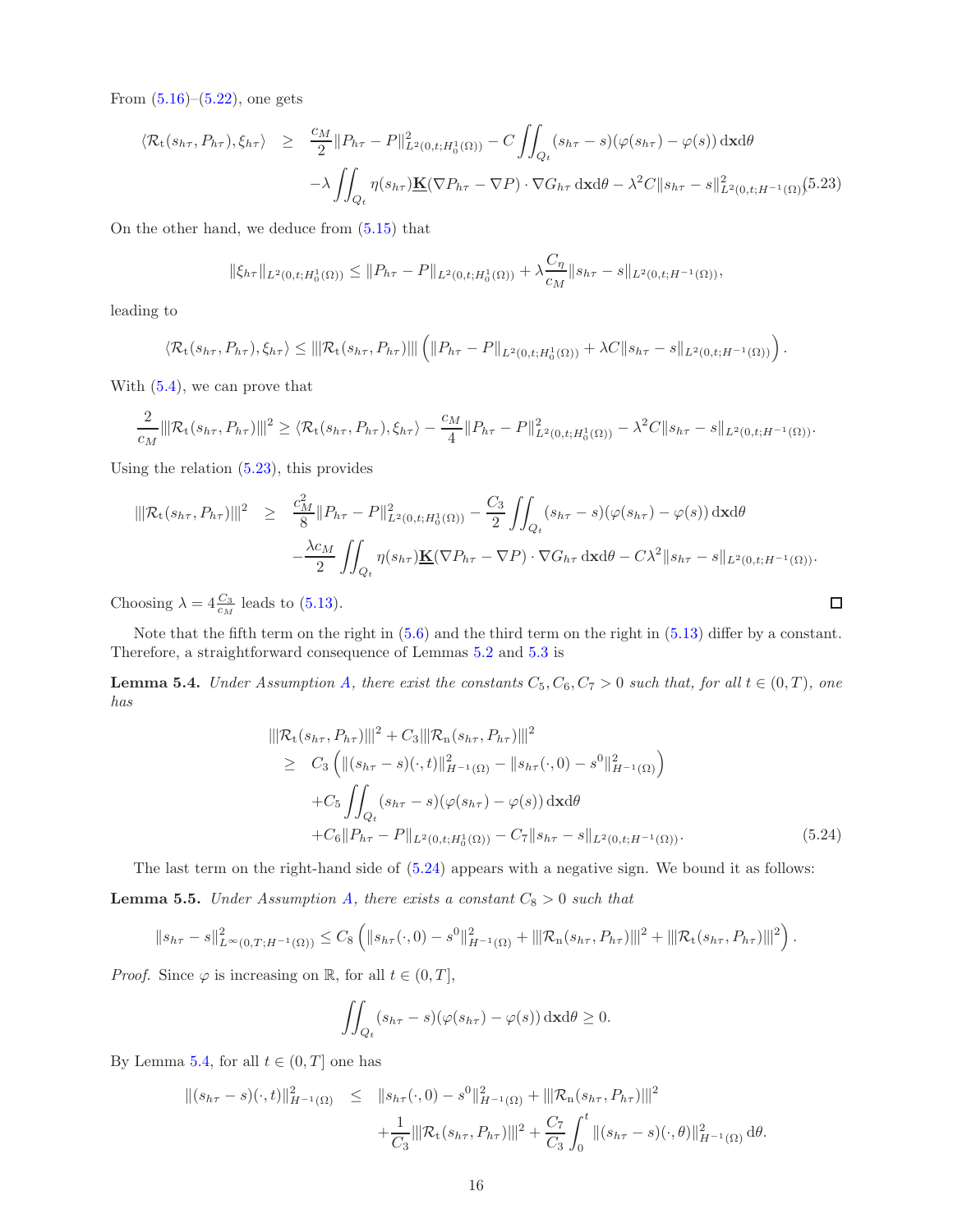The Gronwall lemma yields for all  $t \in [0, T]$ 

$$
\|(s_{h\tau} - s)(\cdot, t)\|_{H^{-1}(\Omega)}^2 \le e^{\frac{C_7T}{C_3}} \left( \|s_{h\tau}(\cdot, 0) - s^0\|_{H^{-1}(\Omega)}^2 + \|\mathcal{R}_n(s_{h\tau}, P_{h\tau})\|^{2} + \frac{1}{C_3} \|\mathcal{R}_t(s_{h\tau}, P_{h\tau})\|^{2} \right).
$$
  
conclusion follows with  $C_8 = e^{\frac{C_7T}{C_3}} \max\{1, 1/C_3\}.$ 

The conclusion follows with  $C_8 = e^{\frac{C_7T}{C_3}} \max\{1, 1/C_3\}.$ 

We now give the following lemma, which is a straightforward consequence of Lemma [5.5.](#page-15-3)

<span id="page-16-2"></span>**Lemma 5.6.** Under Assumption [A,](#page-4-0) there exists a constant  $C_9 > 0$  such that

$$
||s_{h\tau}-s||_{L^2((0,T);H^{-1}(\Omega))}\leq C_9\left(||s_{h\tau}(\cdot,0)-s^0||^2_{H^{-1}(\Omega)}+||\mathcal{R}_{n}(s_{h\tau},P_{h\tau})|||^2+||\mathcal{R}_{t}(s_{h\tau},P_{h\tau})|||^2\right).
$$

Having proved all the results above we can now state the main result of this section:

<span id="page-16-0"></span>**Theorem 2** (Upper bound on the error by the residuals). Let  $(s, P) \in \mathcal{E}$  be the weak solution introduced in Definition [2.1](#page-4-1) and let  $(s_{h\tau}, P_{h\tau}) \in \mathcal{E}$  be arbitrary. Under Assumption [A,](#page-4-0) there exists a constant  $C > 0$  such that

<span id="page-16-4"></span>
$$
||s_{h\tau} - s||_{L^{2}(0,T;H^{-1}(\Omega))}^{2} + ||P_{h\tau} - P||_{L^{2}(0,T;H_{0}^{1}(\Omega))}^{2} + ||\varphi(s_{h\tau}) - \varphi(s)||_{L^{2}(Q_{T})}^{2}
$$
  
\n
$$
\leq C \left( ||s_{h\tau}(\cdot,0) - s^{0}||_{H^{-1}(\Omega)}^{2} + ||\mathcal{R}_{n}(s_{h\tau},P_{h\tau})|||^{2} + ||\mathcal{R}_{t}(s_{h\tau},P_{h\tau})|||^{2} \right).
$$
\n(5.25)

Moreover, if  $\varphi^{-1}$  belongs to  $\mathcal{C}^{0,r}(\mathbb{R})$ , then there exists  $C > 0$  such that

<span id="page-16-5"></span>
$$
||s_{h\tau} - s||_{L^{2}(0,T;H^{-1}(\Omega))}^{2} + ||P_{h\tau} - P||_{L^{2}(0,T;H_{0}^{1}(\Omega))}^{2} + ||s_{h\tau} - s||_{L^{1+r}(Q_{T})}^{1+r}
$$
  
\n
$$
\leq C\Big(||s_{h\tau}(\cdot,0) - s^{0}||_{H^{-1}(\Omega)}^{2} + ||\mathcal{R}_{n}(s_{h\tau},P_{h\tau})|||^{2} + ||\mathcal{R}_{t}(s_{h\tau},P_{h\tau})|||^{2}\Big).
$$
\n(5.26)

*Proof.* Since  $\varphi$  is increasing and  $L_{\varphi}$ -Lipschitz continuous, one has, for all  $(a, b) \in \mathbb{R}$ 

$$
(a-b)(\varphi(a)-\varphi(b))\geq \frac{1}{L_{\varphi}}(\varphi(a)-\varphi(b))^{2}.
$$

As a consequence,

<span id="page-16-1"></span>
$$
\iint_{Q_T} (s_{h\tau} - s) \left( \varphi(s_{h\tau}) - \varphi(s) \right) dx d\theta \ge \frac{1}{L_{\varphi}} \|\varphi(s_{h\tau}) - \varphi(s)\|_{L^2(Q_T)}^2.
$$
\n(5.27)

On the other hand, if  $\varphi^{-1}$  is r-Hölder continuous, for all  $(a, b) \in \mathbb{R}$  one has

$$
(a-b)(\varphi(a)-\varphi(b))\geq C(a-b)^{1+r}.
$$

This gives

<span id="page-16-3"></span>
$$
\iint_{Q_T} (s_{h\tau} - s) \left( \varphi(s_{h\tau}) - \varphi(s) \right) \, \mathrm{d} \mathbf{x} \mathrm{d} \theta \ge C \| s_{h\tau} - s \|_{L^{1+r}(Q_T)}^{1+r}.
$$
\n
$$
(5.28)
$$

Choosing  $t = T$  in [\(5.24\)](#page-15-1), one by [\(5.27\)](#page-16-1) obtains

$$
C\left(\|\varphi(s_{h\tau})-\varphi(s)\|_{L^{2}(Q_{T})}^{2}+\|P-P_{h\tau}\|_{L^{2}(0,T;H_{0}^{1}(\Omega))}^{2}\right) \leq \|s_{h\tau}(\cdot,0)-s^{0}\|_{H^{-1}(\Omega)}^{2}+\|\mathcal{R}_{n}(s_{h\tau},P_{h\tau})\|^{2}+\|\mathcal{R}_{t}(s_{h\tau},P_{h\tau})\|^{2}+C\|s_{h\tau}-s\|_{L^{2}(0,T;H^{-1}(\Omega))}^{2}.
$$

The first result now follows from Lemma [5.6.](#page-16-2) The second one can be shown in the same way, by using [\(5.28\)](#page-16-3) instead of [\(5.27\)](#page-16-1).  $\Box$ 

**Remark 5.7** (Uniqueness and continuous dependence on the initial data). Let  $(s, P)$  and  $(\tilde{s}, \tilde{P})$  be two weak solutions following Definition [2.1](#page-4-1) for the initial data  $s^0$ , respectively  $\tilde{s}^0$ . Thanks to  $(5.2)$ ,  $(5.25)$  gives

$$
||s-\tilde{s}||_{L^{2}(0,T;H^{-1}(\Omega))}+||P-\tilde{P}||_{L^{2}(0,T;H^{1}_{0}(\Omega))}+||\varphi(s)-\varphi(\tilde{s})||_{L^{2}(Q_{T})}\leq C||s^{0}-\tilde{s}^{0}||_{H^{-1}(\Omega)}.
$$

This provides the uniqueness of the weak solution for a given initial data, as well as the continuous dependence with respect to the initial data for the above topology.

**Remark 5.8** (Hölder continuity of  $\varphi^{-1}$ ). The estimate in [\(5.26\)](#page-16-5) is obtained assuming additionally that  $\varphi^{-1}$ is Hölder continuous. This is fulfilled by parameterizations that are commonly encountered in the literature, like, e.g., the Brooks–Corey or van Genuchten–Mualem models (see  $[7]$ ).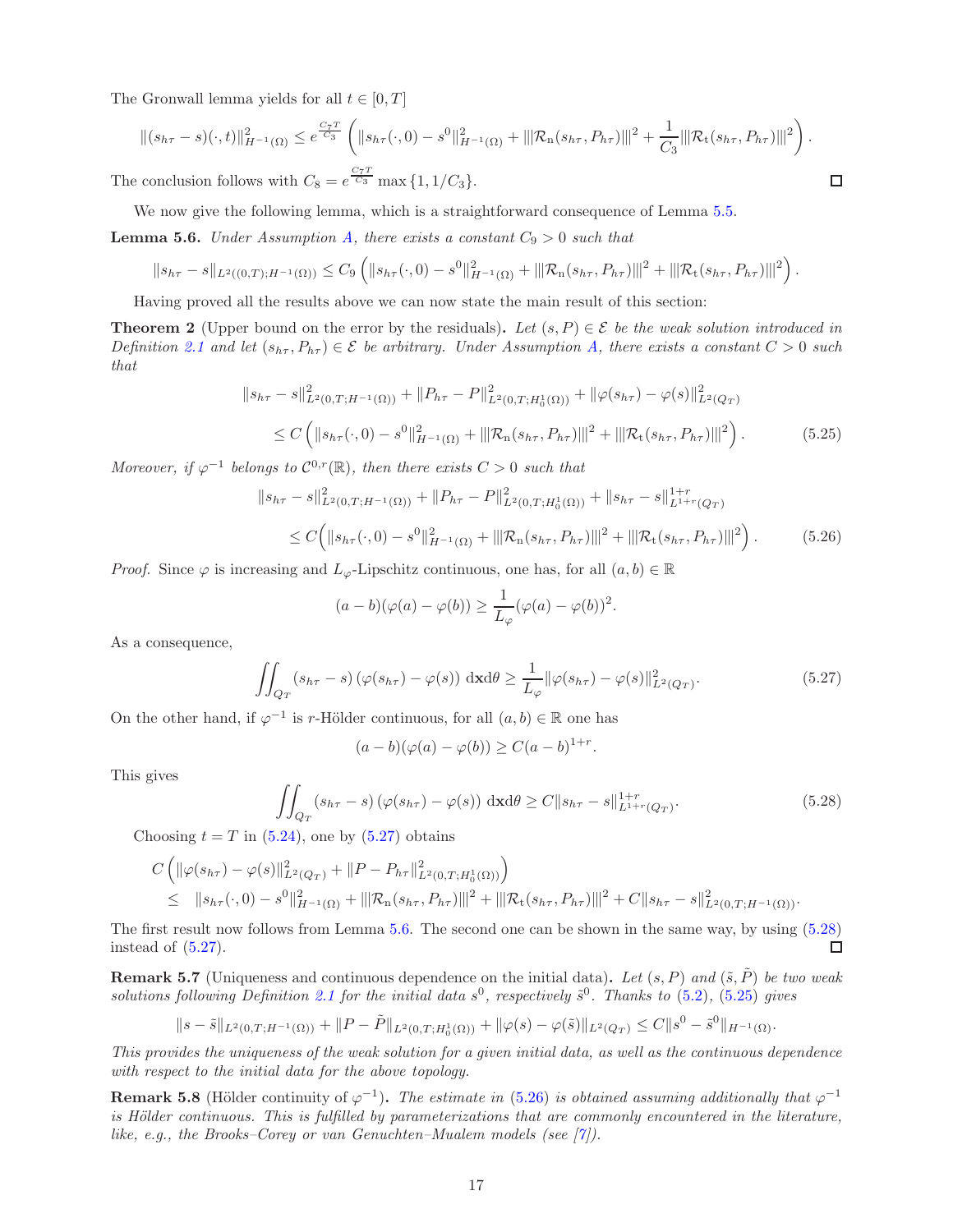## <span id="page-17-0"></span>5.3 Bounding the dual norm of the residuals by the a posteriori estimate

We now finally bound the dual norm of the residuals by a fully computable a posteriori error estimate. Recall the definitions [\(2.16\)](#page-3-6) and [\(3.1\)](#page-6-6). Herein, we need to assume  $(s_{h\tau}, P_{h\tau}) \in \mathcal{E}_{\tau}$  instead of merely  $(s_{h\tau}, P_{h\tau}) \in \mathcal{E}$ .

<span id="page-17-1"></span>**Theorem [3](#page-4-4)** (Upper bound on the residuals). Let [A](#page-4-0)ssumptions A[1](#page-4-2)[–A](#page-4-0)3 and [B](#page-6-0) hold. Let  $(s_{h\tau}, P_{h\tau}) \in \mathcal{E}_{\tau}$  be arbitrary. Let the estimators be defined by  $(3.4), (3.5),$  $(3.4), (3.5),$  $(3.4), (3.5),$  $(3.4), (3.5),$  and  $(3.8)$ . Under Assumption [C,](#page-6-1) there holds

$$
\|\mathcal{R}_{n}(s_{h\tau}, P_{h\tau})\|^{2} + \|\mathcal{R}_{t}(s_{h\tau}, P_{h\tau})\|^{2}
$$
  

$$
\leq \sum_{n=1}^{N} \sum_{\alpha \in \{n, t\}} \int_{I_{n}} \left( \left\{ \sum_{D \in \mathcal{D}_{h}^{n}} (\eta_{\text{DF}, \alpha, D}^{n}(t) + \eta_{\text{R}, \alpha, D}^{n})^{2} \right\}^{\frac{1}{2}} + \left\{ \sum_{D \in \mathcal{D}_{h}^{n}} (\eta_{Q, \alpha, D}^{n}(t))^{2} \right\}^{\frac{1}{2}} \right)^{2} dt.
$$

*Proof.* Let  $\psi, \xi \in L^2(0,T; H_0^1(\Omega))$  with  $\|\psi\|_{L^2(0,T;H_0^1(\Omega))} = \|\xi\|_{L^2(0,T;H_0^1(\Omega))} = 1$  be given. Using the defini-tion [\(5.1a\)](#page-11-8), adding and subtracting  $\mathbf{u}_{n,h\tau}$ .  $\nabla \psi$ , and employing the Green theorem and [\(3.2a\)](#page-6-2) leads to

$$
\langle \mathcal{R}_{n}(s_{h\tau}, P_{h\tau}), \psi \rangle = \iint_{Q_{T}} (\partial_{t} s_{h\tau} + \nabla \cdot \mathbf{u}_{n,h\tau} - q_{n}(s_{h\tau})) \psi \,d\mathbf{x} dt \n+ \iint_{Q_{T}} (\mathbf{K}(\eta(s_{h\tau}) \nabla P_{h\tau} + \nabla \varphi(s_{h\tau})) + \mathbf{u}_{n,h\tau}) \cdot \nabla \psi \,d\mathbf{x} dt \n= \sum_{n=1}^{N} \int_{I_{n}} \left\{ \sum_{D \in \mathcal{D}_{h}^{\text{int},n}} \int_{D} (\partial_{t} s_{h\tau} + \nabla \cdot \mathbf{u}_{n,h}^{n} - q_{n}^{n}(s_{h}^{n})) (\psi - \psi_{D}) \,d\mathbf{x} \right. \n+ \sum_{D \in \mathcal{D}_{h}^{\text{ext},n}} \int_{D} (\partial_{t} s_{h\tau} + \nabla \cdot \mathbf{u}_{n,h}^{n} - q_{n}^{n}(s_{h}^{n})) \psi \,d\mathbf{x} \right\} dt \n+ \sum_{n=1}^{N} \int_{I_{n}} \sum_{D \in \mathcal{D}_{h}^{n}} \int_{D} (q_{n}^{n}(s_{h}^{n}) - q_{n}^{n}(s_{h\tau})) \psi \,d\mathbf{x} dt \n+ \sum_{n=1}^{N} \int_{I_{n}} \sum_{D \in \mathcal{D}_{h}^{n}} \int_{D} (\mathbf{K}(\eta(s_{h\tau}) \nabla P_{h\tau} + \nabla \varphi(s_{h\tau})) + \mathbf{u}_{n,h}^{n}) \cdot \nabla \psi \,d\mathbf{x} dt.
$$

Here  $\psi_D$  stands for the mean value of the function  $\psi$  over the volume D. Let  $1 \leq n \leq N$  and  $t \in I_n$  be fixed. For any  $D \in \mathcal{D}_h^{\text{int},n}$ , the Cauchy–Schwarz inequality, the Poincaré–Wirtinger inequality [\(3.6\)](#page-7-4), the properties of  $\underline{\mathbf{K}}$ , and the definition [\(3.5a\)](#page-6-9) give

$$
\int_D (\partial_t s_{h\tau} + \nabla \cdot \mathbf{u}_{n,h}^n - q_n^n(s_h^n))(\psi - \psi_D) \, \mathrm{d}\mathbf{x} \le \eta_{\mathbf{R},n,D}^n \|\mathbf{\underline{K}}^{\frac{1}{2}} \nabla \psi\|_{L^2(D)}(t).
$$

Similarly, the Poincaré–Friedrichs inequality [\(3.7\)](#page-7-5) gives, for any  $D \in \mathcal{D}_h^{\text{ext},n}$ ,

$$
\int_D (\partial_t s_{h\tau} + \nabla \cdot \mathbf{u}_{n,h}^n - q_n^n(s_h^n)) \psi \, \mathrm{d} \mathbf{x} \le \eta_{\mathbf{R},n,D}^n \|\mathbf{K}^{\frac{1}{2}} \nabla \psi\|_{L^2(D)}(t).
$$

In the same manner, for any  $D \in \mathcal{D}_h^n$ , recalling [\(3.4a\)](#page-6-10), one can use the Cauchy–Schwarz inequality to obtain

$$
\int_D \left( \underline{\mathbf{K}} \left( \eta(s_{h\tau}) \nabla P_{h\tau} + \nabla \varphi(s_{h\tau}) \right) + \mathbf{u}_{n,h}^n \right) \cdot \nabla \psi \, \mathrm{d} \mathbf{x} \leq \eta_{\mathrm{DF},n,D}^n(t) \|\underline{\mathbf{K}}^{\frac{1}{2}} \nabla \psi\|_{L^2(D)}(t),
$$

whereas definition  $(3.8a)$ , the Cauchy–Schwarz inequality, and the Poincaré–Friedrichs inequality  $(3.9)$  give

$$
\sum_{D\in\mathcal{D}_h^n}\int_D(q_n^n(s_h^n)-q_n^n(s_{h\tau}))\psi\,\mathrm{d}\mathbf{x}\leq \left\{\sum_{D\in\mathcal{D}_h^n}(\eta_{\mathbf{Q},n,D}^n(t))^2\right\}^{\frac{1}{2}}\|\underline{\mathbf{K}}^{\frac{1}{2}}\nabla\psi\|_{L^2(\Omega)}(t).
$$

This leads to

$$
\|\mathcal{R}_{\mathbf{n}}(s_{h\tau},P_{h\tau})\|^2 \leq \sum_{n=1}^N \int_{I_n} \left( \left\{ \sum_{D \in \mathcal{D}_h^n} (\eta_{\mathrm{DF},\mathbf{n},D}^n(t) + \eta_{\mathrm{R},\mathbf{n},D}^n)^2 \right\}^{\frac{1}{2}} + \left\{ \sum_{D \in \mathcal{D}_h^n} (\eta_{\mathrm{Q},\mathbf{n},D}^n(t))^2 \right\}^{\frac{1}{2}} \right)^2 dt.
$$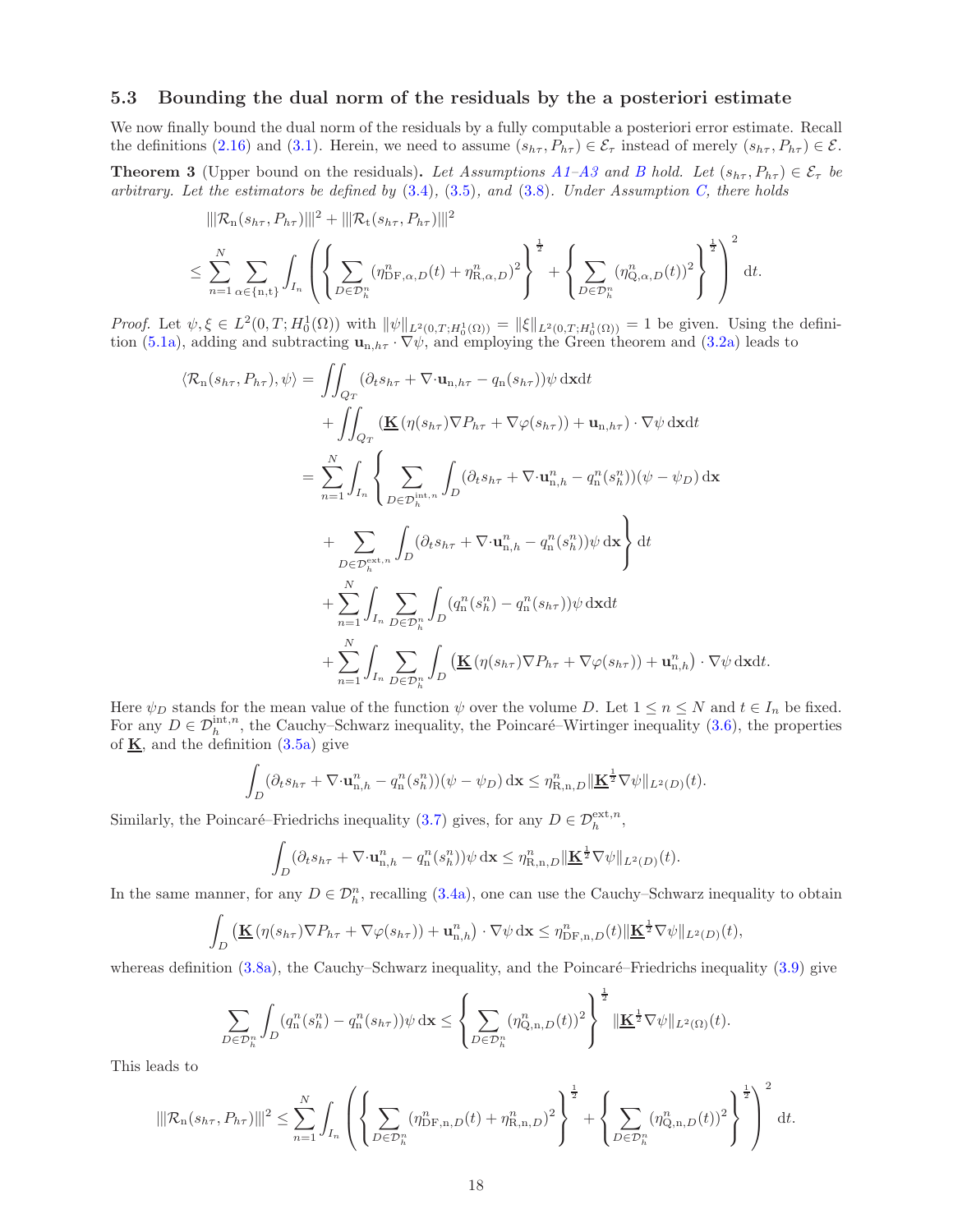Similarly, from  $(5.1b)$  and  $(3.2b)$ , we obtain

$$
\langle \mathcal{R}_{t}(s_{h\tau}, P_{h\tau}), \xi \rangle = \iint_{Q_{T}} (\underline{\mathbf{K}}M(s_{h\tau})\nabla P_{h\tau} + \mathbf{u}_{t,h\tau}) \cdot \nabla \xi \, dxdt + \iint_{Q_{T}} (\nabla \cdot \mathbf{u}_{t,h\tau} - q_{t}(s_{h\tau}))\xi \, dxdt
$$
  
\n
$$
= \sum_{n=1}^{N} \int_{I_{n}} \left\{ \sum_{D \in \mathcal{D}_{h}^{\text{int},n}} \int_{D} (\nabla \cdot \mathbf{u}_{t,h}^{n} - q_{t}^{n}(s_{h}^{n}))(\xi - \xi_{D}) \, dx \right\}
$$
  
\n
$$
+ \sum_{D \in \mathcal{D}_{h}^{\text{ext},n}} \int_{D} (\nabla \cdot \mathbf{u}_{t,h}^{n} - q_{t}^{n}(s_{h}^{n}))\xi \, dx \right\} dt
$$
  
\n
$$
+ \sum_{n=1}^{N} \int_{I_{n}} \sum_{D \in \mathcal{D}_{h}^{n}} \int_{D} (q_{t}^{n}(s_{h}^{n}) - q_{t}^{n}(s_{h\tau}))\xi \, dxdt
$$
  
\n
$$
+ \sum_{n=1}^{N} \int_{I_{n}} \sum_{D \in \mathcal{D}_{h}^{n}} (\underline{\mathbf{K}}M(s_{h\tau})\nabla P_{h\tau} + \mathbf{u}_{t,h}^{n}) \cdot \nabla \xi \, dxdt.
$$

Using the same arguments as above to bound  $\|\mathcal{R}_{t}(s_{h\tau}, P_{h\tau})\|^2$ , the assertion of the theorem follows.  $\Box$ 

# <span id="page-18-0"></span>A Distinguishing the error components and stopping criteria

Here we consider the scheme of Section [4.2.1](#page-9-7) and show how the estimators of Theorem [1](#page-7-0) can be further developed to distinguish between the different error components, derive stopping criteria for iterative linearizations and algebraic solvers, and show how to equilibrate the principal error components. We follow the approach introduced in [\[21,](#page-24-16) [23,](#page-24-14) [24,](#page-24-17) [31\]](#page-24-15) and extended to the context of two-phase flows in [\[51\]](#page-25-0).

## A.1 Numerical quadrature, linearization, and algebraic solver

We start by describing the steps taken in the practical implementation of  $(4.2a)$ – $(4.2b)$ . For the sake of clarity, we only consider some simple but illustrative examples, but mention that other choices are also possible.

#### A.1.1 Numerical quadrature

In the practical calculations, one does not solve  $(4.2a)$ – $(4.2b)$  exactly. This is because of the particular nature of the (nonlinear) functions  $\eta(s_h^n)$ ,  $M(s_h^n)$ ,  $\varphi(s_h^n)$ ,  $q_n^n(s_h^n)$ , and  $q_t^n(s_h^n)$ , making an exact evaluation of the integrals over elements difficult or even impossible. For this reason, one typically uses a numerical quadrature.

In this sense, consider an arbitrary (nonlinear) function  $f: \Omega \to \mathbb{R}$ . Given  $1 \le n \le N$  and  $v_h \in V_h^n$ ,  $f(v_h)$ does not necessary belong to  $V_h^n$ . Therefore we define the operator  $f_h: V_h^n \to V_h^n$  by

<span id="page-18-2"></span>
$$
(f_h(v_h))(\mathbf{x}) = (f(v_h))(\mathbf{x})
$$
\n(A.1)

for all  $v_h \in V_h^n$  and for all vertices **x** of  $\mathcal{T}_h^n$ . Clearly,  $f_h(v_h)$  is a quadrature-based approximation of  $f(v_h)$ .

A practical implementation of the "mathematical" vertex-centered finite volume method in [\(4.2a\)](#page-9-2)–[\(4.2b\)](#page-9-1) is employing the numerical quadrature [\(A.1\)](#page-18-2). This leads to the problem of finding a pair  $(s_{h\tau}, P_{h\tau}) \in$  $V_{h\tau;\overline{s}} \times V_{h\tau;\overline{P}}$  such that for all  $1 \leq n \leq N$  and all  $D \in \mathcal{D}_h^{\text{int},n}$ ,  $(s_h^n, P_h^n) \in V_{h;\overline{s}}^n \times V_h^n$  $\sum_{h,\overline{P}}^{r_n}$  are solutions of

$$
\int_{D} \left( \frac{s_h^n - s_h^{n-1}}{\tau^n} \right) dx - \int_{\partial D} \underline{\mathbf{K}}(\eta_h(s_h^n) \nabla P_h^n + \nabla \varphi_h(s_h^n)) \cdot \mathbf{n}_D d\sigma = \int_{D} (q_h^n)_h(s_h^n) dx,
$$
\n(A.2a)

<span id="page-18-4"></span><span id="page-18-3"></span>
$$
-\int_{\partial D} \underline{\mathbf{K}} M_h(s_h^n) \nabla P_h^n \cdot \mathbf{n}_D \, d\sigma = \int_D (q_t^n)_h(s_h^n) \, d\mathbf{x}.\tag{A.2b}
$$

<span id="page-18-1"></span>**Remark A.1** (Link to the Kirchhoff transform scheme of Remark [4.2\)](#page-9-8). Remark [4.2](#page-9-8) gives the scheme [\(4.3a\)](#page-9-3)–  $(4.3b)$ , which is similar to  $(4.2a)$ – $(4.2b)$ , but makes use of the Kirchhoff transform. As above, in the practical implementation of  $(4.3a)$ – $(4.3b)$ , one can consider the numerical quadrature in  $(A.1)$ . The resulting scheme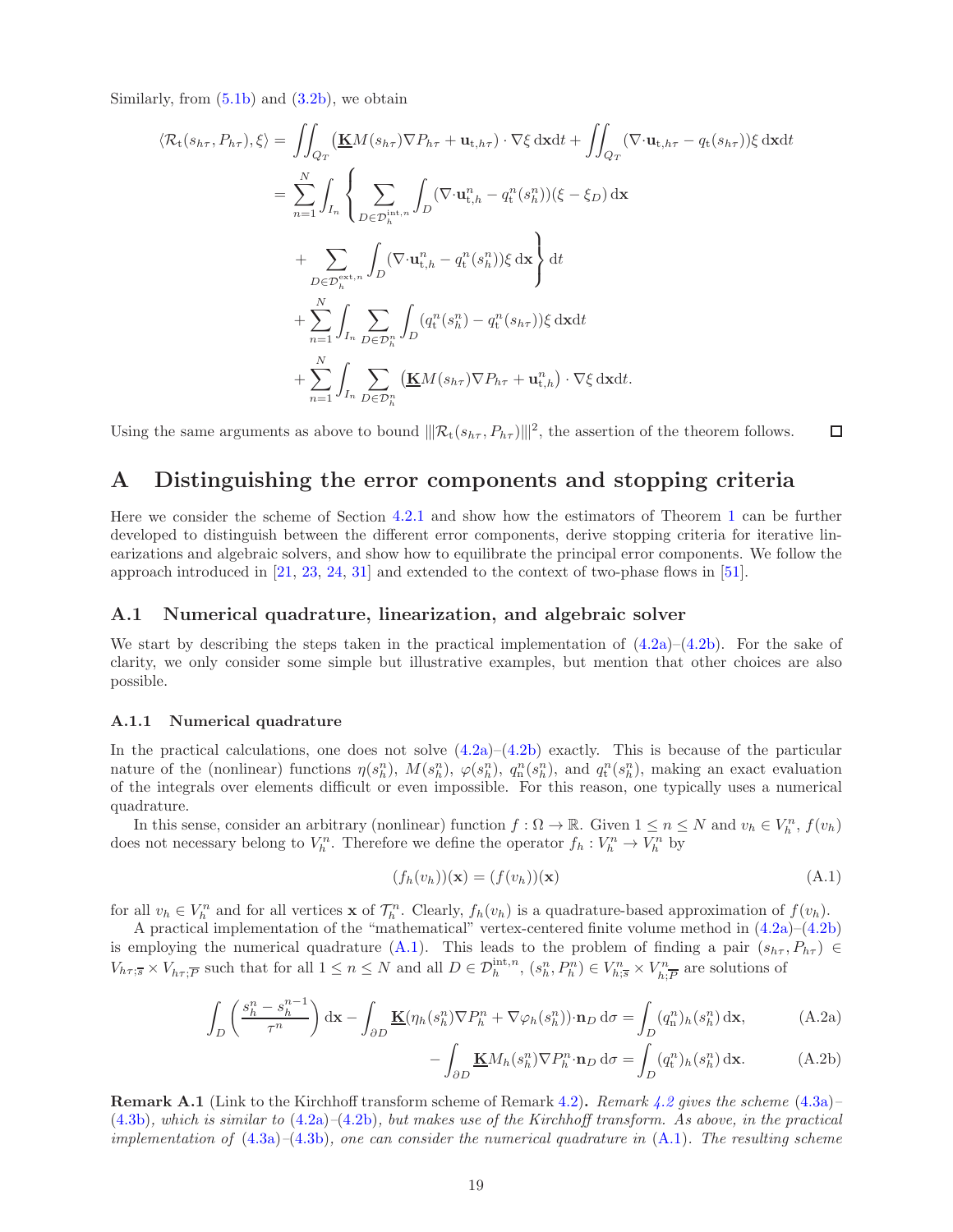leads to the same system of nonlinear algebraic equations as  $(A.2a)$ – $(A.2b)$ . Consequently, the resulting nodal values of  $s_h^n$ ,  $P_h^n$ , and  $\Theta_h^n = \varphi(s_h^n)$  are the same and the two schemes only differ in the interpretation of the results: the first scheme is given in terms of  $s_{h\tau} \in V_{h\tau; \overline{s}}$ , whereas  $\Theta_{h\tau} \in V_{h\tau; \overline{\Theta}}$  appears in the Kirchhoff-based approach.

#### A.1.2 Linearization

At each time step n,  $(A.2a)$ – $(A.2b)$  represents a system of nonlinear algebraic equations. Solving it requires an iterative linearization procedure. Here we only give a simple illustrative example of a fixed point approach; fixed point or Newton-type linearizations for the equivalent Kirchhoff transform based scheme [\(4.3a\)](#page-9-3)–[\(4.3b\)](#page-9-4) are considered, together with the rigorous convergence proof, in [\[30,](#page-24-19) [42,](#page-25-15) [44\]](#page-25-16).

For a given  $1 \leq n \leq N$ , let  $s_h^{n,0}$  be a given initial guess for the saturation  $s_h^n$ . A typical choice is  $s_h^{n,0} = s_h^{n-1}$ . We consider the following fixed point linearization of [\(A.2a\)](#page-18-3)–[\(A.2b\)](#page-18-4). Starting with  $k = 1$ , at each step k we determine the pair  $(s_h^{n,k}, P_h^{n,k}) \in V_{h;\overline{s}}^n \times V_h^n$  $\sum_{h,\overline{P}}^n$  such that, for all  $D \in \mathcal{D}_h^{\text{int},n}$ ,

$$
\int_{D} \left( \frac{s_h^{n,k} - s_h^{n-1}}{\tau^n} \right) dx - \int_{\partial D} \underline{\mathbf{K}} \big( \eta_h(s_h^{n,k-1}) \nabla P_h^{n,k} + \nabla \varphi_h(s_h^{n,k-1}) \big) \cdot \mathbf{n}_D \, d\sigma = \int_{D} (q_n^n)_h(s_h^{n,k-1}) \, dx, \quad \text{(A.3a)}
$$

<span id="page-19-1"></span><span id="page-19-0"></span>
$$
-\int_{\partial D} \underline{\mathbf{K}} M_h(s_h^{n,k-1}) \nabla P_h^{n,k} \cdot \mathbf{n}_D \, d\sigma = \int_D (q_t^n)_h(s_h^{n,k-1}) \, d\mathbf{x}.\tag{A.3b}
$$

#### A.1.3 Algebraic solver

At each time step n and each linearization step k,  $(A.3a)$ – $(A.3b)$  represents a system of linear algebraic equations, which is typically solved by an iterative solver (i being the corresponding iteration index). Here we keep the discussion general without specifying any particular solver.

For a given  $1 \leq n \leq N$  and  $k \geq 1$ , let  $s_h^{n,k,0}$  be a given initial guess for the saturation  $s_h^{n,k}$ . Typically,  $s_h^{n,k,0} = s_h^{n,k-1}$ . Starting from  $i = 1$ , on each step i an iterative algebraic solver for  $(A.3a)$ – $(A.3b)$  provides the pair  $(s_h^{n,k,i}, P_h^{n,k,i}) \in V_{h;\overline{s}}^n \times V_h^n$  $\sum_{h,\overline{P}}^{\infty}$  such that, for all  $D \in \mathcal{D}_h^{\text{int},n}$ ,

$$
\int_{D} \left( \frac{s_h^{n,k,i} - s_h^{n-1}}{\tau^n} \right) dx - \int_{\partial D} \underline{\mathbf{K}} \big( \eta_h(s_h^{n,k-1}) \nabla P_h^{n,k,i} + \nabla \varphi_h(s_h^{n,k-1}) \big) \cdot \mathbf{n}_D d\sigma
$$
\n
$$
= \int_{D} (q_h^n)_h(s_h^{n,k-1}) dx - R_{n,D}^{n,k,i}, \tag{A.4a}
$$

$$
-\int_{\partial D} \underline{\mathbf{K}} M_h(s_h^{n,k-1}) \nabla P_h^{n,k,i} \cdot \mathbf{n}_D \, d\sigma = \int_D (q_t^n)_h(s_h^{n,k-1}) \, d\mathbf{x} - R_{t,D}^{n,k,i}.\tag{A.4b}
$$

Here,  $R_n^{n,k,i}$  and  $R_t^{n,k,i}$  are the algebraic residual vectors at the given step i and  $R_{\alpha,D}^{n,k,i}$ ,  $\alpha \in \{\text{n},\text{t}\}$ , are the components of these algebraic vectors corresponding to the dual volume  $D \in \mathcal{D}_h^{\text{int},n}$ .

Altogether, the approximate solution obtained at the time step  $n$ , the linearization step  $k$ , and the algebraic solver step *i* is a pair  $(s_{h\tau}^{n,k,i}, P_{h\tau}^{n,k,i}) \in V_{h\tau;\overline{s}}|_{I_n} \times V_{h\tau;\overline{P}}|_{I_n}$  given by

<span id="page-19-5"></span><span id="page-19-4"></span><span id="page-19-3"></span><span id="page-19-2"></span>
$$
s_{h\tau}^{n,k,i}(t^n) = s_h^{n,k,i}, \quad s_{h\tau}^{n,k,i}(t^{n-1}) = s_h^{n-1},\tag{A.5a}
$$

$$
P_{h\tau}^{n,k,i}(t^n) = P_h^{n,k,i}, \quad P_{h\tau}^{n,k,i}(t^{n-1}) = P_h^{n-1}.
$$
\n(A.5b)

### A.2 Distinguishing the error components

Computing the pair  $(s_{h\tau}^{n,k,i}, P_{h\tau}^{n,k,i})$ , defined by  $(A.5a)$ – $(A.5b)$ , involves a numerical quadrature, an iterative linearization, and an iterative algebraic solver. Therefore this approximate solution does not solve the initial equations  $(4.2a)$ – $(4.2b)$  and henceforth the flux reconstructions  $(4.5a)$ – $(4.5b)$  do not necessarily satisfy Assumption [C.](#page-6-1) We show below how these fluxes can be reconstructed in such a way that Assumption [C](#page-6-1) is still satisfied, allowing to apply Theorem [1.](#page-7-0) We further show how to distinguish and estimate separately the additional errors arising from iterative linearizations and algebraic solvers that have not converged completely.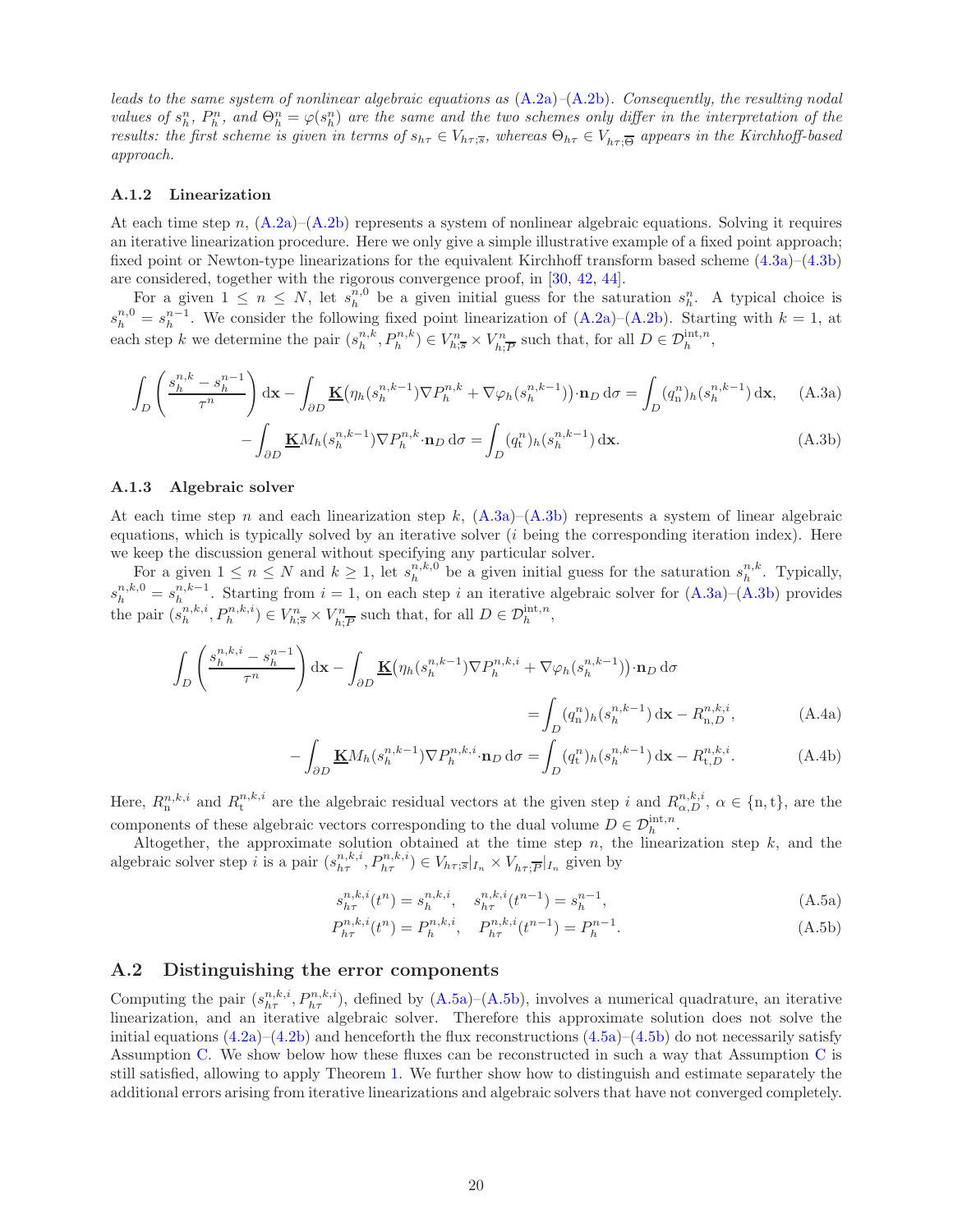#### A.2.1 Reconstruction of the fluxes

Let a time step  $n$ , a linearization step  $k$ , and an algebraic solver step  $i$  be given. We construct here the fluxes  $\mathbf{u}_{n,h}^{n,k,i}$  and  $\mathbf{u}_{t,h}^{n,k,i}$  satisfying Assumption [C.](#page-6-1) To distinguish the different error components, we consider

<span id="page-20-0"></span>
$$
\mathbf{u}_{n,h}^{n,k,i} = \mathbf{d}_{n,h}^{n,k,i} + \mathbf{l}_{n,h}^{n,k,i} + \mathbf{a}_{n,h}^{n,k,i} + \mathbf{q}_{n,h}^{n,k,i},\tag{A.6a}
$$

$$
\mathbf{u}_{t,h}^{n,k,i} = \mathbf{d}_{t,h}^{n,k,i} + \mathbf{l}_{t,h}^{n,k,i} + \mathbf{a}_{t,h}^{n,k,i} + \mathbf{q}_{t,h}^{n,k,i},\tag{A.6b}
$$

where all the fluxes above are constructed in the space  $\text{RTN}_0(\mathcal{S}_h^n)$ , cf. Section [4.1;](#page-8-0)  $\mathbf{d}_{n,h}^{n,k,i}, \mathbf{d}_{t,h}^{n,k,i}$  are called the discretization fluxes,  $\mathbf{l}_{n,h}^{n,k,i}, \mathbf{l}_{t,h}^{n,k,i}$  the linearization error fluxes,  $\mathbf{a}_{n,h}^{n,k,i}, \mathbf{a}_{t,h}^{n,k,i}$  the algebraic error fluxes, and  $\mathbf{q}_{\mathrm{n},h}^{n,k,i}, \mathbf{q}_{\mathrm{t},h}^{n,k,i}$  the space quadrature–linearization error fluxes.

We first specify  $\mathbf{d}_{n,h}^{n,k,i}, \mathbf{d}_{t,h}^{n,k,i}$ . For each face F of the mesh  $\mathcal{S}_D$  included in  $\partial D$  but not in  $\partial \Omega$ , we define

$$
\mathbf{d}_{n,h}^{n,k,i} \cdot \mathbf{n}_F := -\frac{1}{|F|} \int_F \left( \mathbf{\underline{K}} \left( \eta_h(s_h^{n,k,i}) \nabla P_h^{n,k,i} + \nabla \varphi_h(s_h^{n,k,i}) \right) \cdot \mathbf{n}_F \, \mathrm{d}\sigma, \right) \tag{A.7a}
$$

$$
\mathbf{d}_{t,h}^{n,k,i} \cdot \mathbf{n}_F := -\frac{1}{|F|} \int_F \left( \underline{\mathbf{K}} M_h(s_h^{n,k,i}) \nabla P_h^{n,k,i} \cdot \mathbf{n}_F \, \mathrm{d}\sigma. \right) \tag{A.7b}
$$

Next,  $\mathbf{l}_{n,h}^{n,k,i}$  and  $\mathbf{l}_{t,h}^{n,k,i}$  are specified implicitly by

$$
(\mathbf{d}_{n,h}^{n,k,i} + \mathbf{l}_{n,h}^{n,k,i}) \cdot \mathbf{n}_F := -\frac{1}{|F|} \int_F \left( \mathbf{\underline{K}} \left( \eta_h(s_h^{n,k-1}) \nabla P_h^{n,k,i} + \nabla \varphi_h(s_h^{n,k-1}) \right) \cdot \mathbf{n}_F \, \mathrm{d}\sigma, \right) \tag{A.8a}
$$

$$
(\mathbf{d}_{t,h}^{n,k,i} + \mathbf{l}_{t,h}^{n,k,i}) \cdot \mathbf{n}_F := -\frac{1}{|F|} \int_F (\mathbf{K}M_h(s_h^{n,k-1}) \nabla P_h^{n,k,i} \cdot \mathbf{n}_F \, \mathrm{d}\sigma. \tag{A.8b}
$$

As discussed in Section [4.2.2,](#page-9-0) for the remaining degrees of freedom one can proceed as in [\[50,](#page-25-8) [21,](#page-24-16) [23\]](#page-24-14). As for  $\mathbf{a}_{\text{n},h}^{n,k,i}$ ,  $\mathbf{a}_{\text{t},h}^{n,k,i}$  and  $\mathbf{q}_{\text{n},h}^{n,k,i}$ ,  $\mathbf{q}_{\text{t},h}^{n,k,i}$ , for all  $D \in \mathcal{D}_h^{\text{int},n}$  we merely require that

$$
\int_{D} \nabla \cdot \mathbf{a}_{n,h}^{n,k,i} d\mathbf{x} = R_{n,D}^{n,k,i},\tag{A.9a}
$$

$$
\int_{D} \nabla \cdot \mathbf{a}_{t,h}^{n,k,i} d\mathbf{x} = R_{t,D}^{n,k,i}
$$
\n(A.9b)

<span id="page-20-1"></span>and

$$
\int_{D} \nabla \cdot \mathbf{q}_{n,h}^{n,k,i} d\mathbf{x} = \int_{D} \left( (q_n^n)_h (s_h^{n,k-1}) - q_n^n (s_h^{n,k,i}) \right) d\mathbf{x},\tag{A.10a}
$$

$$
\int_{D} \nabla \cdot \mathbf{q}_{t,h}^{n,k,i} d\mathbf{x} = \int_{D} \left( (q_t^n)_h (s_h^{n,k-1}) - q_t^n (s_h^{n,k,i}) \right) d\mathbf{x}.
$$
\n(A.10b)

From  $R_{\alpha,D}^{n,k,i}$  and  $(q_\alpha^n)_h(s_h^{n,k-1})-q_\alpha^n(s_h^{n,k,i})$ ,  $\alpha \in \{\text{n,t}\}, \mathbf{a}_{\text{n,h}}^{n,k,i}, \mathbf{a}_{\text{t,h}}^{n,k,i}$  and  $\mathbf{q}_{\text{n,h}}^{n,k,i}$ ,  $\mathbf{q}_{\text{t,h}}^{n,k,i}$  can be constructed using, for instance, the algorithm of [\[31,](#page-24-15) Section 7.3] or proceeding as in [\[24\]](#page-24-17). The goal is to ensure that  $\|\mathbf{q}_{\alpha,h}^{n,k,i}\|_{\mathbf{K}^{-\frac{1}{2}};L^2(\Omega)},\|\mathbf{a}_{\alpha,h}^{n,k,i}\|_{\mathbf{K}^{-\frac{1}{2}};L^2(\Omega)},\text{ and }\|l_{\alpha,h}^{n,k,i}\|_{\mathbf{K}^{-\frac{1}{2}};L^2(\Omega)},\alpha\in\{\text{n,t}\},\text{ go to zero as the quadrature error}$ gets negligible and the algebraic and linearization solver, respectively, converge.

Using  $(A.4a)$ – $(A.4b)$ , the above definitions lead to:

**Lemma A.2** (Assumption [C](#page-6-1) for time step n, linearization step k, and algebraic solver step i). Let  $\mathbf{u}_{n,h}^{n,k,i}$ and  $\mathbf{u}_{t,h}^{n,k,i}$  satisfy  $(A.6)$ - $(A.10)$ . Then Assumption [C](#page-6-1) holds true for  $\mathbf{u}_{n,h}^{n,k,i}$  and  $\mathbf{u}_{t,h}^{n,k,i}$ .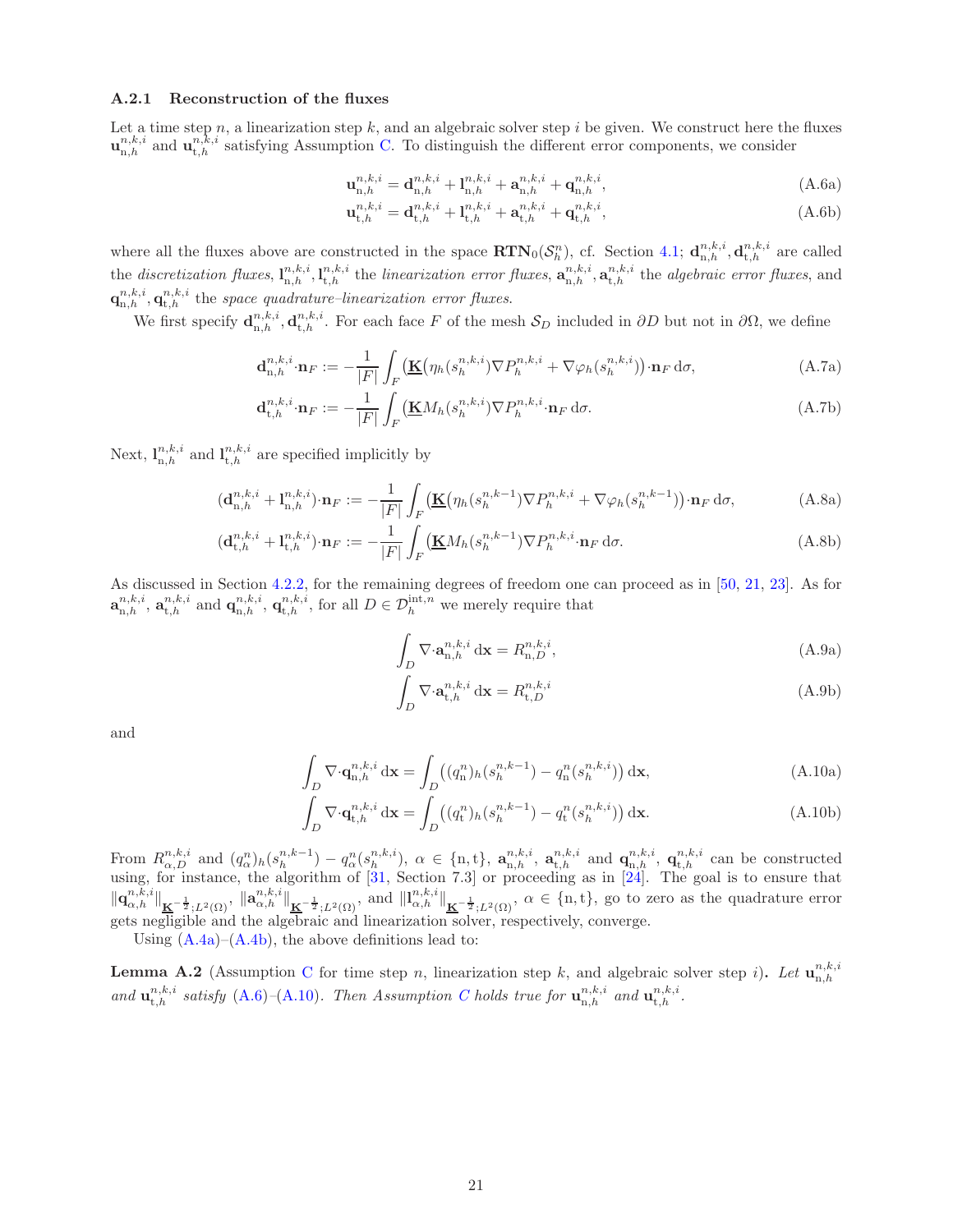#### A.2.2 Distinguishing the error components

Given a time step n, a time  $t \in I_n$ , a volume  $D \in \mathcal{D}_h^n$ , a linearization step k, and an iterative solver step i, we introduce the following notations, refining the ones in  $(3.4)$ ,  $(3.5)$ , and  $(3.8)$ :

$$
\eta_{\text{DF},n,D}^{n,k,i}(t) := \|\mathbf{u}_{n,h}^{n,k,i} + \underline{\mathbf{K}} \big( \eta(s_{h\tau}^{n,k,i}) \nabla P_{h\tau}^{n,k,i} + \nabla \varphi(s_{h\tau}^{n,k,i}) \big)(t) \|_{\underline{\mathbf{K}}^{-\frac{1}{2}};L^2(D)},\tag{A.11a}
$$

$$
\eta_{\text{DF},t,D}^{n,k,i}(t) := \|\mathbf{u}_{t,h}^{n,k,i} + \underline{\mathbf{K}}M(s_{h\tau}^{n,k,i})\nabla P_{h\tau}^{n,k,i}(t)\|_{\underline{\mathbf{K}}^{-\frac{1}{2}};L^2(D)},\tag{A.11b}
$$

<span id="page-21-0"></span>
$$
\eta_{\mathbf{R},\mathbf{n},D}^{n,k,i} := m_D \|\partial_t s_{h\tau}^{n,k,i} + \nabla \cdot \mathbf{u}_{\mathbf{n},h}^{n,k,i} - q_\mathbf{n}^n (s_h^{n,k,i}) \|_{L^2(D)},\tag{A.11c}
$$

$$
\eta_{\text{R},t,D}^{n,k,i} := m_D \|\nabla \cdot \mathbf{u}_{t,h}^{n,k,i} - q_t^n (s_h^{n,k,i})\|_{L^2(D)},\tag{A.11d}
$$

$$
\eta_{Q,n,D}^{n,k,i}(t) := C_{F,\Omega} h_{\Omega} c_{\underline{\mathbf{K}},\Omega}^{-\frac{1}{2}} \|q_n^n(s_h^{n,k,i}) - q_n^n(s_{h\tau}^{n,k,i})(t)\|_{L^2(D)},\tag{A.11e}
$$

$$
\eta_{Q,t,D}^{n,k,i}(t) := C_{F,\Omega} h_{\Omega} c_{\underline{\mathbf{K}},\Omega}^{-\frac{1}{2}} \| q_t^n(s_h^{n,k,i}) - q_t^n(s_{h\tau}^{n,k,i})(t) \|_{L^2(D)}.
$$
\n(A.11f)

Define the spatial error estimators by

$$
\begin{split} &\eta_{\mathrm{sp},n,D}^{n,k,i}:=&\eta_{\mathrm{R},n,D}^{n,k,i}+\|\mathbf{d}_{\mathrm{n},h}^{n,k,i}+\underline{\mathbf{K}}\big(\eta(s_{h\tau}^{n,k,i})\nabla P_{h\tau}^{n,k,i}+\nabla\varphi(s_{h\tau}^{n,k,i})\big)(t^n)\|_{\underline{\mathbf{K}}^{-\frac{1}{2}};L^2(D)},\\ &\eta_{\mathrm{sp},t,D}^{n,k,i}:=&\eta_{\mathrm{R},t,D}^{n,k,i}+\|\mathbf{d}_{\mathrm{t},h}^{n,k,i}+\underline{\mathbf{K}}M(s_{h\tau}^{n,k,i})\nabla P_{h\tau}^{n,k,i}(t^n)\|_{\underline{\mathbf{K}}^{-\frac{1}{2}};L^2(D)}, \end{split}
$$

the temporal error estimators by

$$
\begin{split} \eta_{\text{tm,n},D}^{n,k,i}(t) := & \|\underline{\mathbf{K}}\big(\eta(s_{h\tau}^{n,k,i})\nabla P_{h\tau}^{n,k,i} + \nabla\varphi(s_{h\tau}^{n,k,i})\big)(t) - \underline{\mathbf{K}}\big(\eta(s_{h\tau}^{n,k,i})\nabla P_{h\tau}^{n,k,i} + \nabla\varphi(s_{h\tau}^{n,k,i})\big)(t^n)\|_{\underline{\mathbf{K}}^{-\frac{1}{2}};L^2(D)} \\ & + \eta_{\text{Q},n,D}^{n,k,i}(t), \\ \eta_{\text{tm},t,D}^{n,k,i}(t) := & \|\underline{\mathbf{K}}M(s_{h\tau}^{n,k,i})\nabla P_{h\tau}^{n,k,i}(t) - \underline{\mathbf{K}}M(s_{h\tau}^{n,k,i})\nabla P_{h\tau}^{n,k,i}(t^n)\|_{\underline{\mathbf{K}}^{-\frac{1}{2}};L^2(D)} + \eta_{\text{Q},t,D}^{n,k,i}(t), \end{split}
$$

the linearization error estimators by

$$
\begin{aligned} \eta_{\mathrm{lin},\mathrm{n},D}^{n,k,i} &:= \| \mathbf{l}_{\mathrm{n},h}^{n,k,i} \|_{\underline{\mathbf{K}}^{-\frac{1}{2}};L^2(D)}, \\ \eta_{\mathrm{lin},\mathrm{t},D}^{n,k,i} &:= \| \mathbf{l}_{\mathrm{t},h}^{n,k,i} \|_{\underline{\mathbf{K}}^{-\frac{1}{2}};L^2(D)}, \end{aligned}
$$

the algebraic error estimators by

$$
\eta_{\mathrm{alg,n},D}^{n,k,i} := \|\mathbf{a}_{n,h}^{n,k,i}\|_{\underline{\mathbf{K}}^{-\frac{1}{2}};L^2(D)},
$$
  

$$
\eta_{\mathrm{alg,t},D}^{n,k,i} := \|\mathbf{a}_{t,h}^{n,k,i}\|_{\underline{\mathbf{K}}^{-\frac{1}{2}};L^2(D)},
$$

and the space quadrature–linearization error estimators by

$$
\eta_{\text{quad},n,D}^{n,k,i} := \|\mathbf{q}_{n,h}^{n,k,i}\|_{\mathbf{K}^{-\frac{1}{2}};L^2(D)},
$$
  

$$
\eta_{\text{quad},t,D}^{n,k,i} := \|\mathbf{q}_{t,h}^{n,k,i}\|_{\mathbf{K}^{-\frac{1}{2}};L^2(D)}.
$$

The estimators introduced above have global counterparts, defined as

$$
\left(\eta_{\mathrm{sp}}^{n,k,i}\right)^2 := 2\tau^n \sum_{\alpha \in \{\mathrm{n},\mathrm{t}\}} \sum_{D \in \mathcal{D}_h^n} \left(\eta_{\mathrm{sp},\alpha,D}^{n,k,i}\right)^2,\tag{A.12a}
$$

$$
\left(\eta_{\text{tm}}^{n,k,i}\right)^2 := 4 \sum_{\alpha \in \{n,t\}} \int_{I_n} \sum_{D \in \mathcal{D}_h^n} \left(\eta_{\text{tm},\alpha,D}^{n,k,i}(t)\right)^2 dt,\tag{A.12b}
$$

$$
\left(\eta_{\text{lin}}^{n,k,i}\right)^2 := 2\tau^n \sum_{\alpha \in \{\text{n,t}\}} \sum_{D \in \mathcal{D}_h^n} \left(\eta_{\text{lin},\alpha,D}^{n,k,i}\right)^2,\tag{A.12c}
$$

$$
\left(\eta_{\mathrm{alg}}^{n,k,i}\right)^2 := 2\tau^n \sum_{\alpha \in \{\mathrm{n},\mathrm{t}\}} \sum_{D \in \mathcal{D}_h^n} \left(\eta_{\mathrm{alg},\alpha,D}^{n,k,i}\right)^2,\tag{A.12d}
$$

$$
\left(\eta_{\text{quad}}^{n,k,i}\right)^2 := 2\tau^n \sum_{\alpha \in \{\text{n,t}\}} \sum_{D \in \mathcal{D}_h^n} \left(\eta_{\text{quad},\alpha,D}^{n,k,i}\right)^2. \tag{A.12e}
$$

With the above notations, we have the following

,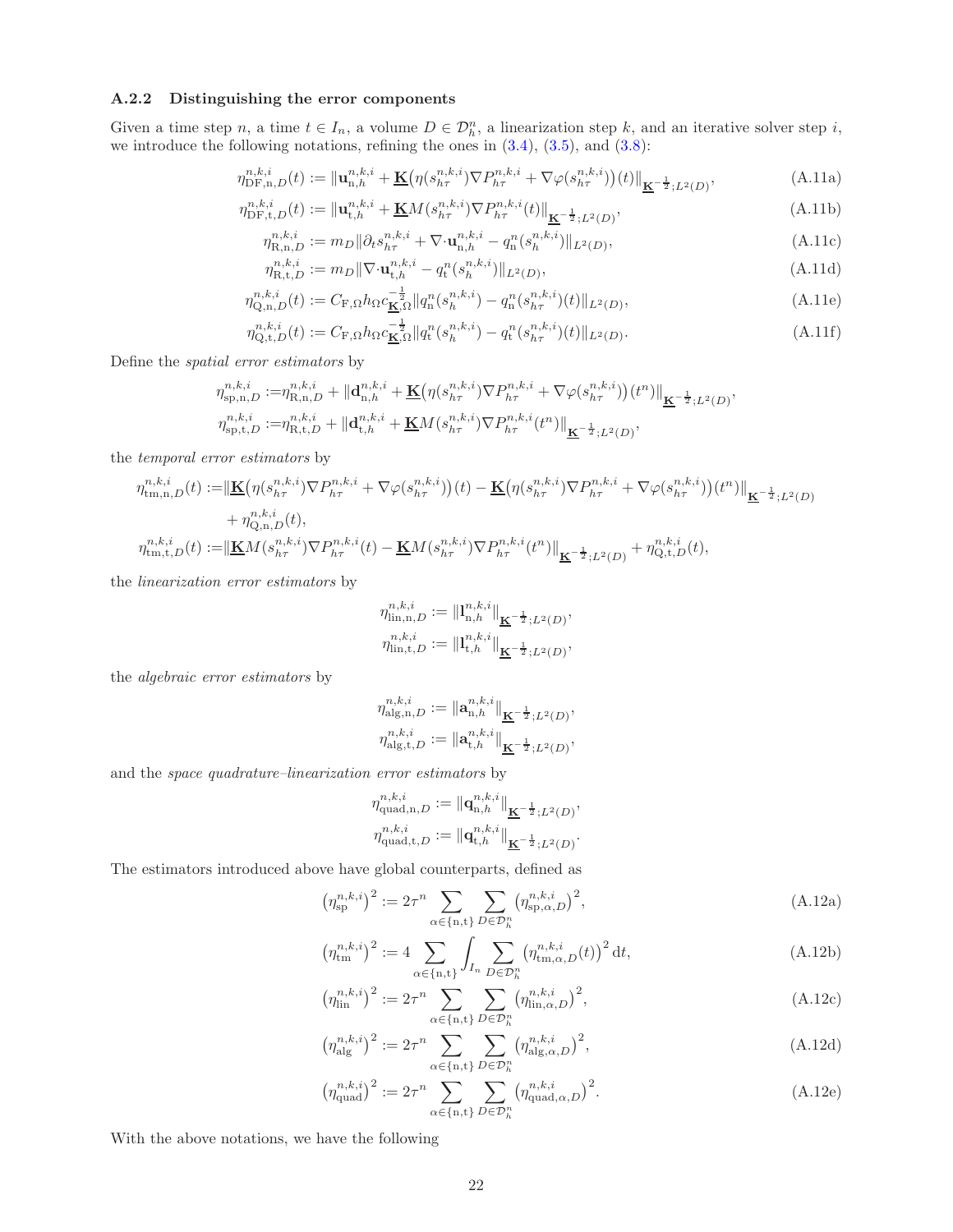<span id="page-22-0"></span>Corollary A.3 (Distinguishing the space, time, linearization, and algebraic solver errors). Let the time step n, the linearization step k, and the iterative solver step i be fixed. The estimators of  $(A.11)$  can be bounded locally as

$$
\eta_{\text{DF},\alpha,D}^{n,k,i}(t) + \eta_{\text{R},\alpha,D}^{n,k,i} + \eta_{\text{Q},\alpha,D}^{n,k,i}(t) \le \eta_{\text{sp},\alpha,D}^{n,k,i} + \eta_{\text{tm},\alpha,D}^{n,k,i}(t) + \eta_{\text{lin},\alpha,D}^{n,k,i} + \eta_{\text{alg},\alpha,D}^{n,k,i} + \eta_{\text{quad},\alpha,D}^{n,k,i}, \qquad t \in I_n, \, \alpha \in \{n,t\},
$$

and globally as

$$
\left\{\sum\limits_{\alpha\in\{n,t\}}\int_{I_n}\left(\left\{\sum\limits_{D\in\mathcal{D}_h^n}(\eta_{\text{DF},\alpha,D}^{n,k,i}(t)+\eta_{\text{R},\alpha,D}^{n,k,i})^2\right\}^{\frac{1}{2}}+\left\{\sum\limits_{D\in\mathcal{D}_h^n}(\eta_{\text{Q},\alpha,D}^{n,k,i}(t))^2\right\}^{\frac{1}{2}}\right\}^{\frac{1}{2}}\right\}^{\frac{1}{2}}\text{d}t\right\}^{\frac{1}{2}}
$$

## <span id="page-22-1"></span>A.3 Stopping criteria and adaptivity

Based on the estimate of Corollary [A.3,](#page-22-0) we now give criteria for stopping the iterative linearization and the iterative algebraic solver, for controlling the space quadrature error, and for adaptive space–time mesh refinement.

#### A.3.1 A stopping criterion for iterative algebraic solvers

Let  $0 < \gamma_{\text{alg}}$  be a user-given weight, typically close to 1. Following [\[31,](#page-24-15) [24\]](#page-24-17), the iterative algebraic solver can be stopped whenever

<span id="page-22-2"></span>
$$
\eta_{\text{alg}}^{n,k,i} \le \gamma_{\text{alg}} (\eta_{\text{sp}}^{n,k,i} + \eta_{\text{tm}}^{n,k,i} + \eta_{\text{lin}}^{n,k,i} + \eta_{\text{quad}}^{n,k,i}). \tag{A.13}
$$

Essentially [\(A.13\)](#page-22-2) indicates when the error due to the iterative algebraic solver starts to be dominated by other terms in the global error. After meeting this criterion, one should focus on reducing the other components in the overall error.

A local version of  $(A.13)$  can also be stated. Given  $D \in \mathcal{D}_h^n$ , let  $0 < \gamma_{\text{alg},D}$ . The iterative algebraic solver should be stopped whenever

<span id="page-22-5"></span>
$$
\eta_{\mathrm{alg},\alpha,D}^{n,k,i} \le \gamma_{\mathrm{alg},D}(\eta_{\mathrm{sp},\alpha,D}^{n,k,i} + \eta_{\mathrm{tm},\alpha,D}^{n,k,i} + \eta_{\mathrm{lin},\alpha,D}^{n,k,i} + \eta_{\mathrm{quad},\alpha,D}^{n,k,i}), \qquad \alpha \in \{ \mathbf{n}, \mathbf{t} \}. \tag{A.14}
$$

#### A.3.2 A stopping criterion for iterative linearizations

Let  $0 < \gamma_{lin}$  be a user-given weight, typically close to 1. Following [\[21,](#page-24-16) [24\]](#page-24-17), the iterative linearization solver can be stopped whenever

<span id="page-22-3"></span>
$$
\eta_{\text{lin}}^{n,k,i} \le \gamma_{\text{lin}} (\eta_{\text{sp}}^{n,k,i} + \eta_{\text{tm}}^{n,k,i} + \eta_{\text{quad}}^{n,k,i}). \tag{A.15}
$$

Whenever  $(A.15)$  holds, the overall error is dominated by the other components than the linearization error, therefore no improvement in the approximation can be expected by when continuing iterating in the linearization step.

A local version of [\(A.15\)](#page-22-3) can be defined as in the previous paragraph. Given  $D \in \mathcal{D}_h^n$ , let  $0 < \gamma_{\text{lin},D}$ . Then the iterative linearization solver should be stopped whenever

<span id="page-22-6"></span>
$$
\eta_{\text{lin},\alpha,D}^{n,k,i} \le \gamma_{\text{lin},D} (\eta_{\text{sp},\alpha,D}^{n,k,i} + \eta_{\text{tm},\alpha,D}^{n,k,i} + \eta_{\text{quad},\alpha,D}^{n,k,i}), \qquad \alpha \in \{\text{n},\text{t}\}. \tag{A.16}
$$

#### A.3.3 Controlling the quadrature errors

Whenever the nonlinear source functions  $q_{\alpha}$  are present, the fluxes  $\mathbf{q}_{n,h}^{n,k,i}$ ,  $\mathbf{q}_{t,h}^{n,k,i}$  and the corresponding estimators  $\eta_{\text{quad},n,D}^{n,k,i}$ ,  $\eta_{\text{quad},t,D}^{n,k,i}$  are nonzero. As above, let  $0 < \gamma_{\text{quad}}$  be a user-given weight, typically close to 1. We require

<span id="page-22-4"></span>
$$
\eta_{\text{quad}}^{n,k,i} \le \gamma_{\text{quad}}(\eta_{\text{sp}}^{n,k,i} + \eta_{\text{tm}}^{n,k,i}),\tag{A.17}
$$

i.e., that the error stemming from the approximation of the nonlinear source functions is controlled by the spatial and temporal ones. Locally, given  $D \in \mathcal{D}_h^n$ , let  $0 < \gamma_{\text{quad},D}$ . Then the quadrature errors are to be controlled by

<span id="page-22-7"></span>
$$
\eta_{\text{quad},\alpha,D}^{n,k,i} \le \gamma_{\text{quad},D}(\eta_{\text{sp},\alpha,D}^{n,k,i} + \eta_{\text{tm},\alpha,D}^{n,k,i}), \qquad \alpha \in \{\text{n},\text{t}\}. \tag{A.18}
$$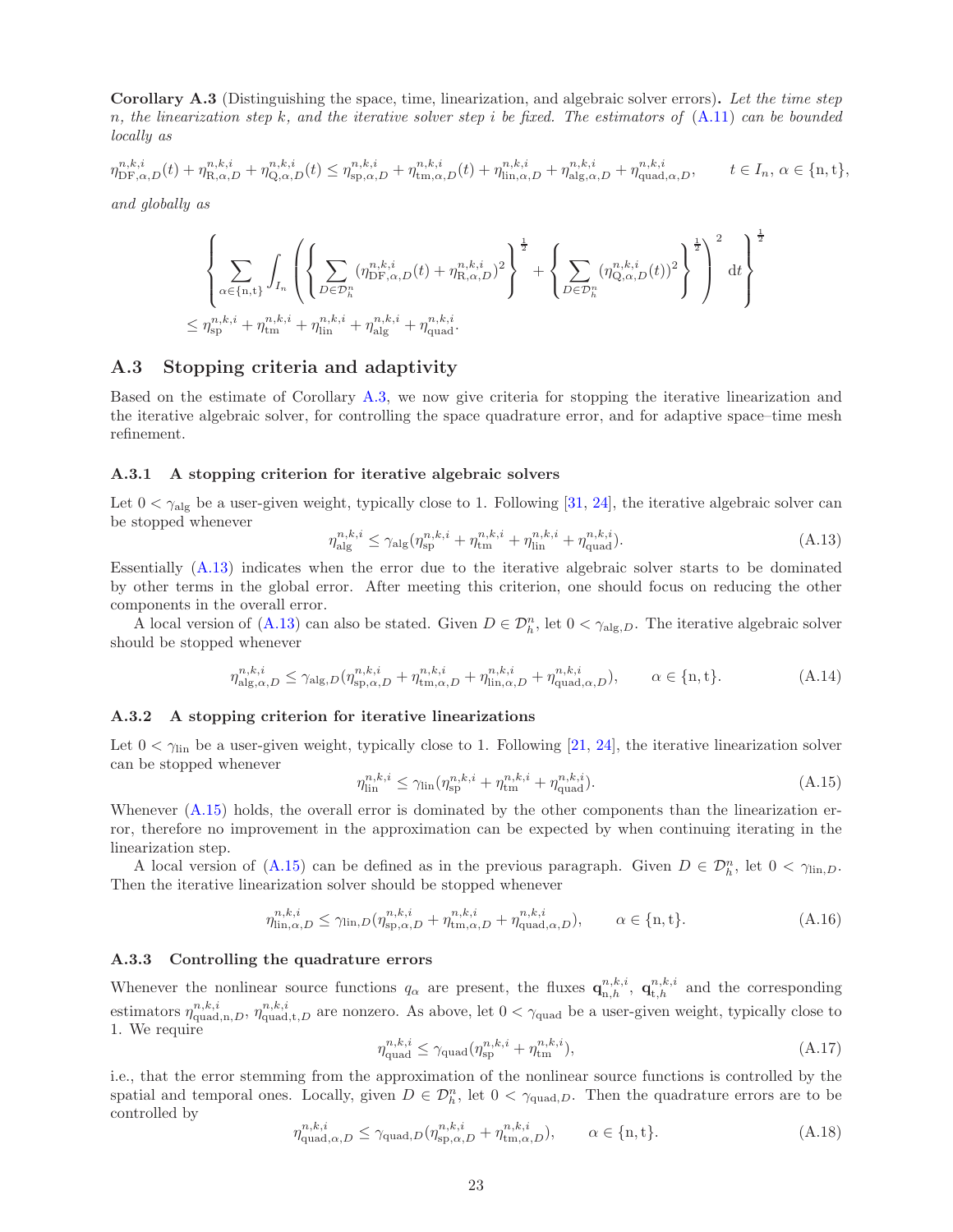#### A.3.4 Adaptive space–time mesh refinement

Once the conditions  $(A.13)$ ,  $(A.15)$ , and  $(A.17)$  or  $(A.14)$ ,  $(A.16)$ , and  $(A.18)$  are verified, we are left with balancing the spatial and temporal errors. First, we require that

<span id="page-23-14"></span>
$$
\eta_{\rm tm}^{n,k,i} \approx \eta_{\rm sp}^{n,k,i}.\tag{A.19}
$$

In contrast to [\(A.13\)](#page-22-2), [\(A.15\)](#page-22-3), and [\(A.17\)](#page-22-4), the goal here is to have  $\eta_{tm}^{n,k,i}$  and  $\eta_{sp}^{n,k,i}$  of comparable size instead of getting either  $\eta_{tm}^{n,k,i}$  much smaller than  $\eta_{sp}^{n,k,i}$  or vice versa. Further, a local version of  $(A.19)$  can also be stated: for all  $D \in \mathcal{D}_{h}^{n}$ ,

<span id="page-23-15"></span>
$$
\eta_{\text{tm},\alpha,D}^{n,k,i} \approx \eta_{\text{sp},\alpha,D}^{n,k,i}, \qquad \alpha \in \{\text{n},\text{t}\}. \tag{A.20}
$$

Achieving [\(A.19\)](#page-23-14) or [\(A.20\)](#page-23-15) is to be done by changing the time step  $\tau^n$  or the spatial mesh  $\mathcal{T}_h^n$ . In the latter, the goal is to ensure that all  $\eta_{sp,\alpha,D}^{n,k,i}, \alpha \in \{n, t\}, D \in \mathcal{D}_h^n$ , are of comparable size, i.e., that error is equally distributed in space.

# <span id="page-23-9"></span>References

- [1] M. Ainsworth and J. T. Oden, A posteriori error estimation in finite element analysis, Pure and Applied Mathematics (New York), Wiley-Interscience [John Wiley & Sons], New York, 2000.
- <span id="page-23-8"></span>[2] G. AKRIVIS, C. MAKRIDAKIS, AND R. H. NOCHETTO, A posteriori error estimates for the Crank-Nicolson method for parabolic equations, Math. Comp., 75 (2006), pp. 511–531.
- <span id="page-23-10"></span>[3] H. W. ALT AND S. LUCKHAUS, *Quasilinear elliptic-parabolic differential equations*, Math. Z., 183 (1983), pp. 311–341.
- <span id="page-23-6"></span>[4] L. ANGERMANN, P. KNABNER, AND K. THIELE, An error estimator for a finite volume discretization of density driven flow in porous media, Appl. Numer. Math., 26 (1998), pp. 179–191. Proceedings of the International Centre for Mathematical Sciences Conference on Grid Adaptation in Computational PDEs: Theory and Applications (Edinburgh, 1996).
- <span id="page-23-3"></span>[5] S. N. Antontsev, A. V. Kazhikhov, and V. N. Monakhov, Boundary value problems in mechanics of nonhomogeneous fluids, North-Holland, Amsterdam, 1990. Studies in Mathematics and Its Applications, Vol. 22.
- <span id="page-23-4"></span>[6] T. Arbogast, The existence of weak solutions to single porosity and simple dual-porosity models of two-phase incompressible flow, Nonlinear Anal., 19 (1992), pp. 1009–1031.
- <span id="page-23-2"></span><span id="page-23-0"></span>[7] J. Bear, Dynamics of Fluids in Porous Media, American Elsevier, New York, 1972.
- [8] J. Bear and Y. Bachmat, Introduction to Modeling of Transport Phenomena in Porous Media, vol. 4 of Theory and Applications of Transport in Porous Media, Kluwer Academic Publishers, Dordrecht, Holland, 1990.
- <span id="page-23-13"></span>[9] F. Brezzi and M. Fortin, Mixed and hybrid finite element methods, vol. 15 of Springer Series in Computational Mathematics, Springer-Verlag, New York, 1991.
- <span id="page-23-12"></span><span id="page-23-11"></span>[10] C. CANCÈS AND T. GALLOUËT, On the time continuity of entropy solutions, J. Evol. Equ., 11 (2011).
- [11] J. CARRILLO, *Entropy solutions for nonlinear degenerate problems*, Arch. Ration. Mech. Anal., 147 (1999), pp. 269–361.
- <span id="page-23-1"></span>[12] G. CHAVENT AND J. JAFFRÉ, Mathematical models and finite elements for reservoir simulation, North-Holland, Amsterdam, 1986. Studies in Mathematics and Its Applications, Vol. 17.
- <span id="page-23-7"></span>[13] Y. Chen and W. Liu, A posteriori error estimates of mixed methods for miscible displacement problems, Internat. J. Numer. Methods Engrg., 73 (2008), pp. 331–343.
- <span id="page-23-5"></span>[14] Z. Chen, Degenerate two-phase incompressible flow. I. Existence, uniqueness and regularity of a weak solution, J. Differential Equations, 171 (2001), pp. 203–232.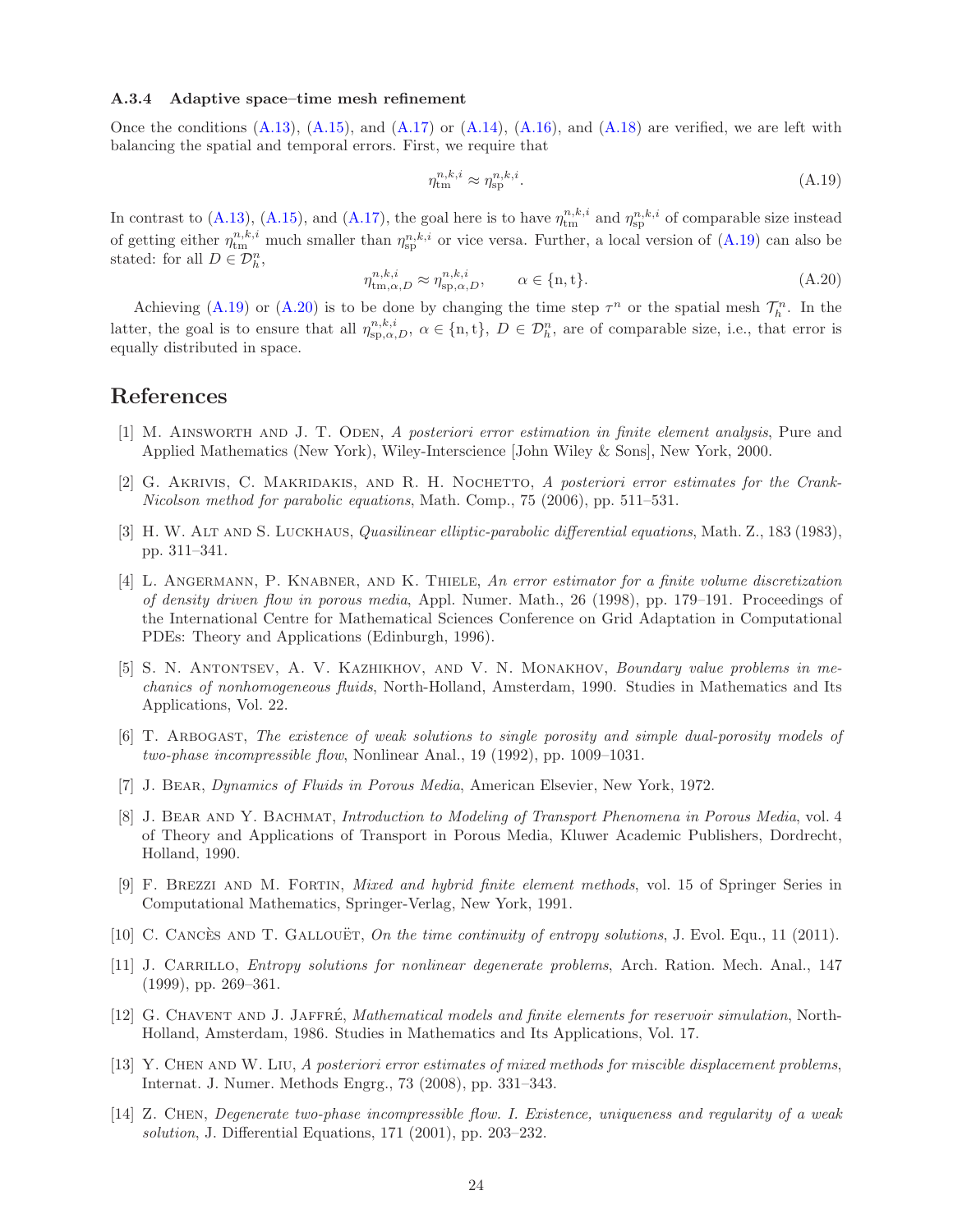- <span id="page-24-2"></span><span id="page-24-1"></span>[15]  $\_\_\_\_\_\_\_\_\_\_\.\_\_\_\_\_\_\.\_\_\_\.\_\_\_\.\_$  Degenerate two-phase incompressible flow. II. Regularity, stability and stabilization, J. Differential Equations, 186 (2002), pp. 345–376.
- <span id="page-24-8"></span>[16] Z. Chen and R. E. Ewing, Degenerate two-phase incompressible flow. III. Sharp error estimates, Numer. Math., 90 (2001), pp. 215–240.
- [17] , Degenerate two-phase incompressible flow. IV. Local refinement and domain decomposition, J. Sci. Comput., 18 (2003), pp. 329–360.
- <span id="page-24-12"></span>[18] Z. CHEN AND G. JI, Sharp  $L^1$  a posteriori error analysis for nonlinear convection-diffusion problems, Math. Comp., 75 (2006), pp. 43–71.
- <span id="page-24-13"></span>[19] J. DE FRUTOS, B. GARCÍA-ARCHILLA, AND J. NOVO, A posteriori error estimates for fully discrete nonlinear parabolic problems, Comput. Methods Appl. Mech. Engrg., 196 (2007), pp. 3462–3474.
- <span id="page-24-9"></span>[20] D. A. DI PIETRO, M. VOHRALÍK, AND C. WIDMER, An a posteriori error estimator for a finite volume discretization of the two-phase flow, in Finite Volumes for Complex Applications VI, J. Fort, J. Fürst, J. Halama, R. Herbin, and F. Hubert, eds., Berlin, Heidelberg, 2011, Springer-Verlag, pp. 341–349.
- <span id="page-24-16"></span>[21] L. El Alaoui, A. Ern, and M. Vohral´ık, Guaranteed and robust a posteriori error estimates and balancing discretization and linearization errors for monotone nonlinear problems, Comput. Methods Appl. Mech. Engrg., 200 (2011), pp. 597–613.
- <span id="page-24-14"></span><span id="page-24-10"></span>[22] K. Eriksson and C. Johnson, Adaptive finite element methods for parabolic problems. IV. Nonlinear problems, SIAM J. Numer. Anal., 32 (1995), pp. 1729–1749.
- [23] A. Ern and M. Vohral´ık, A posteriori error estimation based on potential and flux reconstruction for the heat equation, SIAM J. Numer. Anal., 48 (2010), pp. 198–223.
- <span id="page-24-17"></span>[24]  $\_\_\_\_\$ , Adaptive inexact Newton methods with a posteriori stopping criteria for nonlinear diffusion PDEs. In preparation, 2011.
- <span id="page-24-6"></span>[25] R. EYMARD AND T. GALLOUËT, Convergence d'un schéma de type éléments finis-volumes finis pour un système formé d'une équation elliptique et d'une équation hyperbolique, RAIRO Modél. Math. Anal. Numér., 27 (1993), pp. 843–861.
- <span id="page-24-3"></span>[26] R. EYMARD, T. GALLOUËT, AND R. HERBIN, Finite volume methods, in Handbook of Numerical Analysis, Vol. VII, North-Holland, Amsterdam, 2000, pp. 713–1020.
- <span id="page-24-5"></span>[27] R. EYMARD, R. HERBIN, AND A. MICHEL, Mathematical study of a petroleum-engineering scheme, M2AN Math. Model. Numer. Anal., 37 (2003), pp. 937–972.
- <span id="page-24-11"></span>[28] L. GALLIMARD, P. LADEVÈZE, AND J. P. PELLE, Error estimation and time–space parameters optimization for FEM non-linear computation, Computers & Structures, 64 (1997), pp. 145–156.
- <span id="page-24-7"></span>[29] R. Huber and R. Helmig, Node-centered finite volume discretizations for the numerical simulation of multiphase flow in heterogeneous porous media, Comput. Geosci., 4 (2000), pp. 141–164.
- <span id="page-24-19"></span>[30] W. JÄGER AND J. KAČUR, Solution of doubly nonlinear and degenerate parabolic problems by relaxation schemes, RAIRO Modél. Math. Anal. Numér., 29 (1995), pp. 605–627.
- <span id="page-24-15"></span>[31] P. JIRÁNEK, Z. STRAKOŠ, AND M. VOHRALÍK, A posteriori error estimates including algebraic error and stopping criteria for iterative solvers, SIAM J. Sci. Comput., 32 (2010), pp. 1567–1590.
- <span id="page-24-0"></span>[32] D. KRÖNER AND S. LUCKHAUS, Flow of oil and water in a porous medium, J. Differential Equations, 55 (1984), pp. 276–288.
- <span id="page-24-18"></span>[33] S. N. KRUŽKOV, First order quasilinear equations with several independent variables., Mat. Sb. (N.S.), 81 (123) (1970), pp. 228–255.
- <span id="page-24-4"></span>[34] A. MICHEL, A finite volume scheme for two-phase immiscible flow in porous media, SIAM J. Numer. Anal., 41 (2003), pp. 1301–1317.